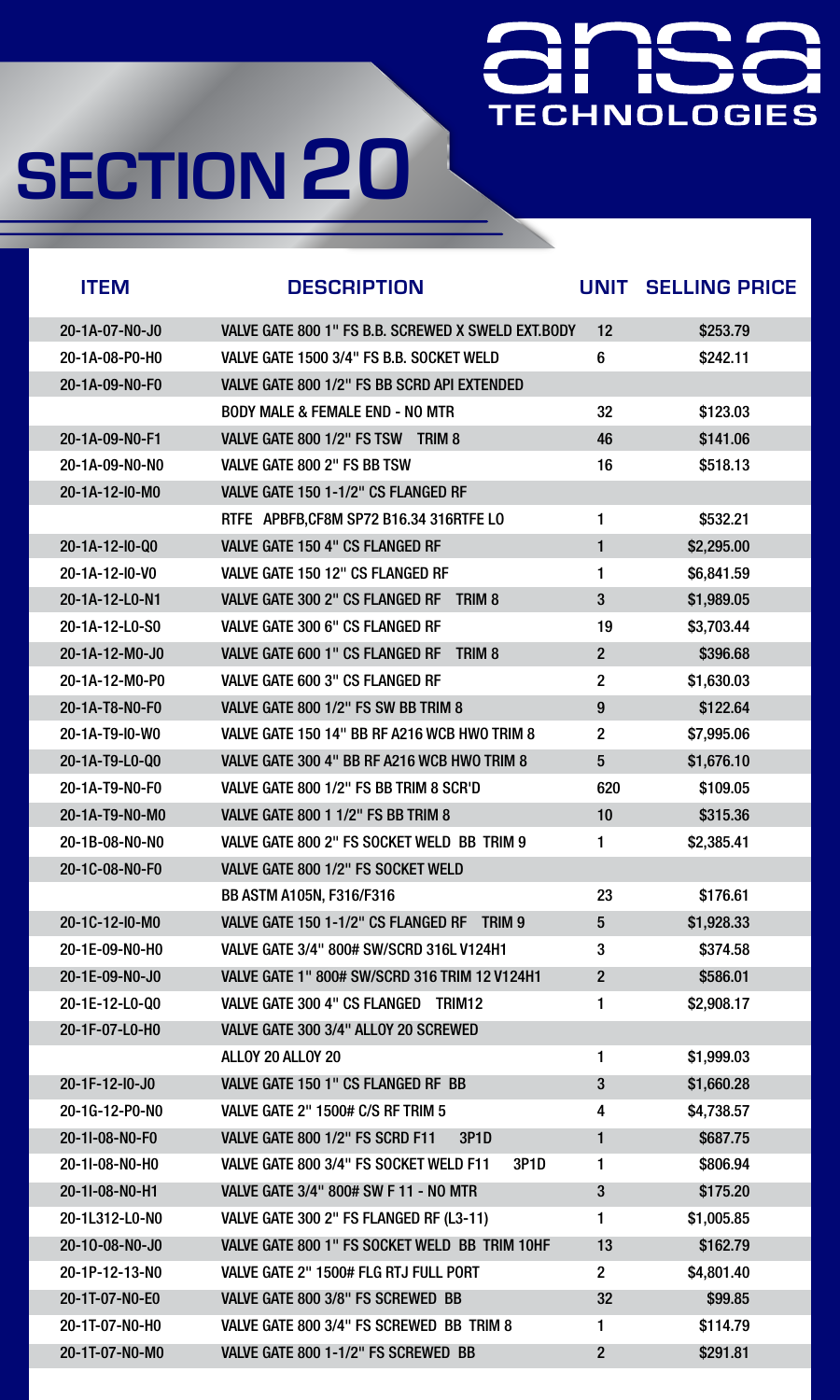| 20-1T-07-N0-N1           | VALVE GATE 800 2" FS SCREWED BB TRIM 8                              | 22                      | \$487.99   |
|--------------------------|---------------------------------------------------------------------|-------------------------|------------|
| 20-1T-07-P0-F0           | VALVE GATE 1500 1/2" FS SCREWED BB F6                               | $5\overline{)}$         | \$506.39   |
| 20-1T-07-P0-N0           | VALVE GATE 1500 2" FS SCREWED BB TRIM 8                             | 10 <sup>°</sup>         | \$3,487.14 |
| 20-1T-08-NO-DO           | VALVE GATE 800 1/4" FS SOCKET WELD BB TRIM 8                        | 1                       | \$1,201.71 |
| 20-1T-08-NO-J0           | VALVE GATE 800 1" FS SOCKET WELD BB TRIM 8                          | 1                       | \$171.03   |
| 20-1T-08-N0-M0           | VALVE GATE 800 1-1/2" FS SOCKET WELD BB TRIM 8                      | 155                     | \$299.77   |
| $20 - 1T - 08 - N0 - N0$ | VALVE GATE 800 2" FS SOCKET WELD BB TRIM 8                          | <b>22</b>               | \$486.66   |
| 20-1T-08-P0-H0           | VALVE GATE 1500 3/4" FS SOCKET WELD BB                              | 1                       | \$827.60   |
| 20-1T-08-P0-J0           | VALVE GATE 1500 1" FS SOCKET WELD BB                                | $\overline{2}$          | \$718.60   |
| 20-1W-07-N0-F1           | VALVE GATE 800 1/2" FS SCREWED WB                                   | 102                     | \$115.33   |
| 20-1W-07-N0-H0           | VALVE GATE 800 3/4" FS SCREWED WB                                   | 50                      | \$160.01   |
| 20-1W-07-N0-J0           | VALVE GATE 800 1" FS SCREWED WB                                     |                         | \$159.47   |
| 20-1W-07-N0-M0           | VALVE GATE 800 1-1/2" FS SCREWED WB                                 | 90                      | \$297.18   |
| 20-1W-07-N0-N0           | <b>VALVE GATE 800 2" FS SCREWED WB</b>                              | $\overline{2}$          | \$349.14   |
| 20-1W-08-N0-F0           | VALVE GATE 800 1/2" FS SOCKET WELD                                  | 89                      | \$142.78   |
| 20-1W-08-N0-H1           | TRIM <sub>8</sub><br>VALVE GATE 800 3/4" FS SOCKET WELD             | $\overline{2}$          | \$1,226.09 |
| 20-1W-08-N0-H2           | VALVE GATE 800 3/4" FS SOCKET WELD WB                               | 165                     | \$114.79   |
| 20-1W-08-N0-J0           | VALVE GATE 800 1" FS SOCKET WELD WB                                 | 142                     | \$184.06   |
| 20-1W-08-N0-M0           | VALVE GATE 800 1-1/2" FS SOCKET WELD WB                             | 531                     | \$304.19   |
| 20-1W-08-NL-HO           | VALVE GATE 800 3/4" FS WB SOCKET WELD LF2<br><b>RP</b>              | 23                      | \$155.52   |
| 20-1W-08-P0-F0           | VALVE GATE 1500 1/2" FS SOCKET WELD                                 | 23                      | \$241.77   |
| 20-1W-08-P0-J0           | VALVE GATE 1500 1" FS SOCKET WELD                                   | $5\overline{)}$         | \$273.49   |
| 20-1W-08-P0-N0           | VALVE GATE 1500 2" FS SOCKET WELD WB                                | 6                       | \$645.89   |
| 20-1W-E9-N0-H0           | VALVE GATE 800 3/4" FS FNPT X MSW WB BONNEY FORGE 20                |                         | \$311.44   |
| 20-2A-07-NO-DO           | VALVE GLOBE 800 1/4" FS SCREWED BB                                  | $\overline{2}$          | \$150.48   |
| 20-2A-07-N0-M0           | VALVE GLOBE 800 1-1/2" FS SCREWED BB                                | 9                       | \$285.92   |
| 20-2A-08-MN-NO           | VALVE GLOBE 800 2" FS SW WB                                         | $\overline{\mathbf{4}}$ | \$1,471.28 |
| 20-2A-12-L0-Q0           | <b>VALVE GLOBE 300 4" CS FLANGED RF</b><br><b>TRIM 5</b>            | $6\phantom{1}$          | \$2,073.78 |
| 20-2A-12-L0-T0           | VALVE GLOBE 300 8" CS FLANGED RF                                    |                         | \$7,501.28 |
| 20-2A-W7-N0-J0           | 1" 800# F/S GLOBE VALVE WB SCREWED V111340A                         |                         |            |
|                          | <b>1" WL-31 T GLOBE</b>                                             | $\overline{\mathbf{4}}$ | \$371.09   |
| 20-2G-12-L0-Q0           | <b>VALVE GLOBE 300 4" CS FLANGED RF</b>                             | 1                       | \$7,315.31 |
| 20-21-08-P0-J0           | VALVE GLOBE 1500 1" F11 SW BB                                       | 1                       | \$4,009.18 |
| 20-2N-12-L0-F0           | <b>VALVE GLOBE 1/2" 300# 304L BB</b>                                | $\overline{2}$          | \$2,843.86 |
| 20-3A-12-10-TO           | <b>VALVE SWING CHECK 150 8" CS FLANGED RF</b>                       | $\overline{2}$          | \$3,676.31 |
| 20-3A-12-L0-N0           | <b>VALVE SWING CHECK 300 2" CS FLANGED RF</b>                       | 9                       | \$696.43   |
| 20-3A-12-L0-Q0           | <b>VALVE SWING CHECK 300 4" CS FLANGED RF</b>                       | 9                       | \$1,565.01 |
| 20-3A-12-L0-S0           | <b>VALVE SWING CHECK 300 6" CS FLANGED RF</b>                       | 8                       | \$3,027.82 |
| 20-3A-12-L0-S0           | <b>VALVE SWING CHECK 300 6" CS FLANGED RF</b>                       | 5                       | \$3,027.82 |
| 20-3B-08-N0-J0           | <b>VALVE SWING CHECK 800 1" FS SOCKET WELD</b><br>TRIM <sub>9</sub> | 1                       | \$2,476.59 |
| $20 - 3B - 12 - 10 - P0$ | <b>VALVE SWING CHECK 150 3" CS FLANGED RF</b><br>TRIM <sub>9</sub>  | $\overline{2}$          | \$3,529.26 |
| 20-4A-07-N0-N0           | <b>VALVE PISTON CHECK 800 2" FS SCREWED</b>                         | 12                      | \$298.24   |
| 20-4A-08-NO-F0           | VALVE PISTON CHECK 800 1/2" FS SOCKET WELD                          | 94                      | \$83.45    |
| 20-4A-08-N0-H0           | <b>VALVE PISTON CHECK 800 3/4" FS SOCKET WELD</b>                   | 29                      | \$88.04    |



### **ITEM DESCRIPTION UNIT SELLING PRICE**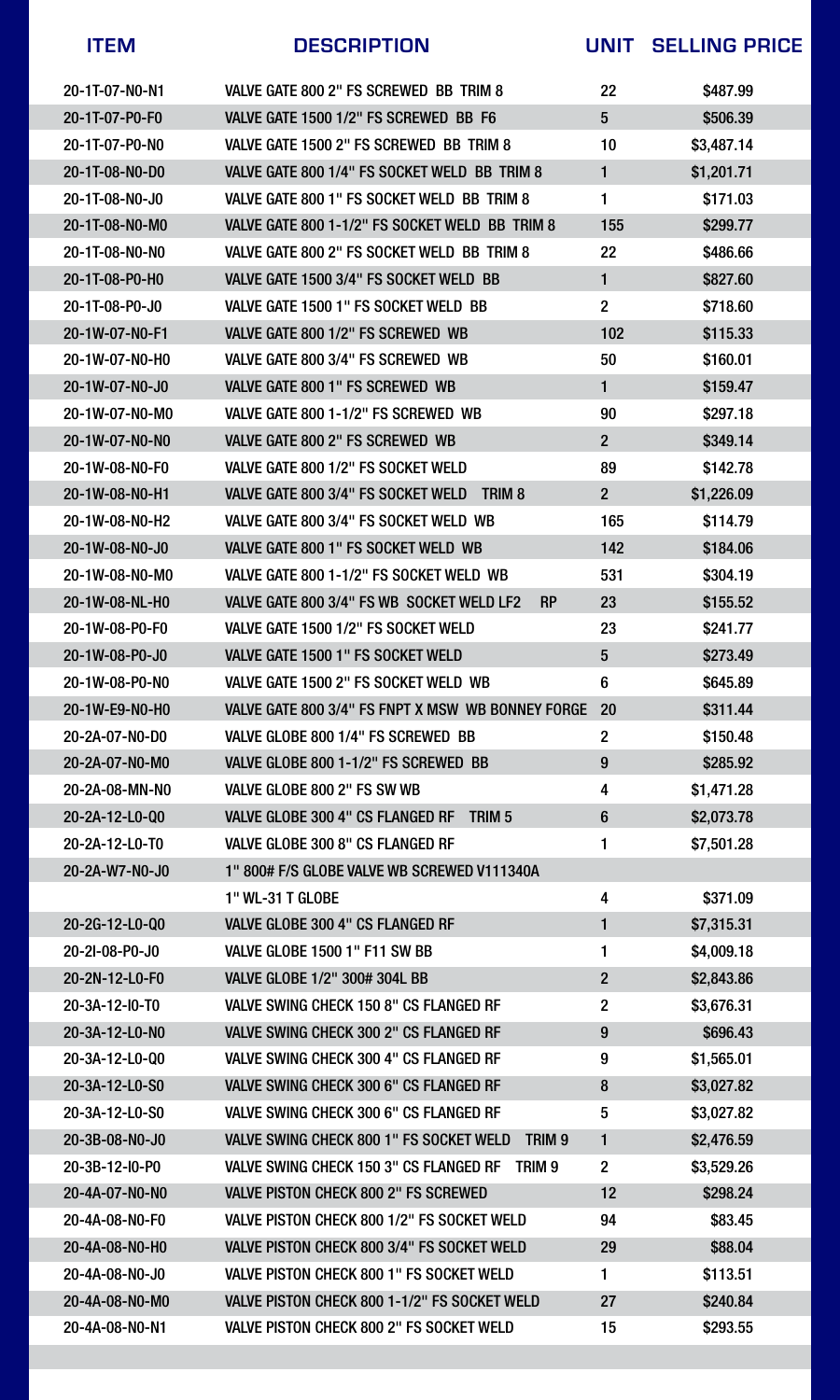



#### 20-VW-00-00-06 CL-6 FOR VALVE WHEEL 4.25"-5.75" CHAIN SIZE #2 2 \$651.60

#### 20-VW-00-00-15 CL-15 FOR VALVE WHEEL 12.75"-15.5" CHAIN SIZE # 4 5 \$1,408.88

| <b>ITEM</b>              | <b>DESCRIPTION</b>                                           |                          | UNIT SELLING PRICE |
|--------------------------|--------------------------------------------------------------|--------------------------|--------------------|
| 20-5B-08-NO-JO           | <b>VALVE HORIZONTAL CHECK 800 1" FS</b>                      |                          |                    |
|                          | <b>SOCKET WELD</b><br><b>TRIM 9</b>                          |                          | \$2,135.33         |
| 20-8A-07-Q0-J0           | VALVE BALL 2000 1" FS SCREWED                                | 3                        | \$253.53           |
| 20-8A-07-S0-F0           | VALVE BALL 3000 1/2" FS SCREWED A105 BALL & STEM             | $3\overline{3}$          | \$216.51           |
| 20-8A-07-V0-M0           | <b>VALVE BALL 1-1/2" 1000# FS SW</b>                         | 1                        | \$963.09           |
| 20-8A-08-M0-H0           | VALVE BALL 600 3/4" FS SOCKET WELD RTFE                      | 12                       | \$390.49           |
| 20-8A-08-S0-NO           | VALVE BALL 3000 2" FS SOCKET WELD                            | $2\overline{ }$          | \$622.80           |
| 20-8A-12-00-Q0           | <b>VALVE BALL 900 4" RTJ CS FLANGED</b>                      | 6                        | \$10,852.64        |
| 20-8X-13-M0-P0           | VALVE BALL 600 3" CS FLANGED RTJ CS ENP                      |                          |                    |
|                          | FP LEVER OPERATED SERIES B FI TRUNNION MOUNTED               | 122                      | \$3,658.51         |
| 20-8X-13-M0-Q0           | VALVE BALL 600 4" CS FLANGED RTJ ENP FP LEVER                |                          |                    |
|                          | <b>OPERATED SERIES B FI TRUNNION MOUNTED</b>                 | 170                      | \$5,493.61         |
| 20-8Y-12-S0-J0           | VALVE FLOATING BALL 3000 1" CS FLANGED WCB SS FP             |                          | \$732.25           |
| 20-99-00-00-J0           | <b>BABBIT WHEEL FOR 1" GATE VALVE</b>                        |                          | \$344.06           |
| 20-9A-R8-N0-H0           | <b>RP</b><br><b>VALVE BALL CHECK 800 3/4" FS SOCKET WELD</b> | 86                       | \$319.23           |
| 20-9A-R8-N0-J0           | <b>VALVE BALL CHECK 800 1" FS SOCKET WELD</b><br><b>RP</b>   | 83                       | \$343.69           |
| 20-CL-00-00-02           | <b>CHAIN WHEEL SIZE 0</b>                                    | 371                      | \$4.79             |
| 20-CW-00-00-09           | CL-9 FOR VALVE WHEEL 7.75"-9" CHAIN SIZE# 1                  | 1                        | \$669.00           |
| 20-CW-00-00-75           | <b>CL-7.5 FOR VALVE WHEEL 6"-7.5" CHAIN SIZE #1</b>          |                          | \$359.69           |
| 20-DF-08-I0-J0           | <b>VALVE DIAPHRAGM 150 1" ALLOY 20 SOCKET WELD</b>           |                          | \$3,271.99         |
| 20-DF-08-I0-M0           | VALVE DIAPHRAGM 150 1-1/2" ALLOY 20 SOCKET WELD              | $\overline{2}$           | \$3,628.94         |
| 20-DF-10-I0-J0           | <b>VALVE DIAPHRAGM 150 1" ALLOY 20 BW TEFLON</b>             |                          | \$3,290.72         |
| $20 - DF - 10 - 10 - MO$ | VALVE DIAPHRAGM 150 1-1/2" ALLOY 20 BW TEFLON                | $\overline{2}$           | \$3,649.71         |
| 20-GW-07-Z0-F0           | VALVE WEDGED GATE 225 1/2" FS SCREWED                        | 7                        | \$233.70           |
| 20-HA-00-Q0-P0           | <b>VALVE HAMMER CHECK 2000 3" FS SCRD</b>                    | 4                        | \$171.94           |
| 20N1A-12-10-P0           | 3" 150# CS FLANGED RF GATE VALVE TRIM 8                      | 13                       | \$1,169.89         |
| 20N1A-12-L0-N0           | <b>VALVE GATE 300 2" CS FLANGED RF</b>                       | $\overline{\mathcal{I}}$ | \$1,005.85         |
| 20N1A-12-L0-Q0           | 4" 300# CS RF FLANGED GATE VALVE TRIM 8                      | 11                       | \$2,271.37         |
| 20N1E-12-I0-H0           | VALVE GATE FLANGED 3/4" X 150 C/S RF TRIM                    |                          |                    |
|                          | 12 V320030A3/4 L1-13-RF GATE NACE                            | $5\overline{)}$          | \$1,549.42         |
| 20N1T-07-N0-J0           | 1" 800 # FS SCREWED BB GATE VALVE                            | 35                       | \$195.59           |
| 20N1T-07-N0-M0           | 1 1/2 " 800 # FS SCREWED BB GATE VALVE                       | 39                       | \$354.84           |
| 20N1T-08-N0-F0           | 1/2" 800 # FS SOCKET WELD BB GATE VALVE                      | 60                       | \$128.38           |
| 20N1W-07-N0-F0           | VALVE GATE 800 1/2" FS SCREWED WB                            | 9                        | \$115.33           |
| 20N1W-07-N0-F0           | VALVE GATE 800 1/2" FS SCREWED WB                            | 25                       | \$115.33           |
| 20N1W-07-N0-M0           | VALVE GATE 800 1-1/2" FS SCREWED WB                          | 5                        | \$297.18           |
| 20N1W-08-N0-F0           | VALVE GATE 800 1/2" FS SOCKET WELD WB                        |                          | \$148.07           |
| 20N1W-08-N0-F0           | VALVE GATE 800 1/2" FS SOCKET WELD WB                        | 5                        | \$148.07           |
| 20N1W-08-N0-M0           | VALVE GATE 800 1-1/2" FS SOCKET WELD WB                      | 12                       | \$452.16           |
| 20N2A-12-L0-H0           | VALVE GLOBE 3/4" 300# CS RF FLANGED TRIM                     |                          |                    |
|                          | 8 V121130A L3-31-RF                                          | 5                        | \$1,012.01         |
| 20N2A-12-L0-N0           | <b>VALVE GLOBE 300 2" CS FLANGED RF</b>                      | $\overline{2}$           | \$1,452.20         |
| 20N2A-12-L0-P0           | <b>VALVE GLOBE 300 3" CS FLANGED RF</b>                      | $\blacksquare$           | \$1,628.82         |
| 20N2A-12-L0-Q0           | VALVE GLOBE 300 4" CS FLANGED RF TRIM 5                      | $5\overline{)}$          | \$2,073.78         |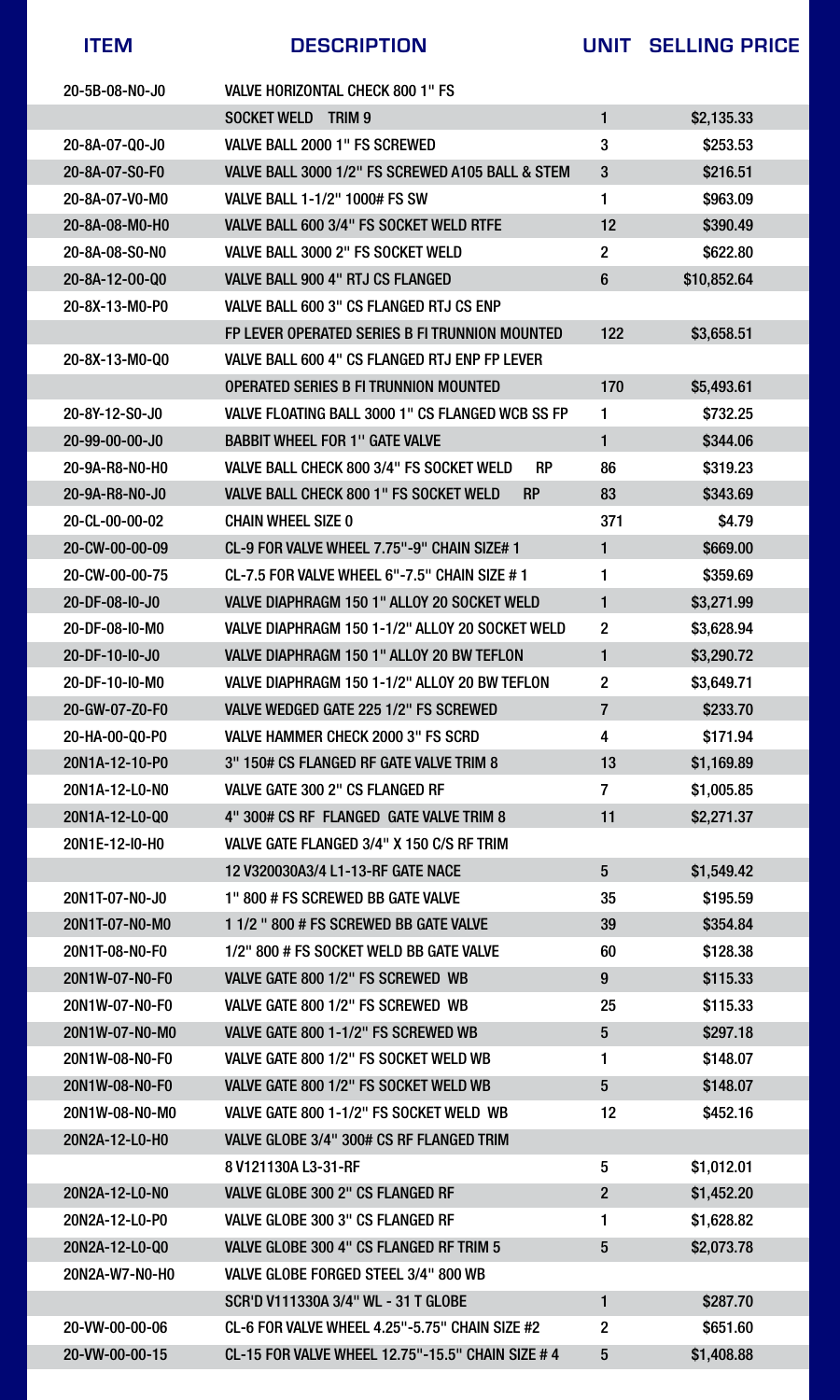| <b>ITEM</b>              | <b>DESCRIPTION</b>                                       | UNIT                    | <b>SELLING PRICE</b> |
|--------------------------|----------------------------------------------------------|-------------------------|----------------------|
| 20-YS-00-J0-L0           | VALVE Y 200 1-1/4" CS                                    |                         | \$1,645.79           |
| 20-YS-12-L0-N0           | <b>VALVE Y-STRAINER 300 2" CS FLANGED RF</b>             |                         |                      |
|                          | Y STRAINER WITH SCREWED DRAIN TAP                        |                         | \$2,565.00           |
| 21-6Q-AG-I0-S0           | <b>VALVE WAFER BUTTERFLY 6" 150#</b>                     |                         |                      |
|                          | <b>CS ALUMINUM/BRONZE GEAR OPERATED</b>                  | 18                      | \$1,027.21           |
| 21-80-09-T0-H0           | VALVE BALL 3/4" 6000# CS FULL PORT SW X NPT              | $2\overline{)}$         | \$4,050.00           |
| 21-CW-00-L0-Q0           | VALVE WAFER 4" 300# CS                                   | 1                       | \$1,710.43           |
| 21-CW-00-L0-T0           | <b>VALVE WAFER CHECK 8" 300# CS</b>                      |                         | \$5,428.66           |
| 21-G1-00-00-D0           | VALVE 1/4" GAS CS                                        | 13                      | \$1,093.73           |
| 21-GW-07-N0-H0           | VALVE WEDGE GATE 3/4" 800# FS SW                         | $\overline{2}$          | \$202.72             |
| 21-GW-07-N0-H1           | VALVE WEDGE GATE 3/4" 800# FS SCRD                       |                         | \$155.34             |
| 22-1A-07-Y0-D0           | VALVE GATE 125/200 1/4" BRONZE SCREWED                   | 52                      | \$25.77              |
| 22-20-07-Y0-E0           | VALVE GLOBE 125 3/8" BRONZE SCREWED                      | 43                      | \$45.14              |
| $22 - 30 - 07 - 10 - D0$ | <b>VALVE SWING CHECK 150 1/4" BRONZE SCREWED</b>         | 67                      | \$38.14              |
| 22-30-07-10-00           | VALVE SWING CHECK 150 2-1/2" BRONZE SCREWED              | $5\phantom{1}$          | \$228.85             |
| 22-30-07-K0-N0           | <b>VALVE SWING CHECK 250 2" BRONZE SCREWED</b>           |                         | \$144.60             |
| 22-30-07-L0-N0           | <b>VALVE SWING CHECK 300 2" BRONZE SCREWED</b>           |                         | \$225.00             |
| 23-10-07-00-J0           | <b>VALVE AIR RELEASE 1" THRD</b>                         | 4                       | \$225.00             |
| $23 - 1A - 07 - 10 - D0$ | <b>WOG</b><br>VALVE GATE 200 1/4" BRASS SCREWED          |                         | \$26.46              |
| 23-1A-07-J0-F0           | <b>VALVE GATE 200 1/2" BRASS SCREWED</b><br><b>WOG</b>   | 247                     | \$14.65              |
| 23-1A-07-J0-H0           | <b>VALVE GATE 200 3/4" BRASS SCREWED</b><br><b>WOG</b>   | 382                     | \$18.66              |
| 23-1A-07-Y0-D0           | <b>VALVE GATE 125 1/4" BRONZE SCREWED</b>                | 35                      | \$23.98              |
| $23-1P-12-00-X0$         | VALVE GATE CI 16" FLANGED PN-16                          |                         | \$9,146.34           |
| 23-1P-12-00-Z0           | <b>VALVE GATE CI 20" FLANGED</b>                         | 4                       | \$17,830.09          |
| 23-8A-07-M0-00           | 2-1/2" X 600LB C6000AT BRASS SCR'D                       |                         |                      |
|                          | <b>BALL VALVE - FULL BORE</b>                            | 13                      | \$288.00             |
| 23-99-99-99-M0           | <b>HANDLE VALVE 1-1/2" 600# FOR BRASS BALL VALVE</b>     | 25                      | \$20.25              |
| 23-99-99-99-Q0           | <b>HANDLE VALVE 3/4" FOR BRASS BALL VALVE</b>            | 28                      | \$68.82              |
| 23-BA-07-M0-D0           | VALVE BALL 1/4" 600# BRASS SCRD                          | $\overline{\mathbf{4}}$ | \$27.00              |
| 23-BA-07-M0-F0           | <b>FP</b><br>VALVE BALL 600 1/2" BRASS SCREWED           | 15                      | \$35.96              |
| 24-1A-07-Z0-N0           | <b>VALVE GATE 225 2" CAST IRON SCREWED</b>               | 157                     | \$365.31             |
| 24-1A-12-K0-P0           | <b>VALVE GATE 250 3" CAST IRON FLANGED RF</b>            |                         | \$671.63             |
| 24-1A-12-Y0-P0           | <b>VALVE CI SLUICE FLGD 3" C/W HANDLE</b>                |                         | \$583.14             |
| 24-1A-12-Y0-S0           | <b>VALVE GATE 125 6" CAST IRON FLANGED</b>               | 4                       | \$1,962.00           |
| 24-1A-12-Y0-U0           | <b>VALVE GATE 125 10" CAST IRON FLANGED</b>              | $\overline{2}$          | \$1,030.88           |
| 24-20-12-K0-P0           | <b>VALVE GLOBE 500 3" CAST IRON FLANGED</b>              |                         | \$1,620.00           |
| 24-6Q-AG-10-T0           | BUTTERFLY VALVE 8" G/OPPERATED 150# T,                   |                         |                      |
|                          | WAFER TYPE ALU/BRZ DISC DI BUNA SEAT SS STEM             | 15                      | \$1,291.83           |
| 24-6R-AG-J0-T0           | <b>VALVE WAFER BUTTERFLY 200 8" CAST IRON</b>            |                         |                      |
|                          | ALUMINUM/BRONZE LEVER OPERATED                           | $\overline{7}$          | \$852.09             |
| 24-AR-07-00-NO           | <b>VALVE AIR RELEASE 2" CAST IRON SCREWED</b>            | 4                       | \$1,999.05           |
| 24-SL-12-Y0-Q0           | <b>VALVE SLUICE VALVE CAST IRON 4" 125# FLANGED ENDS</b> | 1                       | \$830.97             |
| 24-YS-12-Y0-T0           | <b>VALVE Y-STRAINER 125 8" CAST IRON</b>                 | 1                       | \$3,095.11           |
| 24-YS-12-Y0-U0           | <b>VALVE Y-STRAINER 125 10" CAST IRON FLANGED</b>        | 4                       | \$5,993.80           |

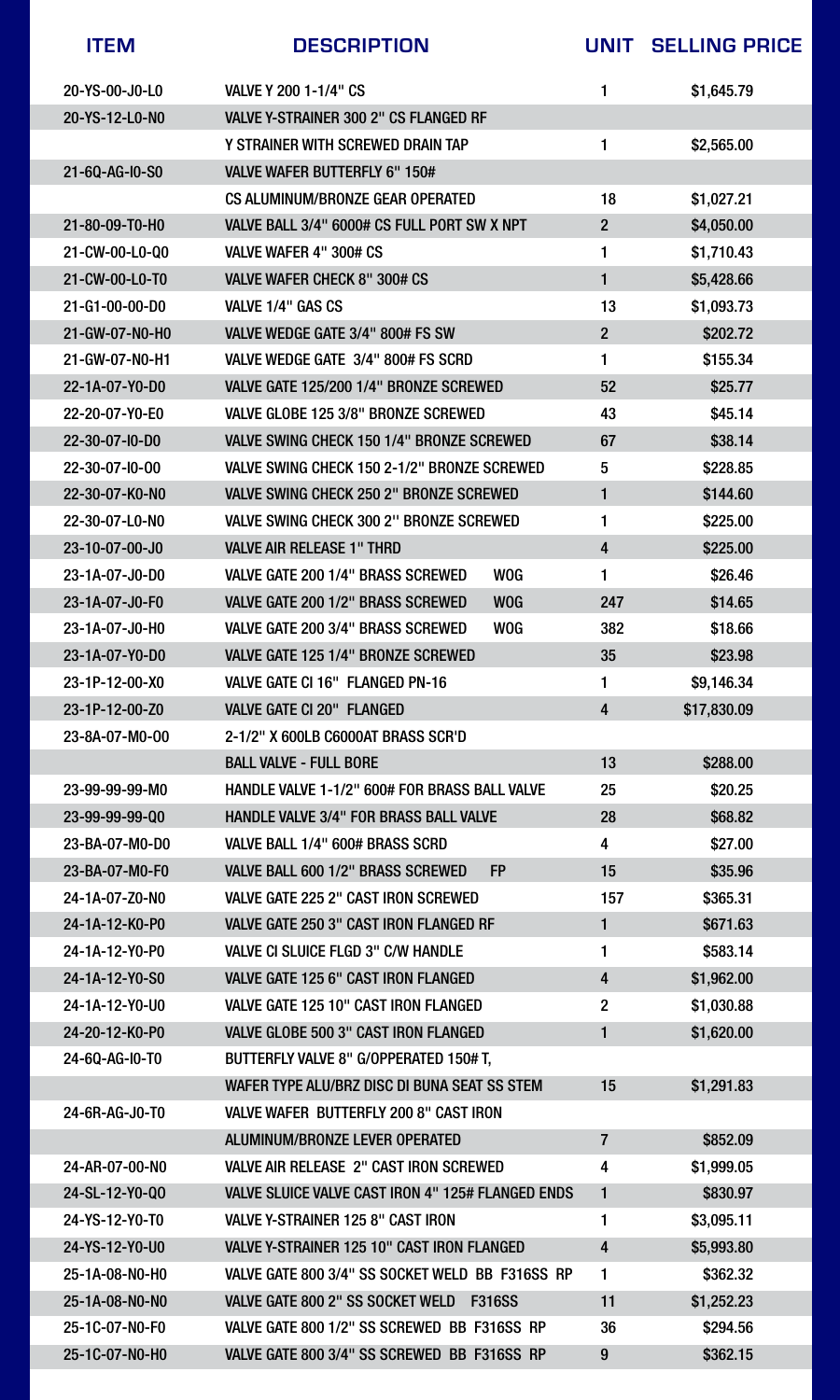| 25-1C-07-N0-M0           | VALVE GATE 800 1-1/2" SS SCREWED<br><b>F316SS</b>        | 18              | \$826.33    |
|--------------------------|----------------------------------------------------------|-----------------|-------------|
| 25-1C-07-NO-NO           | <b>VALVE GATE 800 2" SS SCREWED</b><br><b>F316SS</b>     | $\overline{5}$  | \$1,252.23  |
| 25-1C-08-NO-F0           | VALVE GATE 800 1/2" SS SOCKET WELD BB F316SS RP          | 66              | \$292.90    |
| 25-1C-08-NO-J0           | VALVE GATE 800 1" SS SOCKET WELD<br><b>F316SS</b>        | 13              | \$456.25    |
| 25-1C-08-N0-M0           | VALVE GATE 800 1-1/2" SS SOCKET WELD<br><b>F316SS</b>    | 17              | \$826.33    |
| 25-1C-08-NO-NO           | <b>VALVE GATE 800 2" SS SOCKET WELD</b><br>TRIM 10       | $\overline{2}$  | \$385.01    |
| 25-1E-08-NO-HO           | <b>VALVE GATE 800 3/4" SW SS TRIM 12</b>                 | $\overline{2}$  | \$1,740.60  |
| 25-3A-00-10-N0           | <b>VALVE SWING CHECK 150 2" SS SW</b>                    |                 | \$2,064.68  |
| $25 - 3C - 07 - 10 - 00$ | VALVE CHECK 150 1" SS SCREWED 316SS 316SS                |                 | \$1,517.86  |
| 25-4A-08-NO-J0           | <b>VALVE PISTON CHECK 800 1" SS SOCKET WELD</b>          | $\overline{4}$  | \$2,586.51  |
| 25-8A-07-P0-H0           | VALVE BALL 1500 3/4" SS SCREWED                          | $\overline{2}$  | \$213.35    |
| 25-8A-07-S0-J0           | VALVE BALL 3000 1" FS SCREWED FP 316SS BALL & STEM       | $\overline{4}$  | \$541.95    |
| 25-8A-07-S0-M0           | VALVE BALL 3000 1-1/2" FS SCREWED                        |                 |             |
|                          | FP 316SS BALL & STEM                                     | 9               | \$623.43    |
| 25-8A-07-S0-N0           | VALVE BALL 3000 2" FS SCREWED FP 316SS BALL & STEM       | 39              | \$1,211.39  |
| 25-8A-08-T0-H0           | VALVE BALL 6000 3/4" FS SOCKET WELD CS                   |                 |             |
|                          | <b>SS/ENP FP LEVER OPERATED</b>                          | 6               | \$1,705.19  |
| 25-8A-12-M0-S0           | VALVE BALL 600 6" FS                                     |                 | \$10,487.80 |
| 25-8C-07-M0-F0           | VALVE BALL 600 1/2" FS SCREWED 316SS                     | $\overline{2}$  | \$529.45    |
| 25-9A-07-NO-HO           | VALVE BALL CHECK 3/4" 800# BB RB NPT ENDS                |                 |             |
|                          | A105 BODY 304SS TRIM FIG# PVB8NA2                        | 272             | \$182.05    |
| 25-9A-07-NO-J0           | VALVE BALL CHECK 1" 800# BB RB NPT END                   |                 |             |
|                          | A105 BODY 304SS TRIM FIG# PVB8NA2                        | 46              | \$260.89    |
| 25-9A-07-NO-NO           | VALVE BALL CHECK 2" 800# BB RB NPT END                   |                 |             |
|                          | A105 BODY 304SS TRIM FIG # PVB8NA2                       | 36              | \$596.33    |
| 25N1T-08-N0-J0           | <b>VALVE GATE 1" 800# S/W F316 B/B</b>                   | 12 <sub>2</sub> | \$848.71    |
| 26-1A-07-10-H0           | VALVE GATE 150 3/4" MALLABLE IRON                        |                 |             |
|                          | <b>SCREWED BRONZE TRIM</b>                               | 97              | \$132.89    |
| 26-1A-07-10-M0           | VALVE GATE 150 1-1/2" MALLABLE IRON                      |                 |             |
|                          | <b>SCREWED BRONZE TRIM</b>                               | 87              | \$186.99    |
| 26-1A-07-10-Q0           | <b>VALVE GATE 150 4" MALLABLE IRON</b>                   |                 |             |
|                          | <b>SCREWED CLIP TYPE</b>                                 | 49              | \$868.98    |
| $26 - 1A - 12 - 10 - N0$ | VALVE GATE 150 2" MALLABLE IRON FLANGED                  | 171             | \$344.07    |
| 26-1A-12-10-P0           | <b>VALVE GATE 150 3" MALLABLE IRON FLANGED CLIP TYPE</b> | 3               | \$600.43    |
| 26-IT-07-I0-H0           | VALVE GATE 150 3/4" MALLABLE IRON SCREWED IRON TRIM 8    |                 | \$132.89    |
| 26-IT-07-I0-M0           | VALVE GATE 150 1-1/2" MALLABLE IRON                      |                 |             |
|                          | <b>SCREWED IRON TRIM</b>                                 | <b>22</b>       | \$186.99    |



### **ITEM DESCRIPTION UNIT SELLING PRICE**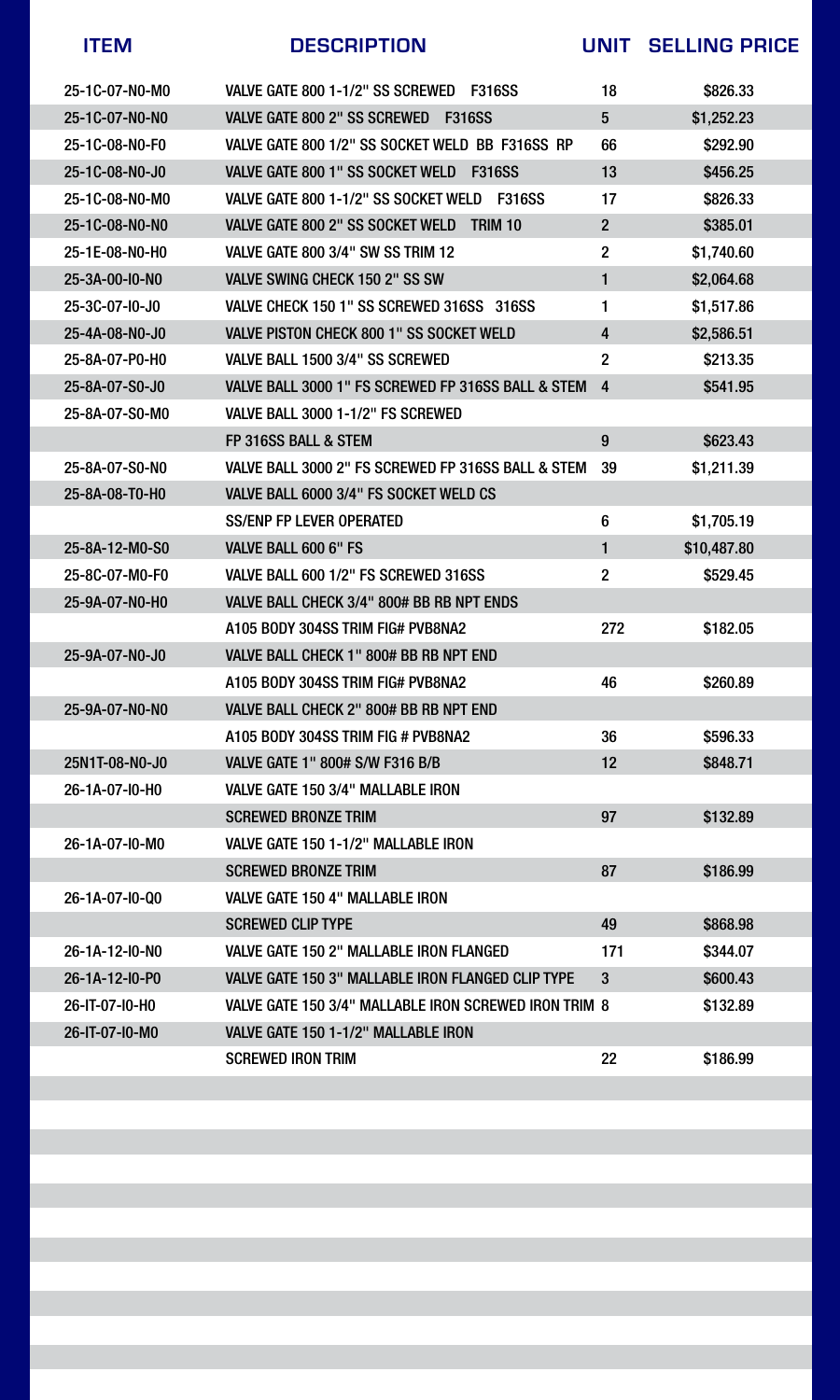### Here we have TECHNOLOGIES

| <b>ITEM</b>                | <b>DESCRIPTION</b>                                  | <b>UNIT</b> | <b>SELLING PRICE</b> |
|----------------------------|-----------------------------------------------------|-------------|----------------------|
| 40-BH-07-S0-DB             | BUSHING HEX FORGED STEEL 1/4" X 1/8" 3000# SCRD     | 396         | \$6.71               |
| 40-BH-07-S0-EB             | BUSHING HEX FORGED STEEL 3/8" X 1/8" 3000# SCRD     | 53          | \$15.36              |
| 40-BH-07-S0-ED             | BUSHING HEX FORGED STEEL 3/8" X 1/4" 3000# SCRD     | 276         | \$6.71               |
| 40-BH-07-S0-FD             | BUSHING HEX FORGED STEEL 1/2" X 1/4" 3000# SCRD     | 120         | \$5.48               |
| 40-BH-07-S0-HB             | BUSHING HEX FORGED STEEL 3/4" X 1/8" 3000# SCRD     | 1           | \$0.90               |
| 40-BH-07-S0-HF             | BUSHING HEX FORGED STEEL 3/4" X 1/2" 3000# SCRD     | 586         | \$5.87               |
| $40 - BH - 07 - SO - JD$   | BUSHING HEX FORGED STEEL 1" X 1/4" 3000# SCRD       | 21          | \$6.82               |
| $40 - B$ H $-07 - SO - JE$ | BUSHING HEX FORGED STEEL 1" X 3/8" 3000# SCRD       | 57          | \$7.40               |
| $40 - BH - 07 - SO - JF$   | BUSHING HEX CARBON STEEL 1" X 1/2" 3000# SCRD       | 160         | \$8.98               |
| $40 - BH - 07 - SO - JH$   | BUSHING HEX FORGED STEEL 1" X 3/4" 3000# SCRD       | 158         | \$8.94               |
| 40-BH-07-S0-LF             | BUSHING HEX FORGED STEEL 1-1/4" X 1/2" 3000# SCRD   | 125         | \$11.85              |
| 40-BH-07-S0-LJ             | BUSHING HEX FORGED STEEL 1-1/4" X 1" 3000# SCRD     | 1           | \$11.85              |
| 40-BH-07-S0-MF             | BUSHING HEX FORGED STEEL 1-1/2" X 1/2" 3000# SCRD   | 65          | \$13.93              |
| 40-BH-07-S0-MH             | BUSHING HEX FORGED STEEL 1-1/2" X 3/4" 3000# SCRD   | 119         | \$14.20              |
| 40-BH-07-S0-ML             | BUSHING HEX FORGED STEEL 1-1/2" X 1-1/4" 3000# SCRD | 58          | \$13.66              |
| 40-BH-07-S0-NF             | BUSHING HEX FORGED STEEL 2" X 1/2" 3000# SCRD       | 60          | \$28.40              |
| 40-BH-07-S0-NH             | BUSHING HEX FORGED STEEL 2" X 3/4" 3000# SCRD       | 61          | \$27.43              |
| 40-BH-07-S0-NL             | BUSHING HEX FORGED STEEL 2" X 1-1/4" 3000# SCRD     | 131         | \$20.49              |
| 40-BH-07-S0-NM             | BUSHING HEX FORGED STEEL 2" X 1-1/2" 3000# SCRD     | 12          | \$27.43              |
| $40 - BH - 07 - SO - PJ$   | BUSHING HEX FORGED STEEL 3" X 1" 3000# SCRD         | 192         | \$53.87              |
| 40-BH-07-S0-PM             | BUSHING HEX FORGED STEEL 3" X 1-1/2" 3000# SCRD     | 69          | \$53.87              |
| 40-BH-07-S0-PN             | BUSHING HEX FORGED STEEL 3" X 2" 3000# SCRD         | 43          | \$99.49              |
| 40-BH-07-T0-HF             | BUSHING HEX FORGED STEEL 3/4" X 1/2" 6000# SCRD     | 502         | \$6.78               |
| $40 - BH - 07 - T0 - JD$   | BUSHING HEX FORGED STEEL 1" X 1/4" 6000# SCRD       | 28          | \$0.90               |
| 40-BH-07-T0-JE             | BUSHING HEX FORGED STEEL 1" X 3/8" 6000# SCRD       | 72          | \$0.90               |
| 40-BH-07-T0-JF             | BUSHING HEX FORGED STEEL 1" X 1/2" 6000# SCRD       | 215         | \$8.48               |
| $40 - BH - 07 - T0 - JH$   | BUSHING HEX FORGED STEEL 1" X 3/4" 6000# SCRD       | 164         | \$8.65               |
| $40 - BH - 07 - T0 - LJ$   | BUSHING HEX FORGED STEEL 1-1/4" X 1" 6000# SCRD     | 26          | \$16.31              |
| 40-BH-07-T0-MF             | BUSHING HEX FORGED STEEL 1-1/2" X 1/2" 6000# SCRD   | 100         | \$20.86              |
| $40 - BH - 07 - TO - MH$   | BUSHING HEX FORGED STEEL 1-1/2" X 3/4" 6000# SCRD   | 100         | \$20.86              |
| $40 - BH - 07 - T0 - MJ$   | BUSHING HEX FORGED STEEL 1-1/2" X 1" 6000# SCRD     | 90          | \$20.86              |
| 40-BH-07-T0-ML             | BUSHING HEX FORGED STEEL 1-1/2" X 1-1/4" 6000# SCRD | 100         | \$20.86              |
| 40-BH-07-T0-NH             | BUSHING HEX FORGED STEEL 2" X 3/4" 6000# SCRD       | 100         | \$25.48              |
| 40-BH-07-T0-NM             | BUSHING HEX FORGED STEEL 2" X 1-1/2" 6000# SCRD     | 78          | \$25.48              |
| 40-B0-07-S0-F0             | BOSS FORGED STEEL 1/2" 3000# SCRD                   | 36          | \$7.07               |

| 40-BO-07-S0-H0 | BOSS FORGED STEEL 3/4" 3000# SCRD        | 15              | \$9.14  |
|----------------|------------------------------------------|-----------------|---------|
| 40-BO-08-T0-M0 | <b>BOSS FORGED STEEL 1-1/2" 6000# SW</b> | 12 <sup>2</sup> | \$4,50  |
| 40-CA-07-S0-M0 | CAP GALV 1-1/2" 3000# SCRD               | 14              | \$10.80 |
| 40-CA-08-T0-F0 | CAP FORGED STEEL 1/2" 6000# SW           | 19              | \$1.95  |
|                |                                          |                 |         |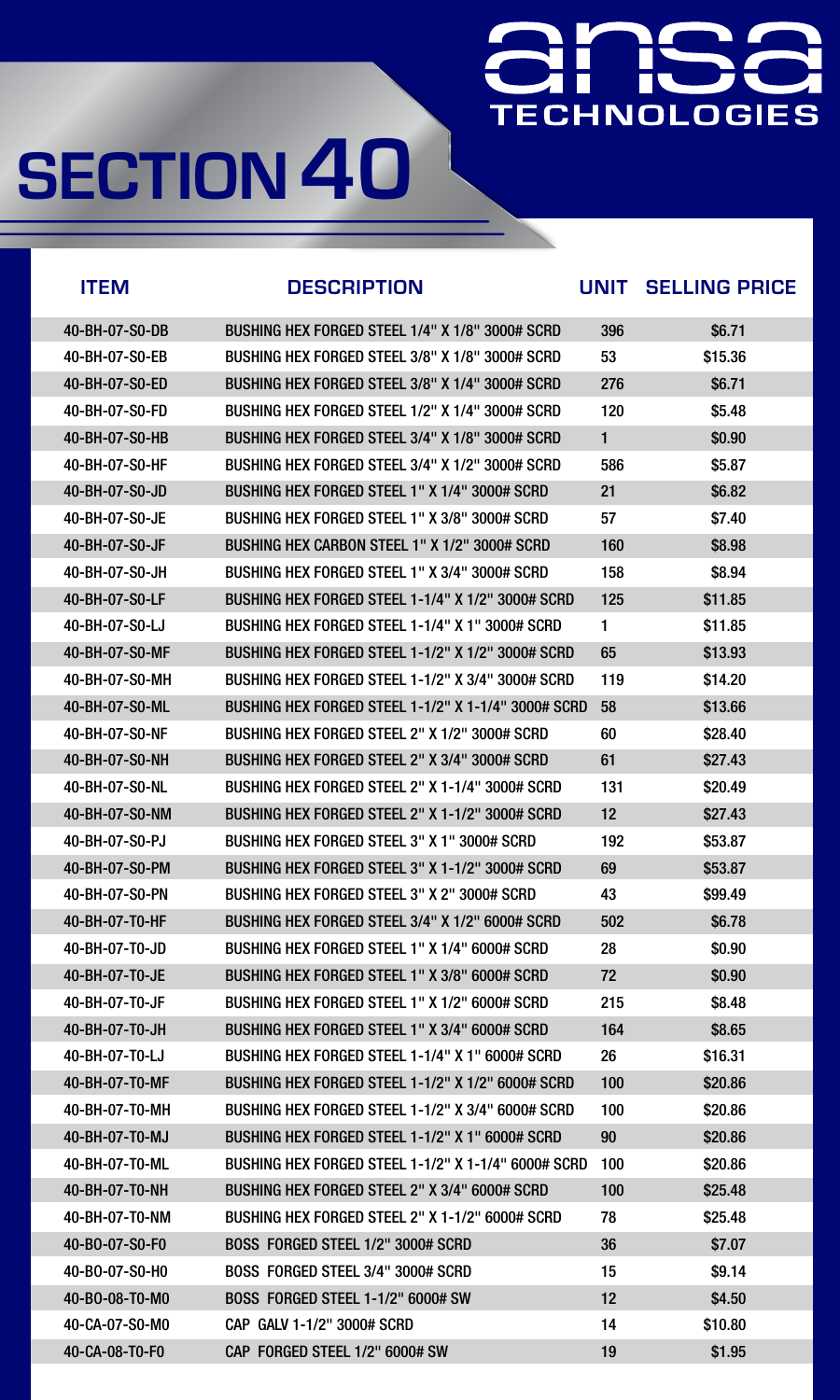| <b>ITEM</b>              | <b>DESCRIPTION</b>                                    | UNIT             | <b>SELLING PRICE</b> |
|--------------------------|-------------------------------------------------------|------------------|----------------------|
| $40 - CA - 08 - TO - HO$ | CAP FORGED STEEL 3/4" 6000# SW                        | $\overline{2}$   | \$0.90               |
| 40-CA-08-T0-M0           | CAP FORGED STEEL 1-1/2" 6000# SW                      | 18               | \$0.90               |
| $40 - CA - 08 - T0 - NO$ | CAP FORGED STEEL 2" 6000# SW                          | 6                | \$0.90               |
| $40 - CH - 07 - SO - J$  | <b>COUPLING HALF FORGED STEEL 1" 3000# SCRD</b>       | 16               | \$5.99               |
| 40-CH-07-S0-NO           | COUPLING HALF FORGED STEEL 2" 3000# SCRD              | 89               | \$14.04              |
| $40 - CP - 07 - BO - MO$ | COUPLING GALV 1-1/2" STD SCRD                         | 157              | \$3.17               |
| $40 - CP - 07 - SO - F0$ | COUPLING FORGED STEEL 1/2" 3000# SCRD                 | 140              | \$5.46               |
| 40-CP-07-S0-H0           | COUPLING FORGED STEEL 3/4" 3000# SCRD                 | 361              | \$8.59               |
| 40-CP-07-S0-NF           | COUPLING REDUCING FORGED STEEL 2" X 1/2" 3000# SCRD 3 |                  | \$26.23              |
| 40-CP-07-S0-PM           | COUPLING REDUCING FORGED STEEL                        |                  |                      |
|                          | 3" X 1-1/2" 3000# SCRD                                | 3                | \$11,30              |
| 40-CP-07-T0-M0           | COUPLING FORGED STEEL 1-1/2" 6000# SCRD               | 49               | \$22.46              |
| 40-CP-08-S0-N0           | COUPLING FORGED STEEL 2" 3000# SW                     | $\boldsymbol{2}$ | \$39.00              |
| 40-CP-08-T0-M0           | COUPLING FORGED STEEL 1-1/2" 6000# SW                 | 8                | \$23.76              |
| 40-CS-07-S0-F0           | CROSS FORGED STEEL 1/2" 3000# SCRD                    | 44               | \$22.13              |
| 40-CS-07-S0-M0           | CROSS FORGED STEEL 1-1/2" 3000# SCRD                  | 54               | \$92.77              |
| 40-CS-07-S0-Q0           | <b>CROSS FORGED STEEL 4" 3000# SCRD</b>               | 16               | \$782.19             |
| 40-E1-07-S0-F0           | <b>ELBOW 1/2" 3000# 90 DEG SCRD FS A105</b>           | 922              | \$10.89              |
| $40 - E1 - 07 - SO - HO$ | ELBOW FORGED STEEL 3/4" 3000# 90 DEG SCRD             | 160              | \$14.85              |
| 40-E1-07-S0-M0           | ELBOW FORGED STEEL 1-1/2" 3000# SCRD                  |                  |                      |
|                          | 90 DEG A105 AMSE B16.11                               | 139              | \$38.47              |
| 40-E1-07-T0-M0           | <b>ELBOW FORGED STEEL 1-1/2"</b><br>6000# SCRD 90 DEG | 41               | \$47.54              |
| 40-E1-07-T0-P0           | ELBOW FORGED STEEL 3" 6000# SCRD 90 DEG               | 2 <sup>2</sup>   | \$198.22             |
| 40-E1-08-S0-E0           | ELBOW FORGED STEEL 3/8" 3000# SW 90 DEG               | 154              | \$6.23               |
| 40-E1-08-S0-L0           | ELBOW FORGED STEEL 1-1/4" 3000# SW 90 DEG             | 57               | \$37.93              |
| 40-E1-08-S0-N1           | ELBOW FORGED STEEL 2" 3000# SW 90 DEG                 | $3\phantom{a}$   | \$51.24              |
| 40-E1-08-T0-F0           | ELBOW FORGED STEEL 1/2" 6000# SW 90 DEG               | 87               | \$20.13              |
| 40-E1-08-T0-N0           | ELBOW FORGED STEEL 2" 6000# SW 90 DEG                 | 25               | \$100.15             |
| 40-E2-07-S0-B0           | ELBOW FORGED STEEL 1/8" 3000# 45 DEG SCRD             | 5                | \$2.70               |
| 40-E2-07-S0-F0           | ELBOW FORGED STEEL 1/2" 3000# 45 DEG SCRD             | 162              | \$9.03               |
| $40 - E2 - 07 - SO - HO$ | ELBOW FORGED STEEL 3/4" 3000# 45 DEG SCRD             | 304              | \$15.27              |
| 40-E2-07-S0-M0           | ELBOW FORGED STEEL 1-1/2" 3000# 45 DEG SCRD           | 82               | \$43.03              |
| 40-E2-07-S0-N0           | ELBOW FORGED STEEL 2" 3000# 45 DEG SCRD               | <b>20</b>        | \$56.94              |
| 40-E2-08-S0-F0           | ELBOW FORGED STEEL 1/2" 3000# 45 DEG SW               | 8                | \$8.61               |
| 40-E2-08-S0-H0           | ELBOW FORGED STEEL 3/4" 3000# 45 DEG SW               | 34               | \$15.79              |
| 40-E2-08-S0-J0           | ELBOW FORGED STEEL 1" 3000# 45 DEG SW                 | 4                | \$23.69              |
| 40-E2-08-S0-M0           | ELBOW FORGED STEEL 1-1/2" 3000# SW 45 DEG             | 44               | \$44.46              |
| 40-E2-08-T0-F0           | ELBOW FORGED STEEL 1/2" 6000# 45 DEG SW               | 34               | \$9.08               |
| 40-E5-07-T0-J0           | ELBOW STREET FORGED STEEL 1" 6000# 90 DEG SCRD        | $6\phantom{1}6$  | \$138.48             |
| 40-GL-10-S0-Q0           | GAP-O-LET CARBON STEEL 4" 3000# BW 316 SS             | 9                | \$61.04              |
| 40NCP-08-S0-F0           | COUPLING FORGED STEEL 1/2" 3000# SW                   | 289              | \$6.40               |
| 40NCP-08-S0-J0           | <b>COUPLING FORGED STEEL 1" 3000# SW</b>              | 145              | \$10.20              |
| 40NCP-08-S0-M0           | COUPLING FORGED STEEL 1-1/2" 3000# SW                 | 75               | \$20.06              |
| 40NE1-07-S0-F0           | ELBOW FORGED STEEL 1/2" 3000# 90 DEG SCRD             | 42               | \$13.65              |

L

L

L

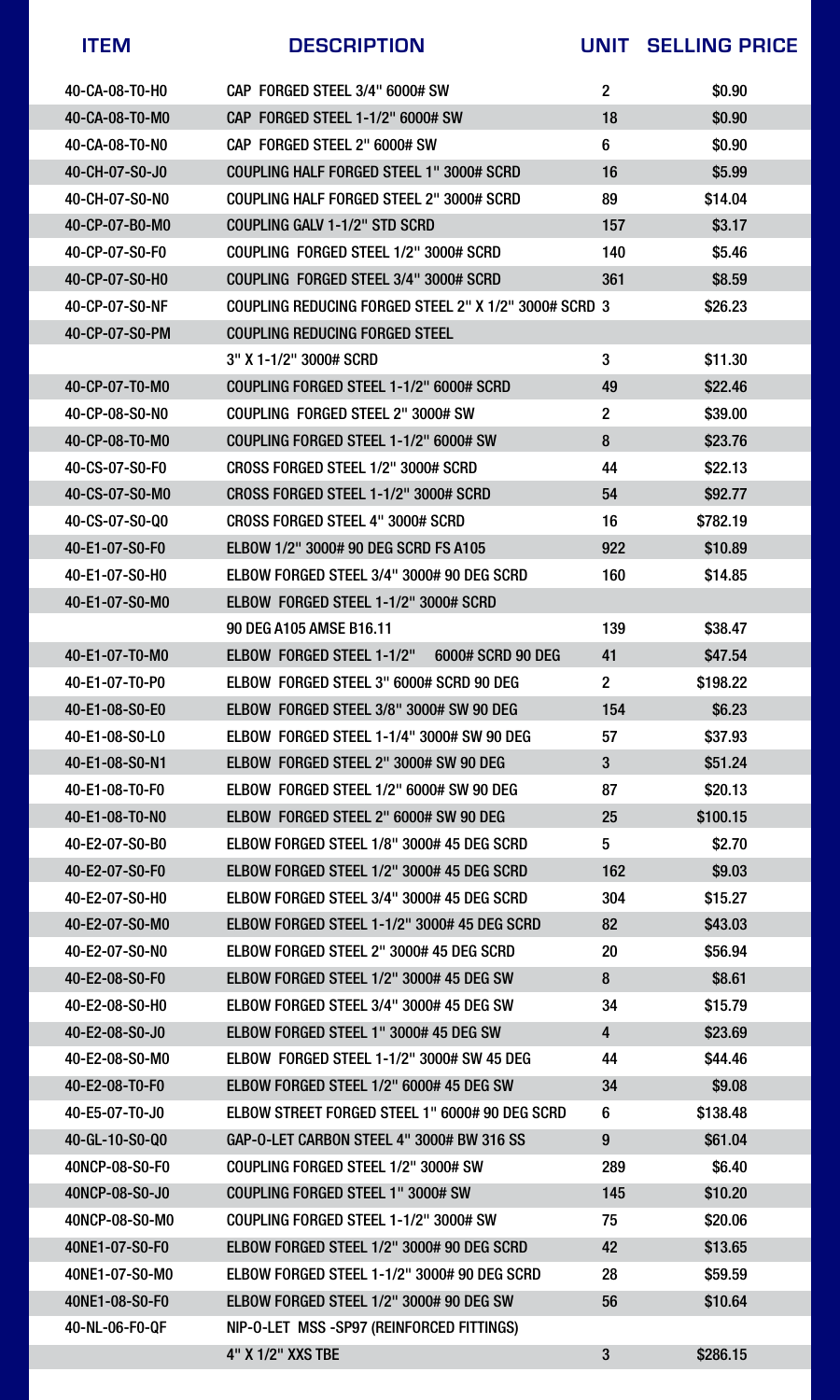| <b>ITEM</b>              | <b>DESCRIPTION</b>                              | UNIT            | <b>SELLING PRICE</b> |
|--------------------------|-------------------------------------------------|-----------------|----------------------|
| 40NPR-07-S0-D0           | PLUG FORGED STEEL 1/4" 3000# SCRD               | 212             | \$4.77               |
| 40NPR-07-S0-F0           | PLUG FORGED STEEL 1/2" 3000# SCRD               | 63              | \$4.64               |
| 40NPR-07-S0-J0           | PLUG FORGED STEEL 1" 3000# SCRD                 | 32              | \$8.93               |
| 40NTE-08-S0-H0           | TEE FORGED STEEL 3/4" 3000# SW                  | 265             | \$18.12              |
| 40NUN-07-S0-F0           | UNION FORGED STEEL 1/2" 3000# SCRD              | 130             | \$23.36              |
| 40-PB-07-C0-P0           | PLUG BULL CS 3" SCH 80 SCRD                     | 140             | \$236.80             |
| 40-PR-07-S0-B0           | PLUG ROUND HEAD FORGED STEEL 1/8" 3000# SCRD    | 96              | \$0.00               |
| $40 - PR - 07 - SO - J0$ | PLUG ROUND HEAD FORGED STEEL 1" 3000# SCRD      | 24              | \$8.81               |
| 40-PR-07-S0-M0           | PLUG ROUND HEAD FORGED STEEL 1-1/2" 3000# SCRD  | 117             | \$24.20              |
| 40-PR-07-S0-NO           | PLUG ROUND HEAD FORGED STEEL 2" 3000# SCRD      | 170             | \$28.80              |
| 40-PR-07-S0-P0           | PLUG ROUND HEAD FORGED STEEL 3" 3000# SCRD      | 12              | \$1.70               |
| 40-PR-07-S0-Q0           | PLUG ROUND HEAD FORGED STEEL 4" 3000# SCRD      | $\overline{2}$  | \$0.00               |
| 40-PS-07-S0-B0           | PLUG SQUARE HEAD FORGED STEEL 1/8" 3000# SCRD   | 25              | \$7.51               |
| 40-PS-07-S0-D0           | PLUG SQUARE HEAD FORGED STEEL 1/4" 3000# SCRD   | 99              | \$7.51               |
| 40-PS-07-S0-J0           | PLUG SQUARE HEAD FORGED STEEL 1" 3000# SCRD     | 11              | \$7.13               |
| 40-PS-07-S0-L            | PLUG SQUARE HEAD FORGED STEEL 1-1/4" 3000# SCRD | 11              | \$15.98              |
| 40-PS-07-S0-MO           | PLUG SQUARE HEAD FORGED STEEL 1-1/2" 3000# SCRD | 48              | \$12.36              |
| 40-PS-07-S0-Q0           | PLUG FORGED STEEL 4" 3000# SCRD                 | $\overline{2}$  | \$295.20             |
| 40-RC-07-S0-ED           | <b>REDUCER CONCENTRIC FORGED STEEL</b>          |                 |                      |
|                          | 3/8" X 1/4" 3000# SCRD                          | 90              | \$4.77               |
| 40-RC-07-S0-FE           | <b>REDUCER CONCENTRIC FORGED STEEL</b>          |                 |                      |
|                          | 1/2" X 3/8" 3000# SCRD                          | 10              | \$5.55               |
|                          |                                                 |                 |                      |
| 40-RC-07-S0-LJ           | <b>REDUCER CONCENTRIC FORGED STEEL</b>          |                 |                      |
|                          | 1-1/4" X 1" 3000# SCRD                          | 13              | \$15.98              |
| 40-RC-07-S0-MF           | <b>REDUCER CONCENTRIC FORGED STEEL</b>          |                 |                      |
|                          | 3000# SCRD - NO CERTS.<br>$1 - 1/2$ " X $1/2$ " | 105             | \$17.63              |
| 40-RC-07-S0-MH           | <b>REDUCER CONCENTRIC FORGED STEEL</b>          |                 |                      |
|                          | 1-1/2" X 3/4" 3000# SCRD                        | 72              | \$16.94              |
| 40-RC-08-T0-FD           | <b>REDUCER CONCENTRIC FORGED STEEL</b>          |                 |                      |
|                          | 1/2" X 1/4" 6000# SW                            | $\overline{2}$  | \$249.05             |
| 40-RC-08-T0-MJ           | <b>REDUCER CONCENTRIC FORGED STEEL</b>          |                 |                      |
|                          | $1 - 1/2$ " X 1" 6000# SW                       | 22              | \$221.71             |
| 40-RC-08-T0-NJ           | <b>REDUCER CONCENTRIC FORGED STEEL</b>          |                 |                      |
|                          | $2''$ X 1" 6000# SW                             | 12 <sub>2</sub> | \$0.90               |
| 40-SL-08-T0-HQ           | SOCK-O-LET CARBON STEEL 3/4" X 4" 6000# SW      |                 | \$0.01               |
| 40-SN-04-D0-MH           | SWAGE NIPPLE CS 1-1/2" X 3/4" XS PBE            | $\overline{2}$  | \$358.97             |
| 40-SN-06-A0-MD           | SWAGE NIPPLE CS 1-1/2" X 1/4" SCH 40 TBE        | 13              | \$38.39              |
| 40-SN-06-A0-SN           | SWAGE NIPPLE CS 6" X 2" SCH 40 TBE              | 37              | \$221.67             |
| 40-SN-06-A0-TP           | SWAGE NIPPLE CS 8" X 3" SCH 40 TBE              | 9               | \$1,423.85           |
| 40-SN-06-A0-TQ           | SWAGE NIPPLE CS 8" X 4" SCH 40 TBE              | $\overline{2}$  | \$1,377.73           |
| 40-SN-06-E0-PN           | SWAGE NIPPLE CS 3" X 2" SCH 160 TBE             |                 | \$114.18             |
| 40-TE-07-Q0-00           | TEE FORGED STEEL 2-1/2" 2000# SCRD              | $\overline{2}$  | \$84.30              |
| 40-TE-07-S0-B0           | TEE FORGED STEEL 1/8" 3000# SCRD                | 46              | \$6.93               |

| 40-TE-07-S0-E0 | TEE FORGED STEEL 3/8" 3000# SCRD      | 158 | \$8.67  |
|----------------|---------------------------------------|-----|---------|
| 40-TE-07-S0-F0 | TEE FORGED STEEL 1/2" 3000# SCRD      | 50  | \$18.59 |
| 40-TE-07-S0-J0 | TEE FORGED STEEL 1" 3000# SCRD        | 279 | \$29.88 |
| 40-TE-07-S0-M0 | TEE FORGED STEEL 1-1/2"<br>3000# SCRD | 69  | \$59.03 |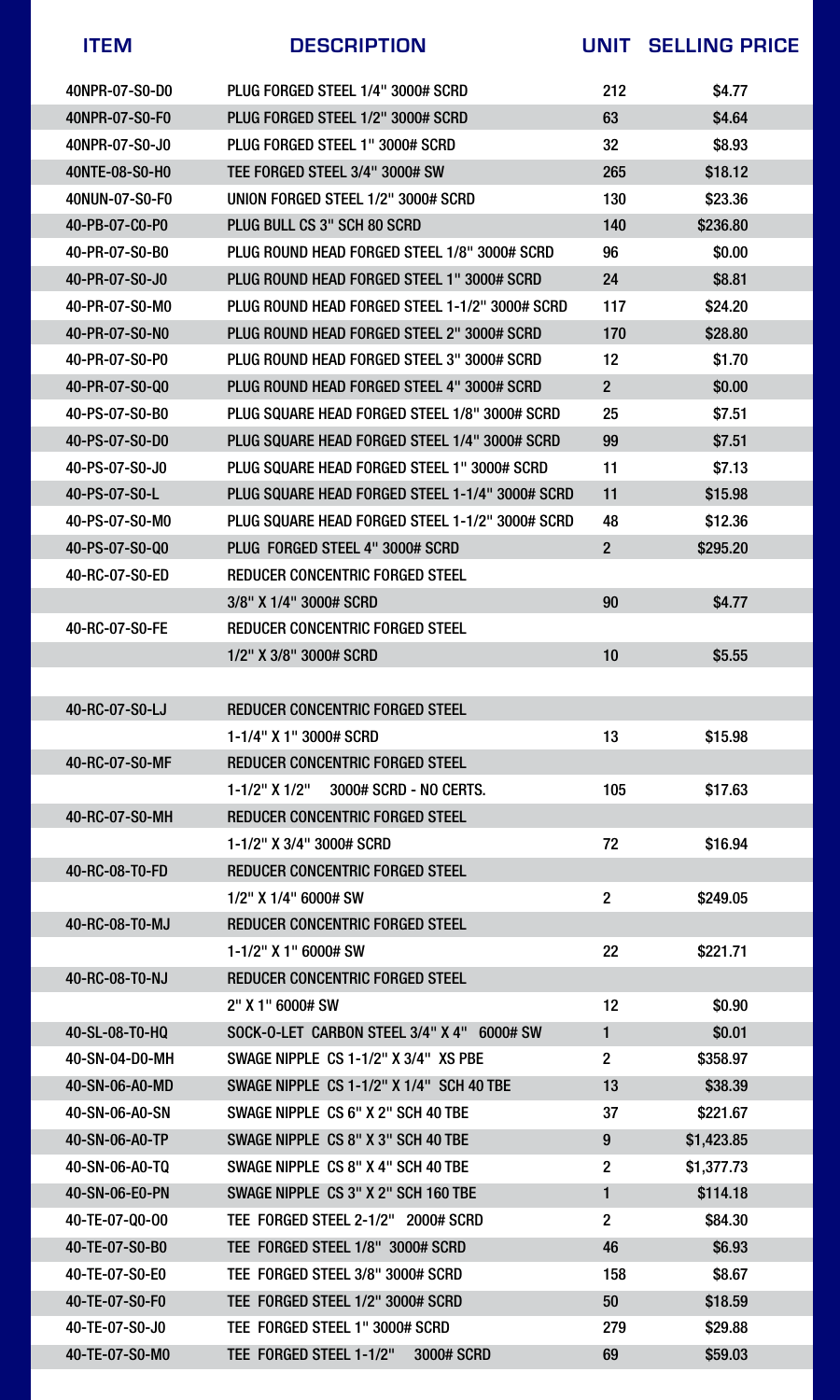| <b>ITEM</b>              | <b>DESCRIPTION</b>                                             | <b>UNIT</b>     | <b>SELLING PRICE</b> |
|--------------------------|----------------------------------------------------------------|-----------------|----------------------|
| 40-TE-08-S0-E0           | TEE FORGED STEEL 3/8" 3000# SW                                 | 89              | \$7.28               |
| 40-TE-08-S0-J0           | TEE FORGED STEEL 1" 3000# SW                                   |                 | \$22.67              |
| 40-TE-08-S0-M0           | TEE FORGED STEEL 1-1/2" 3000# SW                               | 119             | \$48.96              |
| 40-TE-08-T0-F0           | TEE FORGED STEEL 1/2" 6000# SW                                 | 21              | \$21.92              |
| 40-TE-08-T0-H0           | 3/4" SCH 160 6000# S/W C/STEEL TEE                             | 10              | \$35.00              |
| 40-TE-08-T0-J0           | TEE FORGED STEEL 1" 6000# SW                                   | 10              | \$43.76              |
| $40 - TL - 07 - SO - DO$ | THREAD-O-LET CARBON STEEL 1/4" 3000#                           | $6\phantom{1}6$ | \$0.01               |
| 40-TR-07-S0-JH           | TEE REDUCING FORGED STEEL 1" X 3/4" 3000# SCRD                 | 9               | \$63.36              |
| 40-TR-08-S0-JH           | TEE REDUCING FORGED STEEL 1" X 3/4" 3000# SW                   | 10              | \$0.90               |
| 40-TR-08-S0-MH           | TEE REDUCING FORGED STEEL 1-1/2" X 3/4" 3000# SW               | 27              | \$50.58              |
| 40-UH-07-S0-Q0           | UNION HEX FORGED STEEL 4" 3000# SCRD                           | 15              | \$403.65             |
| 40-UL-07-Q0-N0           | UNION HAMMER LUG FORGED STEEL 2" 2000# SCRD                    | 362             | \$163.18             |
| 40-UL-07-S0-F0           | <b>UNION HAMMER LUG FORGED STEEL 1/2"</b><br><b>3000# SCRD</b> | 36              | \$0.90               |
| 40-UL-07-S0-H0           | <b>UNION HAMMER LUG FORGED STEEL 3/4"</b><br><b>3000# SCRD</b> | 9               | \$1.87               |
| 40-UL-07-S0-NO           | UNION HAMMER LUG FORGED STEEL 2"<br>3000# SCRD                 | 1880            | \$239.77             |
| 40-UL-07-S0-P0           | UNION HAMMER LUG FORGED STEEL 3" 3000# SCRD                    |                 | \$467.63             |

40-UN-07-S0-D0 UNION FORGED STEEL 1/4" 3000# SCRD 67 \$7.14

40-UN-07-S0-N0 UNION FORGED STEEL 2" 3000# SCRD 212 \$82.87

40-UN-07-T0-H0 UNION FORGED STEEL 3/4" 6000# SCRD 1 \$0.90

40-UN-08-S0-E0 UNION FORGED STEEL 3/8" 3000# SW 13 \$14.66

| 40-UN-08-S0-F0   | UNION FORGED STEEL 1/2" 3000# SW                 | 149            | \$39.43    |  |
|------------------|--------------------------------------------------|----------------|------------|--|
| 40-UN-08-S0-H0   | UNION FORGED STEEL 3/4" 3000# SW                 | 138            | \$48.31    |  |
| 40-UN-08-S0-J0   | UNION FORGED STEEL 1" 3000# SW                   | 49             | \$58.54    |  |
| 40-UN-08-S0-NO   | UNION FORGED STEEL 2" 3000# SW                   | 23             | \$81.72    |  |
| 40-UN-08-T0-F0   | UNION FORGED STEEL 1/2" 6000# SW                 | 21             | \$47.30    |  |
| 40-UN-08-T0-J0   | UNION FORGED STEEL 1" 6000# SW                   | 16             | \$123.30   |  |
| 40-UW-07-S0-Q0   | UNION WING LUG FORGED STEEL 4" 3000# SCRD        | 21             | \$698.24   |  |
| 40-WL-08-T0-36   | WELD-O-LET CARBON STEEL 3/4" X 2" X 36" 6000# SW | 55             | \$57.37    |  |
| $40-WL-10-00-36$ | WELD-O-LET CARBON STEEL 36" - 1-1/2" X 3/4" XH   | 15             | \$42.50    |  |
| 40-WL-10-A0-MP   | WELD-O-LET CARBON STEEL 1-1/2" X 3" SCH 40 BW    | 19             | \$83.72    |  |
| 40-WL-10-A0-US   | 10" x 6" SCH 40 A105 C/S WELDOLET                | 9              | \$411.09   |  |
| 40-WL-10-B0-SS   | WELD-O-LET CARBON STEEL 6" X 6" STD BW           | 10             | \$462.67   |  |
| 40-WL-10-B0-TT   | WELD-O-LET CARBON STEEL 8" X 8" STD BW           | 3              | \$860.66   |  |
| 40-WL-10-B0-WS   | WELD-O-LET CARBON STEEL 12 - 14" X 6" STD BW     | $\overline{2}$ | \$410.16   |  |
| 40-WL-10-BE-PM   | WELD-O-LET CARBON STEEL 3" X 1-1/2" STD          | $\overline{2}$ | \$392.36   |  |
| 40-WL-10-C0-NO   | WELD-O-LET CARBON STEEL 2" X 2-1/2" SCH 80       | 1              | \$0.01     |  |
| 40-WL-10-D0-42   | WELD-O-LET CARBON STEEL 42" - 36" X 6" XS BW     |                | \$1,696.04 |  |
| 40-WL-10-E0-24   | <b>WELD-O-LET CARBON STEEL 24"</b>               |                |            |  |
|                  | - 2-1/2" X 1/2" SCH 160 BW                       | 6              | \$0.90     |  |
| 41-CP-07-S0-M0   | <b>COUPLING GALV 1-1/2" 3000# SCRD</b>           | 142            | \$120.31   |  |
| 41-E1-07-S0-M0   | <b>ELBOW GALV 1-1/2" 3000# SCRD 90 DEG</b>       | 57             | \$113.23   |  |
| 41-RC-07-S0-MF   | REDUCER CONCENTRIC GALV 1-1/2" X 1/2" 3000# SCRD | 16             | \$17.26    |  |
| 41-TE-07-S0-H0   | <b>TEE GALV 3/4" 3000# SCRD</b>                  | 23             | \$71.63    |  |
| 41-TE-07-S0-J0   | TEE GALV 1" 3000# SCRD                           | 33             | \$56.94    |  |

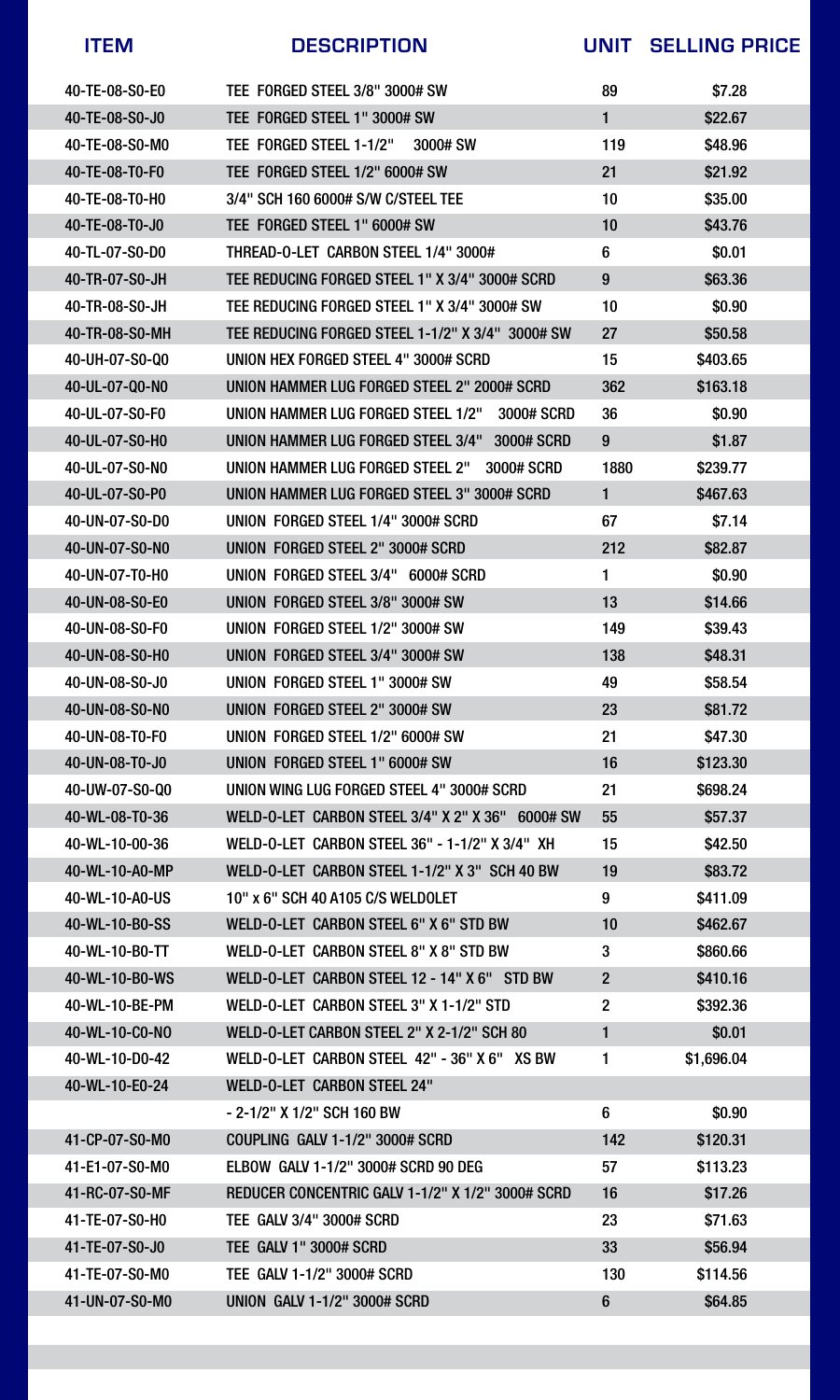### Here we have **TECHNOLOGIES**

| <b>ITEM</b>              | <b>DESCRIPTION</b>                                    | <b>UNIT</b>    | <b>SELLING PRICE</b> |
|--------------------------|-------------------------------------------------------|----------------|----------------------|
| 50-BL-00-I0-Q0           | <b>FLANGE BLIND RF CS 4" 150# FS ASME B16.5 A105</b>  | 11             | \$69.34              |
| 50-BL-00-I0-S0           | FLANGE BLIND CARBON STEEL 6" 150# BLIND               |                | \$193.14             |
| 50-BL-00-I0-T0           | <b>FLANGE BLIND CARBON STEEL 8" 150# BLIND</b>        | 35             | \$253.06             |
| $50 - BL - 00 - 10 - VO$ | <b>FLANGE BLIND CARBON STEEL 12" 150# BLIND</b>       | 3              | \$402.20             |
| 50-BL-00-L0-J0           | <b>FLANGE BLIND CARBON STEEL 1" 300# BLIND</b>        | $\overline{2}$ | \$86.06              |
| 50-BL-00-L0-L0           | FLANGE BLIND CARBON STEEL 1-1/4" 300# BLIND           | 24             | \$31.93              |
| 50-BL-00-L0-N0           | <b>FLANGE BLIND CARBON STEEL 2" 300# BLIND</b>        |                | \$129.47             |
| 50-BL-00-L0-P0           | <b>FLANGE BLIND CARBON STEEL 3" 300# BLIND</b>        | 23             | \$73.91              |
| 50-BL-00-L0-Q0           | <b>FLANGE BLIND CARBON STEEL 4" 300# BLIND</b>        | 42             | \$135.62             |
| 50-BL-00-L0-T0           | FLANGE BLIND CARBON STEEL 8" 300# BLIND               | 16             | \$379.17             |
| 50-BL-00-M0-S0           | FLANGE BLIND RF CARBON STEEL 6" 600# A105             | 9              | \$555.80             |
| 50NBL-00-I0-N0           | <b>FLANGE BLIND CARBON STEEL 2" 150# BLIND</b>        | 5              | \$66.46              |
| 50NBL-00-I0-T0           | <b>FLANGE BLIND CARBON STEEL 8" 150# BLIND</b>        | 17             | \$354.19             |
| 50NBR-13-P0-T0           | FLANGE BLIND 8" X 1500# RTJ C/S RTJ BLIND             | $\overline{2}$ | \$4,851.83           |
| 50NBR-13-P0-U0           | FLANGE BLIND 10" X 1500# RTJ C/S RTJ BLIND            | $\overline{2}$ | \$7,727.00           |
| 50NSC-00-L0-N0           | <b>FLANGE SCREWED CARBON STEEL 2" 300# SCREWED</b>    | 25             | \$92.54              |
| 50NSC-00-L0-P0           | <b>FLANGE SCREWED CARBON STEEL 3" 300# SCREWED</b>    | 30             | \$183.01             |
| 50NSC-00-L0-Q0           | FLANGE SCREWED CARBON STEEL 4" 300# SCREWED           | <b>22</b>      | \$261.15             |
| 50NSO-00-IO-NO           | FLANGE SLIP ON CARBON STEEL 2" 150# SLIP ON           |                | \$60.88              |
| 50NSO-00-IO-PO           | FLANGE SLIP ON CARBON STEEL 3" 150# SLIP ON           | 163            | \$87.58              |
| 50NSO-00-I0-S0           | FLANGE SLIP ON CARBON STEEL 6" 150# SLIP ON           | 37             | \$173.45             |
| 50NSO-00-I0-T0           | FLANGE SLIP ON CARBON STEEL 8" 150# SLIP ON           | 78             | \$273.83             |
| 50NSO-00-IO-VO           | <b>FLANGE SLIP ON CARBON STEEL 12" 150# SLIP ON</b>   | 23             | \$731.94             |
| 50NSW-00-IC-F0           | <b>FLANGE SOCKET WELD CARBON STEEL 1/2"</b>           |                |                      |
|                          | 150#80 SOCKET WELD                                    | $\overline{2}$ | \$46.79              |
| 50NSW-00-IC-H0           | <b>FLANGE SOCKET WELD CARBON STEEL 3/4"</b>           |                |                      |
|                          | 150# 80 SOCKET WELD                                   | 6              | \$46.79              |
| 50NSW-00-IC-NO           | FLANGE SOCKET WELD CARBON STEEL 2" 150# 80            | 11             | \$15.26              |
| 50NWN-00-MA-Q1           | FLANGE WELD NECK CARBON STEEL 4" 600# 40 RF WN        |                | \$301.10             |
| 50NWR-13-E0-U0           | FLANGE WELD NECK 10" X 1500# RTJ C/S SCH/160 RTJ WN 4 |                | \$8,475.73           |
| 50NWR-13-F0-T0           | FLANGE WELD NECK 8" X 1500# RTJ C/S SCH/ XXS RTJ WN 2 |                | \$5,570.61           |
| 50-SC-00-I0-M0           | FLANGE SCREWED CARBON STEEL 1-1/2" 150# SCREWED       | 151            | \$35.64              |
| 50-SC-00-I0-N0           | <b>FLANGE SCREWED CARBON STEEL 2" 150# SCREWED</b>    | 24             | \$54.77              |
| 50-SC-00-L0-F0           | FLANGE SCREWED CARBON STEEL 1/2" 300# SCREWED         | 23             | \$13.36              |
| 50-SC-00-L0-J0           | <b>FLANGE SCREWED CARBON STEEL 1" 300# SCREWED</b>    | 14             | \$49.45              |

| 50-SC-00-L0-N0 | FLANGE SCREWED CARBON STEEL 2" 300# SCREWED        | 32 | \$53.78    |
|----------------|----------------------------------------------------|----|------------|
| 50-SC-00-L0-P0 | <b>FLANGE SCREWED CARBON STEEL 3" 300# SCREWED</b> | 66 | \$83.04    |
| 50-SC-00-L0-Q0 | FLANGE SCREWED CARBON STEEL 4" 300# SCREWED        | 95 | \$124.51   |
| 50-SC-00-P0-N0 | <b>FLANGE SCREWED CARBON STEEL 2" 1500# RTJ</b>    |    | \$1,074.16 |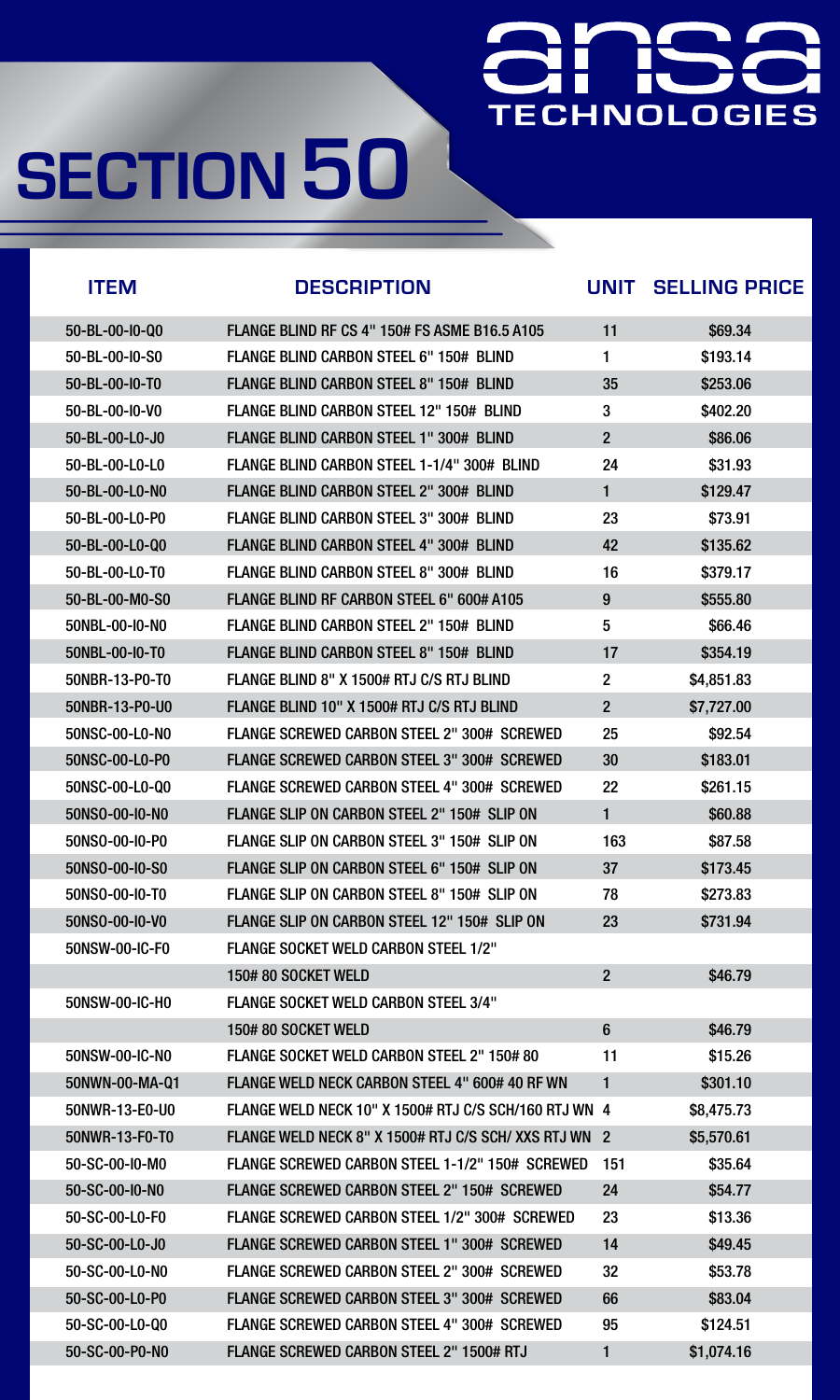



| <b>ITEM</b>                | <b>DESCRIPTION</b>                                | UNIT           | <b>SELLING PRICE</b> |
|----------------------------|---------------------------------------------------|----------------|----------------------|
| 50-SO-00-IO-FO             | FLANGE SLIP ON CARBON STEEL 1/2" 150# SLIP ON     | 3              | \$8.08               |
| 50-SO-00-I0-H0             | FLANGE SLIP ON CARBON STEEL 3/4" 150# SLIP ON     | 9              | \$10.82              |
| 50-SO-00-IO-NO             | FLANGE SLIP ON CARBON STEEL 2" 150# SLIP ON       | 495            | \$22.15              |
| 50-SO-00-I0-P0             | FLANGE SLIP ON CARBON STEEL 3" 150# SLIP ON       | 103            | \$38.16              |
| 50-SO-00-I0-RO             | FLANGE SLIP ON CARBON STEEL5" 150# SLIP ON        |                | \$225.00             |
| $50 - S0 - 00 - 10 - S0$   | FLANGE SLIP ON CARBON STEEL 6" 150# SLIP ON       | 6              | \$77.85              |
| $50 - S0 - 00 - 10 - T0$   | FLANGE SLIP ON CARBON STEEL 8" 150# SLIP ON       | 395            | \$121.26             |
| 50-SO-00-I0-U0             | FLANGE SLIP ON CARBON STEEL 10" 150# SLIP ON      | 42             | \$174.82             |
| $50 - S_0 - 00 - 10 - W_0$ | FLANGE SLIP ON CARBON STEEL 14" 150# SLIP ON      | 14             | \$353.23             |
| 50-SO-00-I0-Z6             | FLANGE SLIP ON CARBON STEEL 26" 150# SLIP ON      |                | \$8,129.90           |
| 50-SO-00-LO-MO             | FLANGE SLIP ON CARBON STEEL 1-1/2" 300# SLIP ON   | 16             | \$51.00              |
| 50-S0-00-L0-N0             | FLANGE SLIP ON CARBON STEEL 2" 300# SLIP ON       | 43             | \$31.07              |
| 50-S0-00-L0-P0             | FLANGE SLIP ON CARBON STEEL 3" 300# SLIP ON       | 112            | \$52.83              |
| 50-S0-00-L0-Q0             | FLANGE SLIP ON CARBON STEEL 4" 300# SLIP ON       | 64             | \$115.57             |
| 50-S0-00-L0-U0             | FLANGE SLIP ON CARBON STEEL 10" 300# SLIP ON      | 37             | \$414.83             |
| 50-S0-00-L0-W0             | FLANGE SLIP ON 14" 300" RF CS                     | 10             | \$795.70             |
| 50-SO-00-M0-N0             | FLANGE SLIP ON CARBON STEEL 2" 600# SLIP ON       | 415            | \$34.68              |
| 50-SO-FF-I0-AE             | FLANGE SLIP ON FLAT FACE 30" 150# ANSI B16.9      | 74             | \$564.34             |
| 50-SO-FF-I0-P0             | FLANGE SLIP ON FLAT FACE CARBON STEEL 3" SCH 150# | $\overline{2}$ | \$38.16              |
| 50-S0-0F-L0-N0             | <b>FLANGE SLIP ON ORIFICE CS 2" 300#</b>          | $\overline{2}$ | \$1,449.73           |
| 50-SW-00-IA-M0             | <b>FLANGE SOCKET WELD CARBON STEEL 1-1/2"</b>     |                |                      |
|                            | 150#40 SOCKET WELD                                | 52             | \$41.41              |
| 50-SW-00-IC-F0             | <b>FLANGE SOCKET WELD CARBON STEEL 1/2"</b>       |                |                      |
|                            | 150# 80 SOCKET WELD                               | 86             | \$10.13              |
| 50-SW-00-IC-M0             | <b>FLANGE SOCKET WELD CARBON STEEL 1-1/2"</b>     |                |                      |
|                            | 150# 80 SOCKET WELD                               | 5              | \$28.11              |
| 50-SW-00-IE-F0             | <b>FLANGE SOCKET WELD CARBON STEEL 1/2"</b>       |                |                      |
|                            | <b>150#160 SOCKET WELD</b>                        | 19             | \$10.38              |
| 50-SW-00-IE-M0             | <b>FLANGE SOCKET WELD CARBON STEEL 1-1/2"</b>     |                |                      |
|                            | <b>150# 160 SOCKET WELD</b>                       | 50             | \$24.62              |
| 50-SW-00-LC-F0             | <b>FLANGE SOCKET WELD CARBON STEEL 1/2"</b>       |                |                      |
|                            | 300#80 SOCKET WELD                                | 29             | \$16.50              |
| 50-SW-00-LC-M0             | <b>FLANGE SOCKET WELD CARBON STEEL 1-1/2"</b>     |                |                      |
|                            | 300#80 SOCKET WELD                                | 47             | \$50.70              |
| 50-SW-00-LC-P0             | <b>FLANGE SOCKET WELD CARBON STEEL 3"</b>         |                |                      |
|                            | 300#80 SOCKET WELD                                | 8              | \$49.50              |
| 50-SW-00-ME-S0             | <b>FLANGE SOCKET WELD CARBON STEEL 6"</b>         |                |                      |
|                            | 600#160 SOCKET WELD                               | 20             | \$226.41             |
| 50-SW-00-PE-J0             | <b>FLANGE SOCKET WELD CARBON STEEL 1"</b>         |                |                      |
|                            | <b>1500#160 SOCKET WELD</b>                       | 72             | \$42.51              |
| 50-WN-00-IA-M0             | <b>FLANGE WELD NECK CARBON STEEL 1-1/2"</b>       |                |                      |
|                            | 150#40 RF WN                                      | 112            | \$43.92              |
| 50-WN-00-IA-NO             | FLANGE WELD NECK CARBON STEEL 2" 150# 40 RF WN    | $\overline{2}$ | \$62.10              |
| 50-WN-00-IA-U0             | <b>FLANGE WELD NECK CARBON STEEL 10"</b>          |                |                      |

### 50-WN-00-IB-V0 FLANGE WELD NECK CARBON STEEL 12"



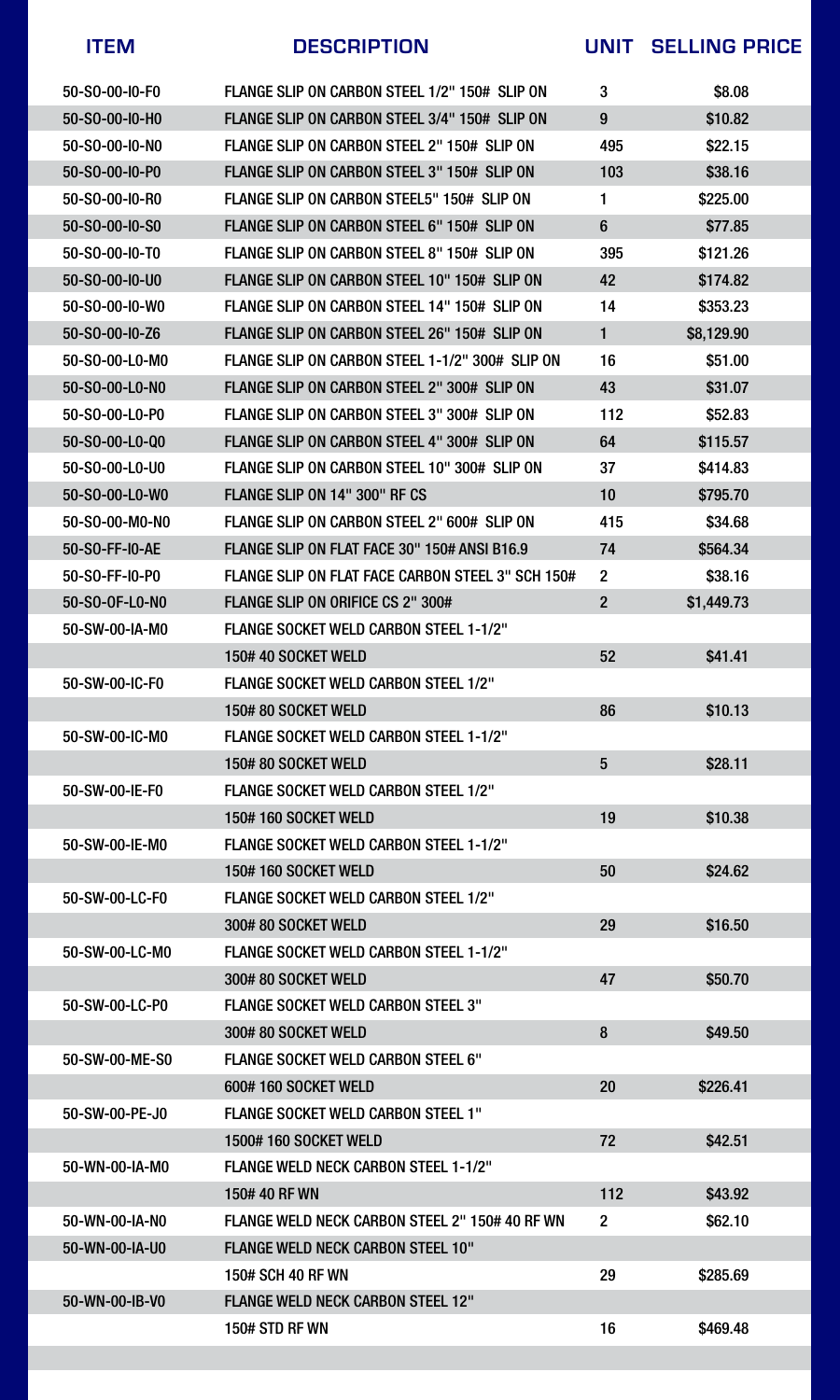### 50-WR-00-RF-N0 FLANGE WELD NECK RTJ CARBON STEEL 2"

| <b>ITEM</b>    | <b>DESCRIPTION</b>                                    |                         | UNIT SELLING PRICE |
|----------------|-------------------------------------------------------|-------------------------|--------------------|
| 50-WN-00-IB-X0 | <b>FLANGE WELD NECK CARBON STEEL 16"</b>              |                         |                    |
|                | <b>150# STD RF WN</b>                                 | 19                      | \$771.46           |
| 50-WN-00-IC-J0 | <b>FLANGE WELD NECK CARBON STEEL 1"</b>               |                         |                    |
|                | 150#80 RF WN                                          | 60                      | \$19.07            |
| 50-WN-00-IC-NO | <b>FLANGE WELD NECK CARBON STEEL 2"</b>               |                         |                    |
|                | 150# 80 RF WN ASTM A105 ASME B16.5                    | $\overline{2}$          | \$64.80            |
| 50-WN-00-IC-Q0 | FLANGE WELD NECK CARBON STEEL 4" 150# 80 RF WN        | $3\overline{3}$         | \$71.57            |
| 50-WN-00-IC-T0 | FLANGE WELD NECK CARBON STEEL 8" 150# 80 RF WN        | 56                      | \$213.62           |
| 50-WN-00-ID-30 | FLANGE WELD NECK CARBON STEEL 30" 150# XS RF WN       | $\overline{2}$          | \$2,092.24         |
| 50-WN-00-ID-W0 | FLANGE WELD NECK CARBON STEEL 14" 150# XS RF WN       |                         | \$447.96           |
| 50-WN-00-IE-S0 | FLANGE WELD NECK CARBON STEEL 6" 150# 160 RF WN       | 19                      | \$389.66           |
| 50-WN-00-L0-Q0 | <b>FLANGE WELD NECK CARBON STEEL 4" 300# LAPJOINT</b> | 7                       | \$151.35           |
| 50-WN-00-LA-F0 | FLANGE WELD NECK CARBON STEEL 1/2" 300# 40 RF WN      | 15                      | \$0.90             |
| 50-WN-00-LA-H0 | FLANGE WELD NECK CARBON STEEL 3/4" 300# 40 RF WN      | 31                      | \$0.90             |
| 50-WN-00-LA-J0 | FLANGE WELD NECK CARBON STEEL 1" 300# 40 RF WN        | 1                       | \$0.90             |
| 50-WN-00-LA-M0 | <b>FLANGE WELD NECK CARBON STEEL 1-1/2"</b>           |                         |                    |
|                | 300# 40 RF WN                                         | 95                      | \$53.61            |
| 50-WN-00-LA-NO | FLANGE WELD NECK CARBON STEEL 2" 300# 40 RF WN        | 421                     | \$47.73            |
| 50-WN-00-LA-P0 | FLANGE WELD NECK CARBON STEEL 3" 300# 40 RF WN        | 161                     | \$79.67            |
| 50-WN-00-LA-Q0 | FLANGE WELD NECK CARBON STEEL 4" 300# 40 RF WN        | 172                     | \$123.77           |
| 50-WN-00-LA-S0 | FLANGE WELD NECK CARBON STEEL 6" 300# 40 RF WN        | 5                       | \$185.77           |
| 50-WN-00-LA-T0 | <b>FLANGE WELD NECK CARBON STEEL 8" 300# 40 RF WN</b> | 36                      | \$288.40           |
| 50-WN-00-LB-W0 | FLANGE WELD NECK CARBON STEEL 14" 300# STD RF WN      | 6                       | \$1,010.09         |
| 50-WN-00-LC-H0 | FLANGE WELD NECK CARBON STEEL 3/4" 300# 80 RF WN      | 45                      | \$19.33            |
| 50-WN-00-LC-M0 | <b>FLANGE WELD NECK CARBON STEEL 1-1/2"</b>           |                         |                    |
|                | 300#80 RF WN                                          | 141                     | \$58.22            |
| 50-WN-00-LC-P0 | FLANGE WELD NECK CARBON STEEL 3" 300# 80 RF WN        | 27                      | \$79.38            |
| 50-WN-00-LC-S0 | FLANGE WELD NECK CARBON STEEL 6" 300# 80 RF WN        | 36                      | \$203.24           |
| 50-WN-00-LC-T0 | FLANGE WELD NECK CARBON STEEL 8" 300# 80 RF WN        | 37                      | \$258.61           |
| 50-WN-00-LC-U0 | FLANGE WELD NECK CARBON STEEL 10" 300# 80 RF WN       | 24                      | \$463.87           |
| 50-WN-00-LC-V0 | FLANGE WELD NECK CARBON STEEL 12" 300# 80 RF WN       | $\overline{4}$          | \$986.23           |
| 50-WN-10-A0-X0 | <b>16" 300# FLANGE SCH 40 RF WN</b>                   | 10                      | \$1,717.39         |
| 50-WN-10-B0-V0 | <b>FLANGE WELD NECK 12" 300# STD RF</b>               | $\overline{\mathbf{4}}$ | \$764.61           |
| 50-WN-10-B0-X0 | <b>FLANGE WELD NECK 16" 300# STD RF</b>               |                         | \$1,717.39         |
| 50-WN-OF-LA-P0 | FLANGE WELD NECK ORIFICE CS 3" 300# 40 RF             | 15                      | \$130.14           |
| 50-WN-OF-LC-P0 | FLANGE WELD NECK ORIFICE CS 3" 300# 80 RF WN          | 20                      | \$141.57           |
| 50-WN-OF-LC-S0 | FLANGE WELD NECK ORIFICE CS 6" 300# 80 RF WN          |                         | \$1,920.06         |
| 50-WN-0F-M0-S0 | 6" 600# SCH XH RF ORIFICE FLANGE                      |                         | \$0.00             |
| 50-WR-00-LC-P0 | <b>FLANGE WELD NECK RTJ CARBON STEEL 3"</b>           |                         |                    |
|                | 300#80 RTJ WN                                         | 48                      | \$69.26            |
| 50-WR-00-PC-P0 | <b>FLANGE WELD NECK RTJ CARBON STEEL 3"</b>           |                         |                    |
|                | 1500#80 RTJ WN                                        | 206                     | \$197.59           |
| 50-WR-00-PC-Q0 | <b>FLANGE WELD NECK RTJ CARBON STEEL 4"</b>           |                         |                    |
|                | 1500# 80 RTJ WN                                       |                         | \$956.31           |



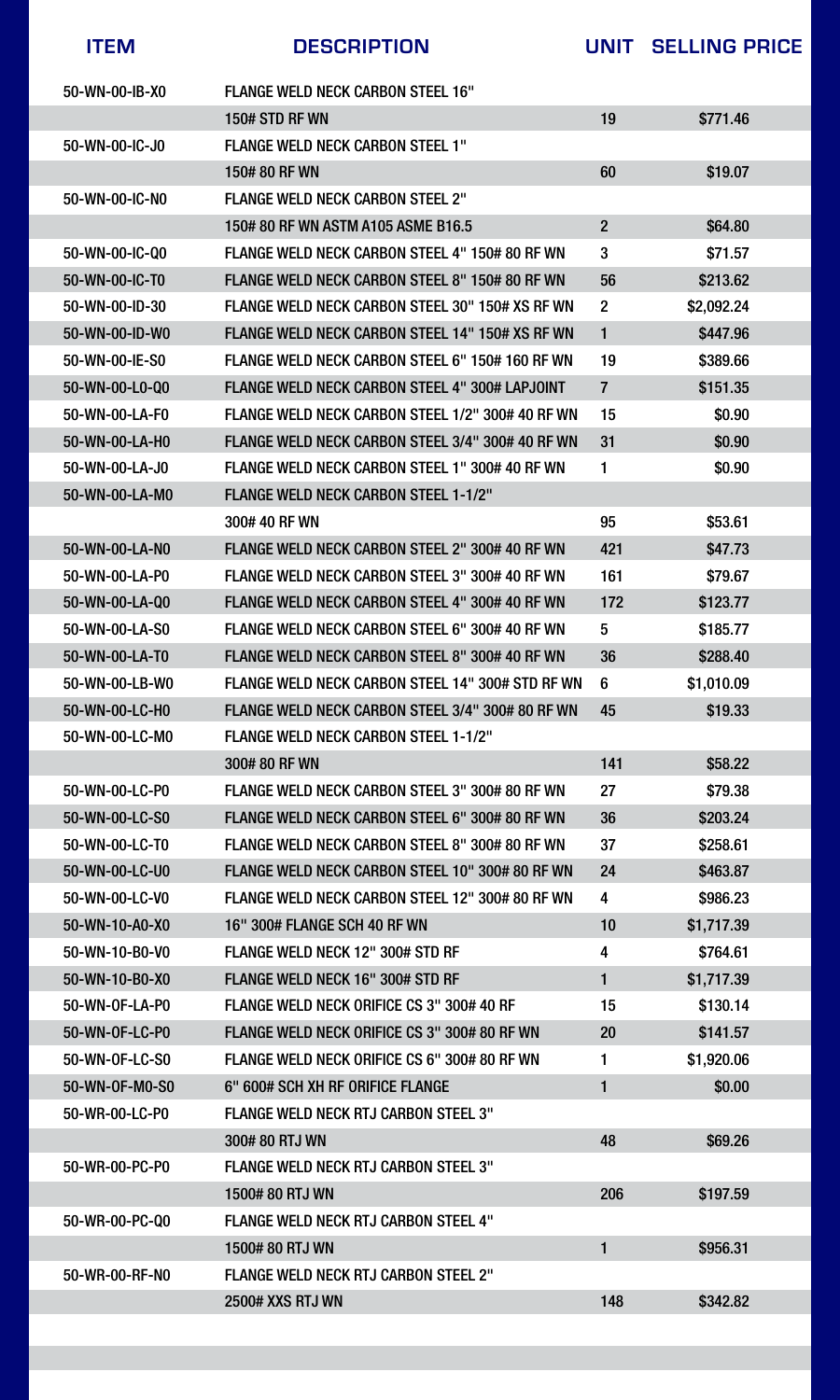| <b>ITEM</b>    | <b>DESCRIPTION</b>                               | UNIT      | <b>SELLING PRICE</b> |
|----------------|--------------------------------------------------|-----------|----------------------|
| 51-WN-00-IA-M0 | <b>FLANGE WELD NECK CHROME/MOLY 1-1/2"</b>       |           |                      |
|                | 150# 40 RF WN                                    | 4         | \$761.04             |
| 51-WN-00-LA-S0 | <b>FLANGE WELD NECK CHROME/MOLY 6"</b>           |           |                      |
|                | 300#40 RF WN                                     |           | \$1,701.34           |
| 53-SO-PN-IO-NO | <b>FLANGE SLIP ON PN16 2" 150#</b>               | 126       | \$32.31              |
| 53-WN-PN-1A-NO | 2" x 50 LB SCH 40 WN FLANGE PN 16                | <b>20</b> | \$58.63              |
| 53-WN-PN-1A-Q0 | 4" X 150 LB SCH 40 WELDNECK FLANGED, PN 16       | 30        | \$89.43              |
| 53-WN-PN-I0-S0 | FLANGE SLIP ON PN16 6" 150# SCH 40 RF WN         | 8         | \$68.36              |
| 54-BL-00-I0-T0 | FLANGE BLIND STAINLESS STEEL 8" 150# BLIND 304   |           | \$629.64             |
| 54-SW-00-MA-M0 | <b>FLANGE SOCKET WELD STAINLESS STEEL 1-1/2"</b> |           |                      |
|                | 600# 40S SOCKET WELD 304L                        | 6         | \$267.08             |
| 54-WN-00-IA-Q0 | <b>FLANGE WELD NECK STAINLESS STEEL 4"</b>       |           |                      |
|                | 150# 40S RF WN 304                               |           | \$741.15             |
|                |                                                  |           |                      |

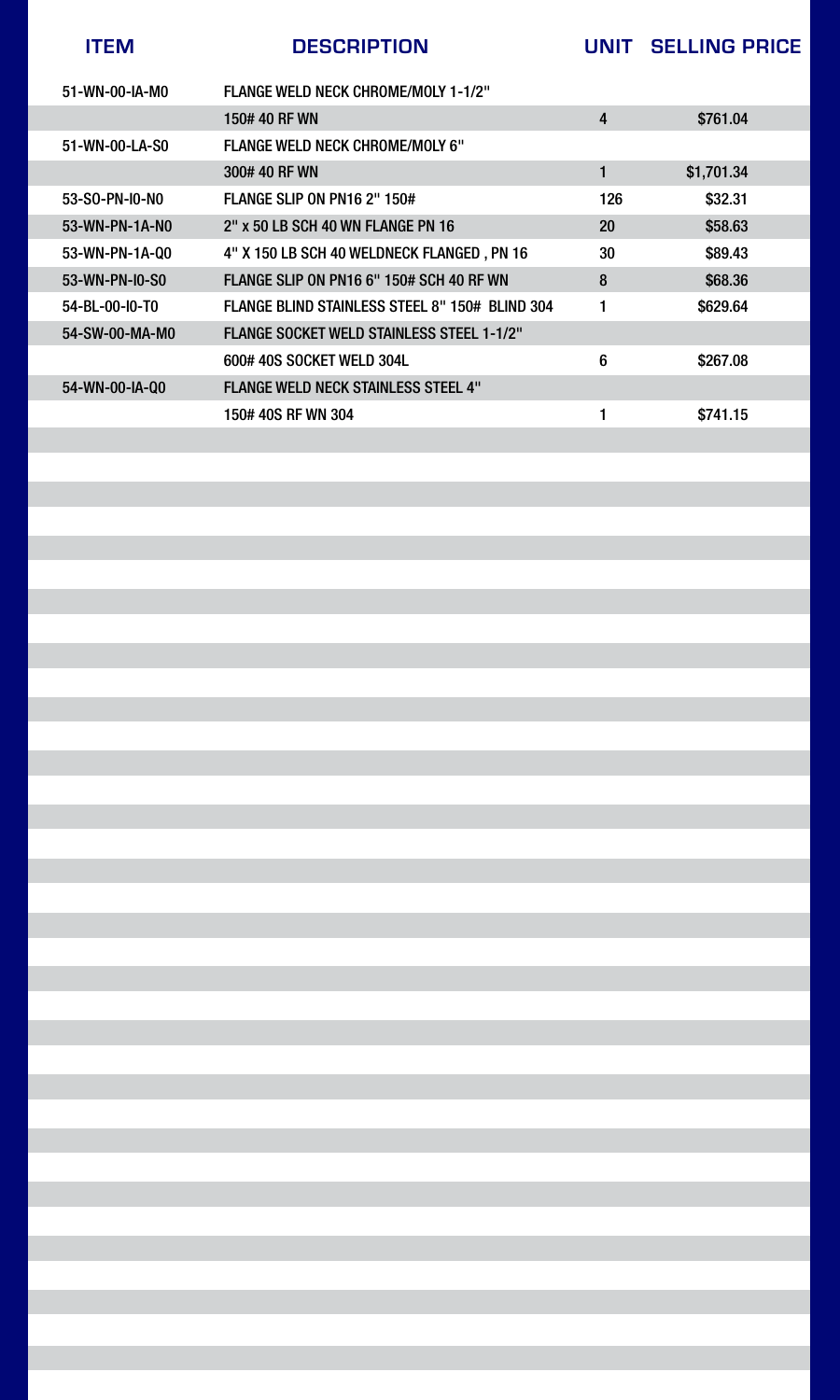## 芷 TECHNOLOGIES

# **SECTION 55**

| <b>ITEM</b>              | <b>DESCRIPTION</b>                              | UNIT           | <b>SELLING PRICE</b> |
|--------------------------|-------------------------------------------------|----------------|----------------------|
| 55-00-00-00-06           | 5/8" COPPER MALE ADAPTOR SWEATON/THR'D          | 54             | \$22.50              |
| 55-00-00-00-07           | 4-1/2" CHEM POLYFLOAT                           | 140            | \$4.32               |
| 55-00-00-00-08           | <b>5" CHEM POLYFLOAT</b>                        | $\overline{4}$ | \$12.10              |
| 55-00-00-00-09           | #855 8" X 3/8" PEGLERS POLYFLOAT                | 13             | \$63.75              |
| 55-00-00-00-11           | MBLK KEY FOR FORD METERBOX # YLBP-166-233-PB    | 16             | \$33.72              |
| $55 - 00 - 00 - 00 - 12$ | #M601E WATER FILTER CARTRIDGE                   | 12             | \$40.78              |
| 55-00-00-00-15           | <b>WASHERS BANJO 3/4"</b>                       | 8570           | \$1.14               |
| 55-00-00-00-16           | <b>FLANGE FLEX HOSE 3" S/S 150#</b>             | 1              | \$1,140.27           |
| 55-63-00-00-01           | <b>ROLL THREAD SEAL TAPE 3/4"</b>               | 457            | \$1.80               |
| 55-99-99-99-99           | <b>KEY STF SADDLE STRAP KEY</b>                 | 33             | \$45.16              |
| 55-AF-12-00-N0           | <b>FLANGE ADAPTOR 2" VIKING JOHNSON</b>         | 377            | \$89.08              |
| 55-AF-12-00-Q0           | <b>FLANGE ADAPTOR 4" VIKING JOHNSON</b>         | 376            | \$214.96             |
| 55-AF-12-00-V0           | <b>FLANGE ADAPTOR 12" VJ30040</b>               | 420            | \$572.18             |
| 55-BR-FB-00-H0           | <b>FERRULE BANJO 3/4" BRASS</b>                 | 1187           | \$38.20              |
| 55-BS-07-00-QJ           | S71-404 SADDLE BRASS SERVICE 4" x 1"            | <b>22</b>      | \$167.35             |
| 55-BS-07-00-SJ           | S71-604 SADDLE BRASS SERVICE 6" x 1"            | 21             | \$179.19             |
| 55-CP-02-00-Q1           | <b>MAXIFIT COUPLING 4" VJ32897</b>              | 1              | \$155.50             |
| 55-CP-07-00-30           | DEDICATED COUPLING 762MM VJ 00264 RILSAN EPDM   | 9.67           | \$2,859.83           |
| 55-CP-07-00-RQ           | <b>MAXISTEP COUPLING 5" X 4" VIKING JOHNSON</b> | 12             | \$298.72             |
| 55-CP-07-00-Z4           | DED. STEP COUPLING 24" X 24-3/4"                |                |                      |
|                          | NOM EPDM (610.0-0-628.65MM) RILSAN              | 4              | \$4,135.32           |
| 55-CP-07-02-V0           | COUPLING MAXFIT 12" (315MM-332MM) (KG)          | 7              | \$273.56             |
| 55-CP-08-LR-V0           | <b>12" WIDE RANGE PN16 COUPLINGS</b>            |                |                      |
|                          | $(315MM-332MM)$ (KG)                            | 19             | \$239.70             |
| 55-CR-00-00-JS           | <b>CLAMP PIPE REPAIR SS 1" X 6"</b>             | $\overline{2}$ | \$78.75              |
| 55-CR-00-00-SP           | <b>CLAMP PIPE REPAIR SS 6" X 3"</b>             | $\overline{2}$ | \$82.31              |
| 55-CR-00-00-TP           | <b>CLAMP PIPE REPAIR SS 8" X 3"</b>             | 9              | \$81.31              |
| 55-CR-00-00-UP           | CLAMP PIPE REPAIR SS 10" X 3"                   | 46             | \$80.99              |
| 55-CR-00-00-UT           | PIPE 10" X 9" WIDE STAINLESS STEEL CLAMP        | $\overline{4}$ | \$311.58             |
| 55-CR-00-00-VP           | <b>CLAMP PIPE REPAIR SS 12" X 3"</b>            | 18             | \$103.39             |
| 55-CR-00-00-XU           | <b>CLAMP PIPE REPAIR SS 16" X 10"</b>           | 1              | \$1,237.42           |
| 55-CR-00-00-ZR           | <b>CLAMP PIPE REPAIR SS 20" X 5"</b>            | 5              | \$393.99             |
| 55-CR-00-01-9T           | <b>CLAMP PIPE REPAIR SS 8" X 9"</b>             | 264            | \$205.27             |
| 55-CR-00-B0-ZV           | CLAMP PIPE REPAIR SS 20" X 12-1/2"              |                |                      |
|                          | STD (FS3 - 20 X 12-1/2)                         |                | \$2,170.67           |

### 55-CU-00-00-00 666-444W 1" CURB VALVE WITH LOCK WING 56 56 \$268.47 55-CU-00-00-N0 VALVE CURB 2" B11-777 98 \$346.41

#### 55-GG-0D-GF060 2.5" DIAL 0-60 PSI 1/4" BC PRESSURE GAUGE SS

#### CASE & INTERNALS GLYCERINE FILLED 4 \$131.83

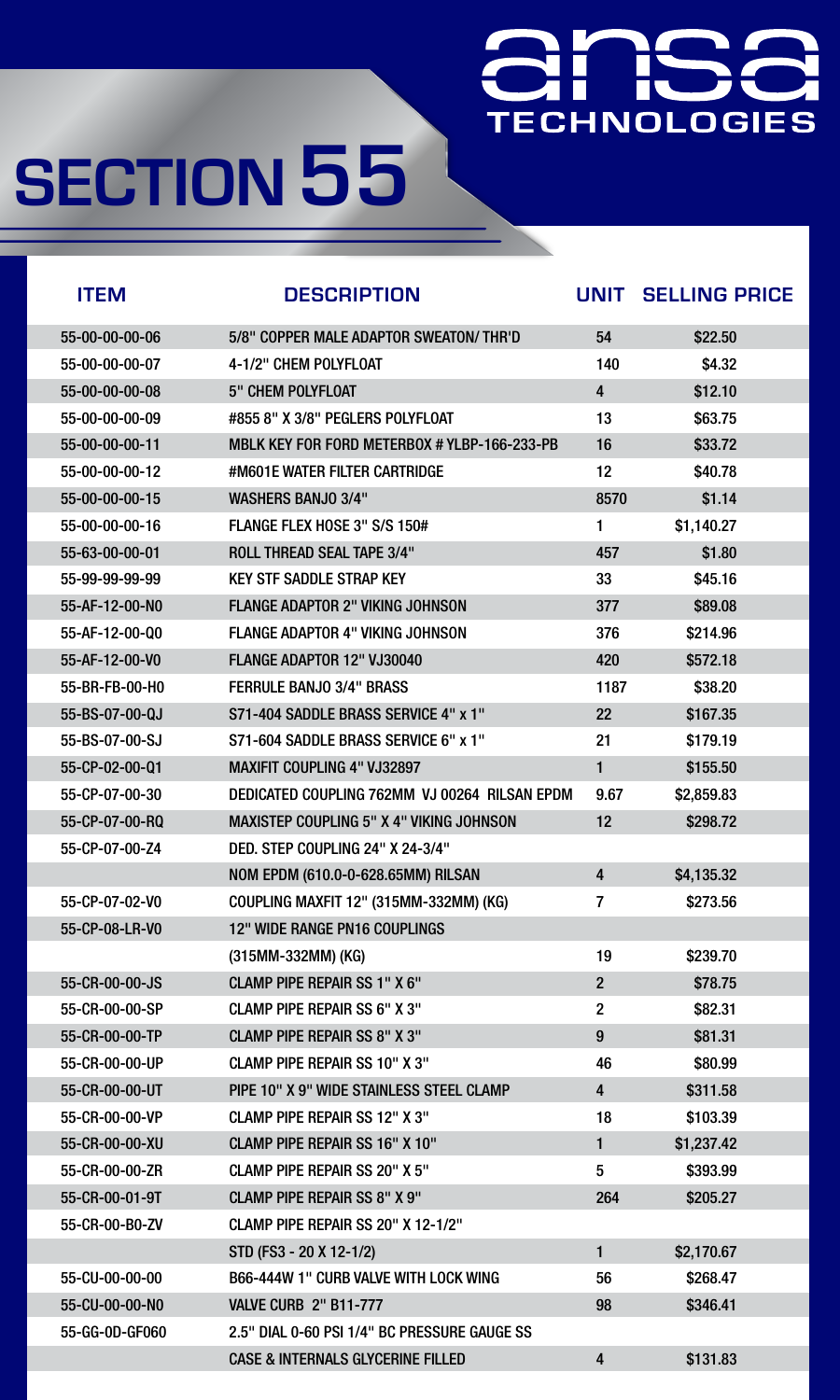| <b>ITEM</b>    | <b>DESCRIPTION</b>                               | UNIT           | <b>SELLING PRICE</b> |
|----------------|--------------------------------------------------|----------------|----------------------|
| 55-GG-0D-GF160 | 2.5" DIAL 0-160 PSI 1/4" BC PRESSURE GAUGE SS    |                |                      |
|                | <b>CASE &amp; INTERNALS GLYCERINE FILLED</b>     | 71             | \$65.65              |
| 55-GG-0D-GF200 | 2.5" DIAL 0-200 PSI 1/4" BC PRESSURE GAUGE SS    |                |                      |
|                | <b>CASE &amp; INTERNAL GLYCERINE FILLED</b>      | 13             | \$71.15              |
| 55-GG-0D-GF300 | 2.5" DIAL 0-300 PSI 1/4" BC PRESSURE GAUGE SS    |                |                      |
|                | <b>CASE &amp; INTERNALS GLYCERINE FILLED</b>     | 3              | \$65.65              |
| 55-GG-MD-GF100 | <b>GAUGE MCDANIEL GFPM 2-1/2" 0-100 PSI 304</b>  | 6              | \$404.41             |
| 55-GG-QF-GF160 | 4" DIAL 0-160 PSI 1/2" BC PRESSURE GAUGE SS      |                |                      |
|                | <b>CASE &amp; INTERNALS GLYCERINE FILLED</b>     | 23             | \$149.19             |
| 55-GG-QF-GF300 | 4" DIAL 0-300 PSI 1/2" BC PRESSURE GAUGE SS      |                |                      |
|                | <b>CASE &amp; INTERNALS GLYCERINE FILLED</b>     | 30             | \$187.19             |
| 55-GM-12-00-TQ | GASKET METAL 8" X 4" (PVC LOOK-A-LIKE)TEE        |                |                      |
|                | <b>C/W FLANGED ADAPTORS RANGE 59-72mm</b>        | 10             | \$748.86             |
| 55-GM-21-00-9N | METAL TEE 225MM X 50MM (PVC LOOK-A-LIKE)         | <b>20</b>      | \$733.97             |
| 55-HY-00-00-Q0 | <b>FIRE HYDRANT 4"</b>                           |                | \$9,132.61           |
| 55-SS-FB-00-09 | SELF TAP FERRULE SADDLESTRAP 225MM X 25MM        |                |                      |
|                | (3/4") FEMALE BANJO METRIC                       | 3              | \$289.67             |
| 55-SS-FB-06-06 | 4" X 3/4" SELF TAP GUNMETAL/S/STRAP WITH         |                |                      |
|                | <b>FEMALE STS-110MM-3FBSPT</b>                   | 5              | \$220.41             |
| 55-SS-FB-09-00 | <b>110MM SELF TAPPING ALL FERRULE STRAP</b>      |                |                      |
|                | <b>C/W25MM COMPRESSION FITTING - SAMPLE</b>      | 4              | \$162.52             |
| 55-SS-FB-09-05 | 4" X 1" SELF TAPPING GUN METAL SADDLESTRAP       |                |                      |
|                | <b>WITH FEMALE THR'D BANJO</b>                   | $\overline{2}$ | \$225.00             |
| 55-SS-FB-09-07 | 6"(150MM) x 3/4"(20MM) GUNMETAL SAD/SELFTAP      |                |                      |
|                | <b>SWIV FERRULE - ORING PUSHFIT</b>              | 16             | \$2.19               |
| 55-SS-PB-00-41 | 110MM X 25MM SELF TAP FERRULE SADDLESTRAP        |                |                      |
|                | <b>PUSH FIT BANJO</b>                            | 93             | \$143.99             |
| 55-SS-PB-00-SH | SELF TAP SADDLE STRAP (STS 160MM-3FBSPT)         |                |                      |
|                | WITH I.M.P.F BANJO 6" X 3/4"                     | 3              | \$235.34             |
| 55-SS-PF-09-01 | 6" X 1" SELF DRILL ALL GUN METAL SADDLE FERRULE  |                |                      |
|                | STRAP C/W 1" IMP PUSH FIT BANJO                  | 6              | \$359.74             |
| 55-SS-PF-09-02 | <b>50MM X 25MM METRIC PUSHFIT ALL GUNMETAL</b>   |                |                      |
|                | <b>SADDLE &amp; SELF TAPPING SWIVEL FERRULES</b> | 145            | \$242.86             |
| 55-SS-PF-09-03 | 6" X 3/4" BRASS/GUNMETAL SADDLE                  |                |                      |
|                | <b>F/STRAPPOLY PUSH SD</b>                       | <b>20</b>      | \$267.28             |
| 55-SS-PF-09-04 | <b>3" X 25MM PUSHFIT ALL GUNMETAL</b>            |                |                      |
|                | <b>SADDLES/FERRULES, SELF- TAPPERS</b>           | 6              | \$248.81             |

e<br>1

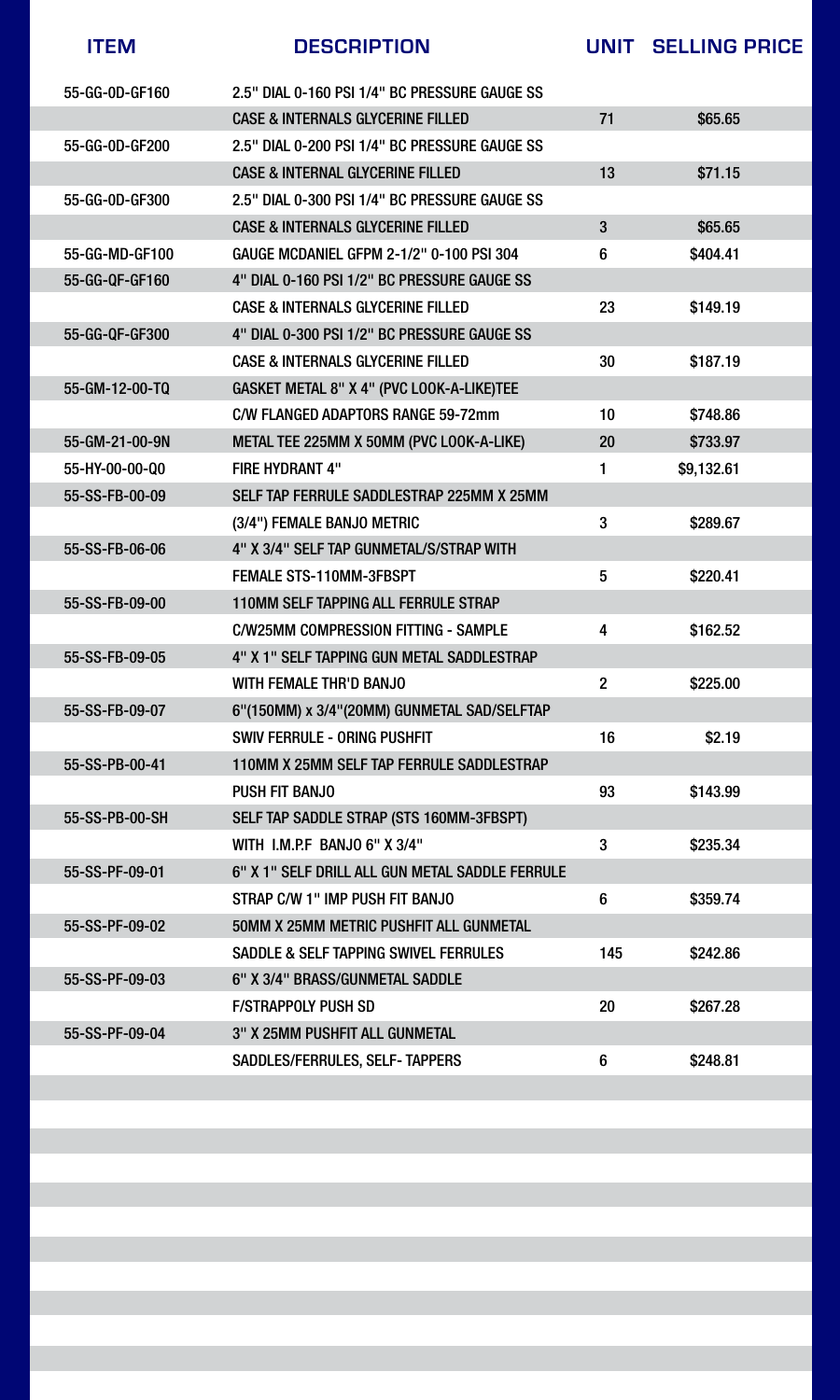# **TECHNOLOGIES**

| <b>ITEM</b>    | <b>DESCRIPTION</b>                                               | UNIT           | <b>SELLING PRICE</b> |
|----------------|------------------------------------------------------------------|----------------|----------------------|
| 60-BH-07-I0-DB | BUSHING HEX MALLABLE IRON 1/4" X 1/8" 150# SCRD                  | 65             | \$1.58               |
| 60-BH-07-I0-EB | <b>BUSHING HEX MI 3/8" X 1/8" 150# SCRD</b>                      | $5\phantom{1}$ | \$0.90               |
| 60-BH-07-I0-ED | BUSHING HEX MALLABLE IRON 3/8" X 1/4" 150# SCRD                  | $\overline{2}$ | \$1.51               |
| 60-BH-07-I0-HE | BUSHING HEX MALLABLE IRON 3/4" X 3/8" 150# SCRD                  | 49             | \$1.52               |
| 60-BH-07-I0-JF | BUSHING HEX MALLABLE IRON 1" X 1/2" 150# SCRD                    | 3              | \$1.77               |
| 60-BH-07-I0-LF | BUSHING HEX MALLABLE IRON 1-1/4" X 1/2" 150# SCRD                | 84             | \$2.34               |
| 60-BH-07-I0-LH | BUSHING HEX MALLABLE IRON 1-1/4" X 3/4" 150# SCRD                | 337            | \$2.78               |
| 60-BH-07-I0-MH | BUSHING HEX MALLABLE IRON 1-1/2" X 3/4" 150# SCRD                | 16             | \$3.96               |
| 60-BH-07-I0-NF | BUSHING HEX MALLABLE IRON 2" X 1/2" 150# SCRD                    | 8              | \$4.73               |
| 60-BH-07-I0-NH | BUSHING HEX MALLABLE IRON 2" X 3/4" 150# SCRD                    | 21             | \$4.73               |
| 60-BH-07-I0-NL | BUSHING HEX MALLABLE IRON 2" X 1-1/4" 150# SCRD                  | 212            | \$4.93               |
| 60-BH-07-I0-0M | BUSHING HEX MALLABLE IRON 2-1/2" X 1-1/2"                        |                |                      |
|                | <b>150# SCRD</b>                                                 | 125            | \$3.97               |
| 60-BH-07-I0-PJ | BUSHING HEX MI 3" X 1" 150# SCRD                                 | 219            | \$3.15               |
| 60-BH-07-I0-PN | <b>BUSHING HEX MALLABLE IRON 3" X 2" 150# SCRD</b>               | 108            | \$13.00              |
| 60-BH-07-I0-QP | <b>BUSHING HEX MALLABLE IRON 4" X 3"</b><br><b>150# SCRD</b>     | 272            | \$23.45              |
| 60-BH-07-L0-DB | BUSHING HEX MALLABLE IRON 1/4" X 1/8" 300# SCRD                  | 998            | \$2.09               |
| 60-BH-07-L0-HE | <b>BUSHING HEX MALLABLE IRON 3/4" X 3/8"</b><br><b>300# SCRD</b> | 283            | \$1.24               |
| 60-BH-07-L0-MH | BUSHING HEX MALLABLE IRON 1-1/2" X 3/4" 300# SCRD                | 55             | \$2.71               |
| 60-BH-07-L0-NH | <b>BUSHING HEX MALLABLE IRON 2" X 3/4"</b><br><b>300# SCRD</b>   | 237            | \$0.54               |
| 60-BH-07-L0-PJ | <b>BUSHING HEX MALLABLE IRON 3" X 1"</b><br><b>300# SCRD</b>     | 95             | \$15.37              |
| 60-CM-07-A0-N0 | <b>MERCHANT COUPLING MILD STEEL, SCH40, 2" SCRD</b>              | 8              | \$23.04              |
| 60-CP-07-L0-H0 | <b>COUPLING MALLABLE IRON 3/4"</b><br><b>300# SCRD</b>           | 17             | \$6.20               |
| 60-CP-07-L0-P0 | <b>300# SCRD</b><br><b>COUPLING MALLABLE IRON 3"</b>             | 405            | \$95.54              |
| 60-CP-07-L0-Q0 | <b>COUPLING MALLABLE IRON 4"</b><br>300# SCRD                    | 504            | \$163.87             |
| 60-CS-07-I0-L0 | CROSS 1-1/4" 150# MALLABLE IRON                                  | 6              | \$0.00               |
| 60-CS-07-I0-P0 | <b>CROSS MALLABLE IRON 3"</b><br><b>150# SCRD</b>                | 44             | \$25.11              |
| 60-CS-07-10-Q0 | <b>CROSS MALLABLE IRON 4"</b><br><b>150# SCRD</b>                | 19             | \$42.75              |
| 60-E1-07-I0-E0 | ELBOW MALLABLE IRON 3/8" 150# SCRD 90 DEG                        | 99             | \$1.73               |
| 60-E1-07-I0-M0 | ELBOW MALLABLE IRON 1-1/2" 150# SCRD 90 DEG                      |                | \$12.56              |
| 60-E1-07-I0-Q0 | <b>ELBOW MALLABLE IRON 4" 150# SCRD 90 DEG</b>                   | 67             | \$37.56              |
| 60-E1-07-L0-E0 | MALLABLE IRON 3/8" 300# SCRD 90 DEG<br><b>ELBOW</b>              | 244            | \$2.11               |
| 60-E1-07-L0-N0 | <b>ELBOW MALLABLE IRON 2" 300# SCRD 90 DEG</b>                   | 528            | \$36.52              |
| 60-E1-07-L0-P0 | <b>ELBOW MALLABLE IRON 3" 300# SCRD 90 DEG</b>                   | 837            | \$116.77             |
| 60-E1-07-L0-Q0 | <b>ELBOW MALLABLE IRON 4" 300# SCRD 90 DEG</b>                   | 1132           | \$191.87             |

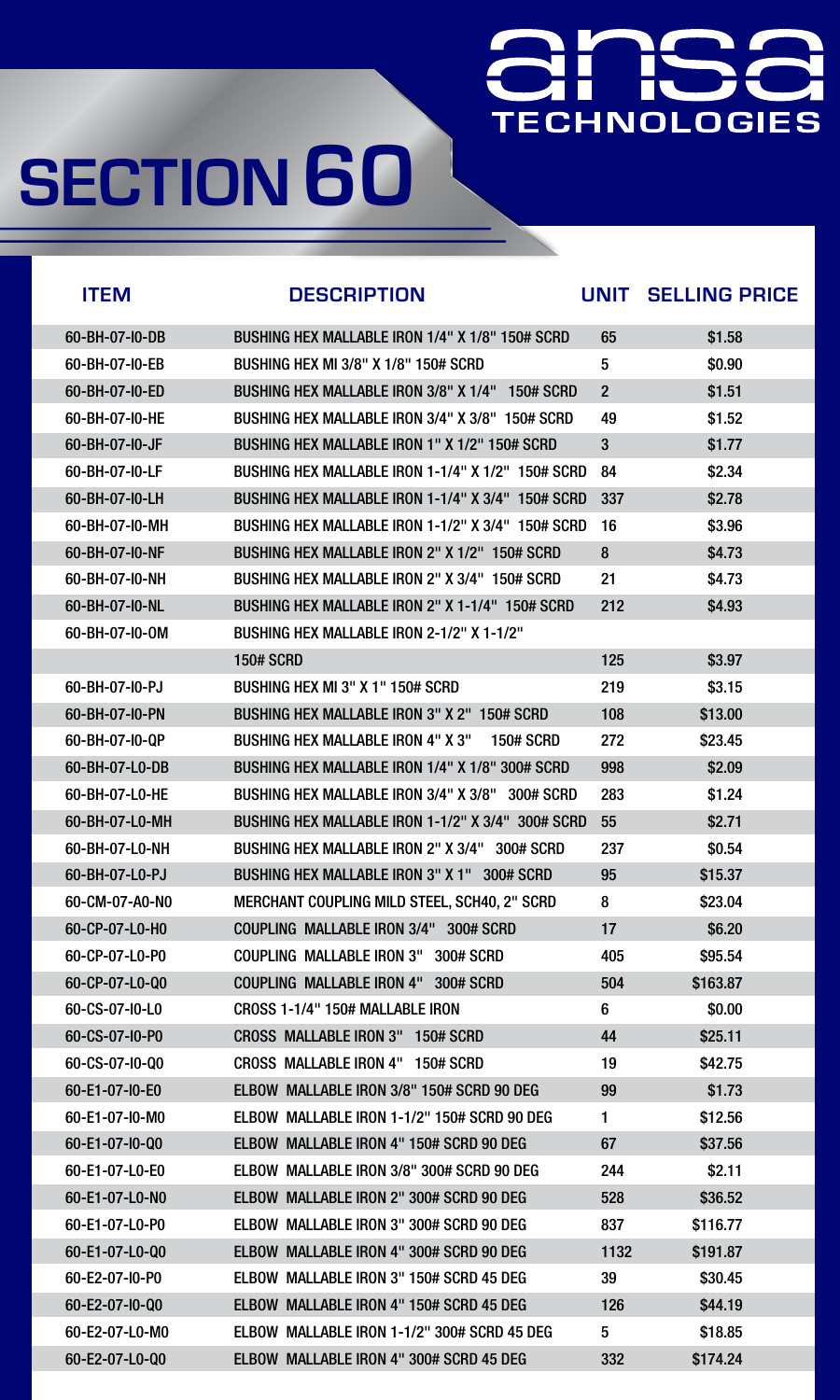### 60-RC-07-L0-NJ REDUCER CONCENTRIC MALLABLE IRON 2" X 1"

| <b>ITEM</b>    | <b>DESCRIPTION</b>                                             | UNIT             | <b>SELLING PRICE</b> |
|----------------|----------------------------------------------------------------|------------------|----------------------|
| 60-E5-07-I0-H0 | <b>ELBOW STREET MALLABLE IRON 3/4"</b>                         |                  |                      |
|                | <b>150# SCRD 90 DEG</b>                                        | 11               | \$2.34               |
| 60-ER-07-I0-HF | <b>REDUCER ELBOW MALLABLE IRON 3/4" X 1/2"</b>                 |                  |                      |
|                | <b>150# SCRD</b>                                               | 100              | \$2.16               |
| 60-ER-07-I0-JF | ELBOW REDUCER BLK MI 1" X 1/2" 90 DEG 150# SCRD                | 100              | \$0.90               |
| 60-ER-07-10-NH | <b>REDUCEr ELBOW MALLABLE IRON 2" X 3/4"</b>                   |                  |                      |
|                | <b>150# SCRD</b>                                               | 50               | \$12.85              |
| 60-ER-07-I0-NJ | <b>REDUCER ELBOW MALLABLE IRON 2" X 1"</b>                     |                  |                      |
|                | <b>150# SCRD</b>                                               | 100              | \$10.69              |
| 60NBH-07-I0-FD | <b>BUSHING HEX MALLABLE IRON 1/2" X 1/4"</b>                   |                  |                      |
|                | <b>150# SCRD</b>                                               | 86               | \$2.01               |
| 60NBH-07-I0-HD | <b>BUSHING BLK 3/4" X 1/4" 150#</b>                            | 98               | \$1.51               |
| 60NBH-07-I0-HF | <b>BUSHING HEX MALLABLE IRON 3/4" X 1/2"</b>                   |                  |                      |
|                |                                                                | <b>150# SCRD</b> |                      |
| 71<br>\$3.28   |                                                                |                  |                      |
| 60NBH-07-I0-JF | BUSHING HEX MALLABLE IRON 1" X 1/2" 150# SCRD                  | 175              | \$6.93               |
| 60NCP-07-L0-H0 | <b>COUPLING MALLABLE IRON 3/4"</b><br><b>300# SCRD</b>         | 175              | \$26.23              |
| 60NCP-07-L0-M0 | <b>COUPLING MALLABLE IRON 1-1/2"</b><br><b>300# SCRD</b>       | 91               | \$53.63              |
| 60-NH-20-I0-Q0 | <b>NIPPLE HEX MALLABLE IRON 4"</b><br><b>150# BSPT</b>         | 23               | \$34.68              |
| 60-PS-07-I0-P0 | PLUG SQUARE HEAD MALLABLE IRON 3" 150# SCRD                    |                  | \$9.28               |
| 60-PS-07-L0-D0 | PLUG SQUARE HEAD MALLABLE IRON 1/4" 300# SCRD                  | 1160             | \$1.67               |
| 60-PS-07-L0-E0 | <b>PLUG SQUARE HEAD MALLABLE IRON 3/8"</b><br><b>300# SCRD</b> | 24               | \$2.03               |
| 60-PS-07-L0-F0 | PLUG SQUARE HEAD MALLABLE IRON 1/2" 300# SCRD                  | 33               | \$1.61               |
| 60-PS-07-L0-N0 | PLUG SQUARE HEAD MALLABLE IRON 2" 300# SCRD                    | 201              | \$8.90               |
| 60-PS-07-L0-P0 | PLUG SQUARE HEAD MALLABLE IRON 3" 300# SCRD                    | 344              | \$23.05              |
| 60-PS-07-L0-Q0 | PLUG SQUARE HEAD MALLABLE IRON 4" 300# SCRD                    | 53               | \$45.01              |
| 60-RC-07-I0-ED | <b>REDUCER CONCENTRIC MALLABLE IRON 3/8" X 1/4"</b>            |                  |                      |
|                | <b>150# SCRD</b>                                               | 178              | \$1.45               |
| 60-RC-07-I0-JD | <b>REDUCER CONCENTRIC MALLABLE IRON 1" X 1/4"</b>              |                  |                      |
|                | <b>150# SCRD</b>                                               | 215              | \$1.18               |
| 60-RC-07-I0-LF | <b>REDUCER CONCENTRIC MALLABLE IRON 1-1/4" X 1/2"</b>          |                  |                      |
|                | <b>150# SCRD</b>                                               | 98               | \$1.56               |
| 60-RC-07-I0-LH | <b>REDUCER CONCENTRIC MALLABLE IRON 1-1/4" X 3/4"</b>          |                  |                      |
|                | <b>150# SCRD</b>                                               | 35               | \$1.88               |
| 60-RC-07-I0-NF | <b>REDUCER CONCENTRIC MALLABLE IRON 2" X 1/2"</b>              |                  |                      |
|                | <b>150# SCRD</b>                                               | 39               | \$3.20               |
| 60-RC-07-I0-0M | <b>REDUCER CONCENTRIC MALLABLE IRON 2-1/2" X 1-1/2"</b>        |                  |                      |
|                | <b>150# SCRD</b>                                               | 9                | \$6.22               |
| 60-RC-07-I0-QP | <b>REDUCER CONCENTRIC MALLABLE IRON 4" X 3"</b>                |                  |                      |
|                | <b>150# SCRD</b>                                               | 20               | \$17.66              |
| 60-RC-07-L0-HF | <b>REDUCER CONCENTRIC MALLABLE IRON 3/4" X 1/2"</b>            |                  |                      |
|                | <b>300# SCRD</b>                                               | 19               | \$3.46               |
| 60-RC-07-L0-MJ | <b>REDUCER CONCENTRIC MALLABLE IRON 1-1/2" X 1"</b>            |                  |                      |
|                | <b>300# SCRD</b>                                               | 172              | \$8.86               |



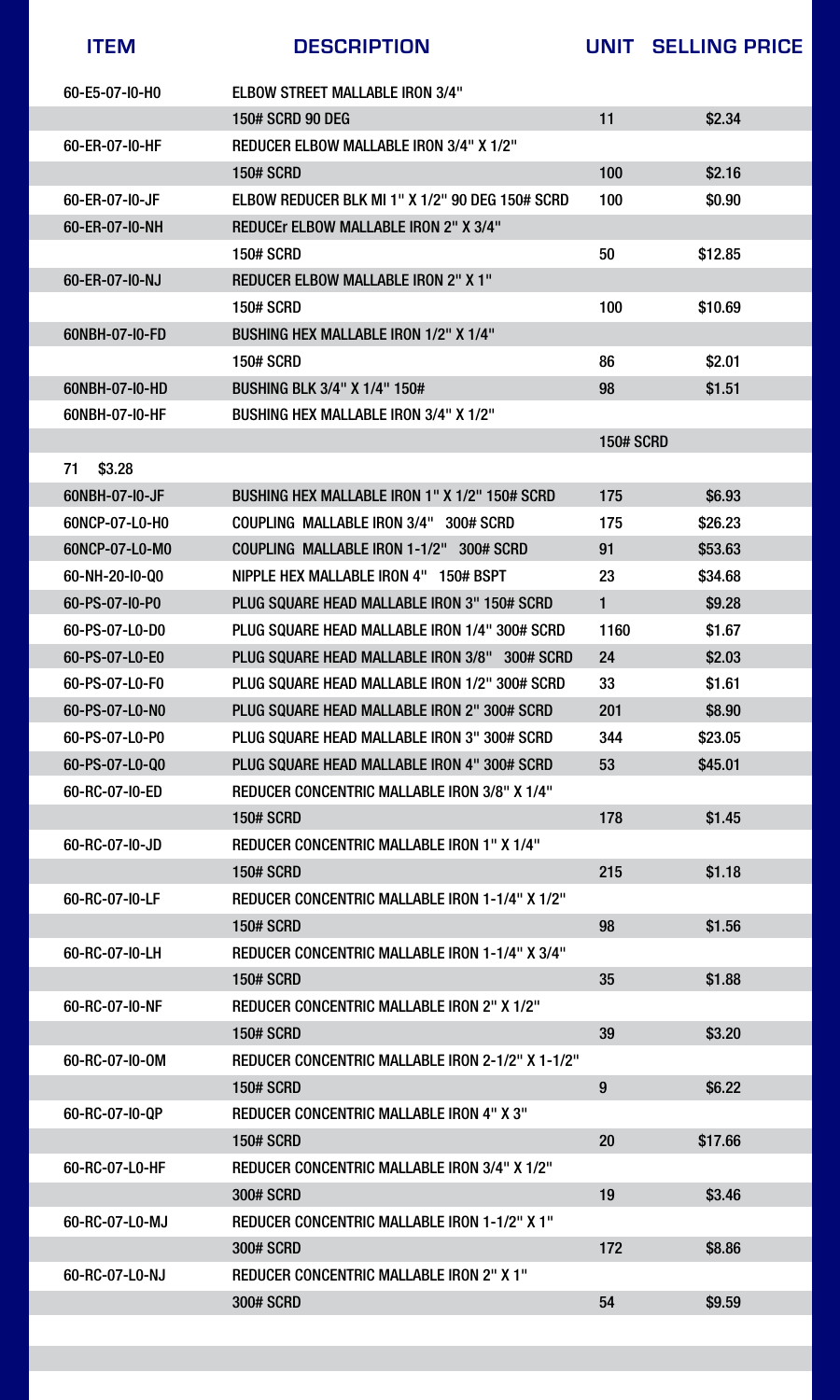| 60-RC-07-L0-NL | <b>REDUCER CONCENTRIC MALLABLE IRON 2" X 1-1/4"</b> |                  |          |  |
|----------------|-----------------------------------------------------|------------------|----------|--|
|                | <b>300# SCRD</b>                                    | 23               | \$10.09  |  |
| 60-RC-07-L0-NM | <b>REDUCER CONCENTRIC MALLABLE IRON 2" X 1-1/2"</b> |                  |          |  |
|                | <b>300# SCRD</b>                                    | 48               | \$10.70  |  |
| 60-RC-07-L0-PN | <b>REDUCER CONCENTRIC MALLABLE IRON 3" X 2"</b>     |                  |          |  |
|                | <b>300# SCRD</b>                                    | 97               | \$27.15  |  |
| 60-TE-07-I0-E0 | TEE MALLABLE IRON 3/8"<br><b>150# SCRD</b>          | 115              | \$1.74   |  |
| 60-TE-07-I0-H0 | TEE MALLABLE IRON 3/4"<br><b>150# SCRD</b>          |                  | \$7.16   |  |
| 60-TE-07-I0-M0 | TEE MALLABLE IRON 1-1/2"<br><b>150# SCRD</b>        |                  | \$17.10  |  |
| 60-TE-07-L0-E0 | TEE MALLABLE IRON 3/8"<br><b>300# SCRD</b>          | 306              | \$3.02   |  |
| 60-TE-07-L0-N0 | <b>TEE MALLABLE IRON 2"</b><br><b>300# SCRD</b>     | 836              | \$46.42  |  |
| 60-TE-07-L0-P0 | TEE MALLABLE IRON 3"<br><b>300# SCRD</b>            | 147              | \$129.15 |  |
| 60-TE-07-L0-Q0 | TEE MALLABLE IRON 4" 300# SCRD                      | 14               | \$240.17 |  |
| 60-UN-07-I0-D0 | UNION MALLABLE IRON 1/4"<br><b>150# SCRD</b>        | 197              | \$8.84   |  |
| 60-UN-07-I0-M0 | UNION MALLABLE IRON 1-1/2"<br><b>150# SCRD</b>      |                  | \$31.50  |  |
| 60-UN-07-I0-P0 | <b>UNION MALLABLE IRON 3"</b><br><b>150# SCRD</b>   | $\boldsymbol{4}$ | \$72.37  |  |
| 60-UN-07-L0-D0 | 300# SCRD<br>UNION MALLABLE IRON 1/4"               | 52               | \$7.22   |  |
| 60-UN-07-L0-E0 | UNION MALLABLE IRON 3/8"<br><b>300# SCRD</b>        | 89               | \$15.48  |  |
| 60-UN-07-L0-L0 | UNION MALLABLE IRON 1-1/4" 300# SCRD                | 10               | \$47.73  |  |
| 60-UN-07-LO-NO | <b>UNION MALLABLE IRON 2"</b><br><b>300# SCRD</b>   | 397              | \$95.35  |  |
| 60-UN-07-L0-P0 | <b>UNION MALLABLE IRON 3"</b><br><b>300# SCRD</b>   | 194              | \$220.31 |  |
| 60-UN-07-L0-Q0 | <b>UNION MALLABLE IRON 4"</b><br><b>300# SCRD</b>   | 232              | \$436.60 |  |
| 60-UN-07-L0-Q0 | UNION MALLABLE IRON 4"<br>300# SCRD                 |                  | \$436.60 |  |
|                |                                                     |                  |          |  |
|                |                                                     |                  |          |  |
|                |                                                     |                  |          |  |
|                |                                                     |                  |          |  |
|                |                                                     |                  |          |  |
|                |                                                     |                  |          |  |
|                |                                                     |                  |          |  |
|                |                                                     |                  |          |  |
|                |                                                     |                  |          |  |
|                |                                                     |                  |          |  |
|                |                                                     |                  |          |  |
|                |                                                     |                  |          |  |
|                |                                                     |                  |          |  |
|                |                                                     |                  |          |  |
|                |                                                     |                  |          |  |
|                |                                                     |                  |          |  |
|                |                                                     |                  |          |  |
|                |                                                     |                  |          |  |
|                |                                                     |                  |          |  |
|                |                                                     |                  |          |  |
|                |                                                     |                  |          |  |



**ITEM DESCRIPTION UNIT SELLING PRICE**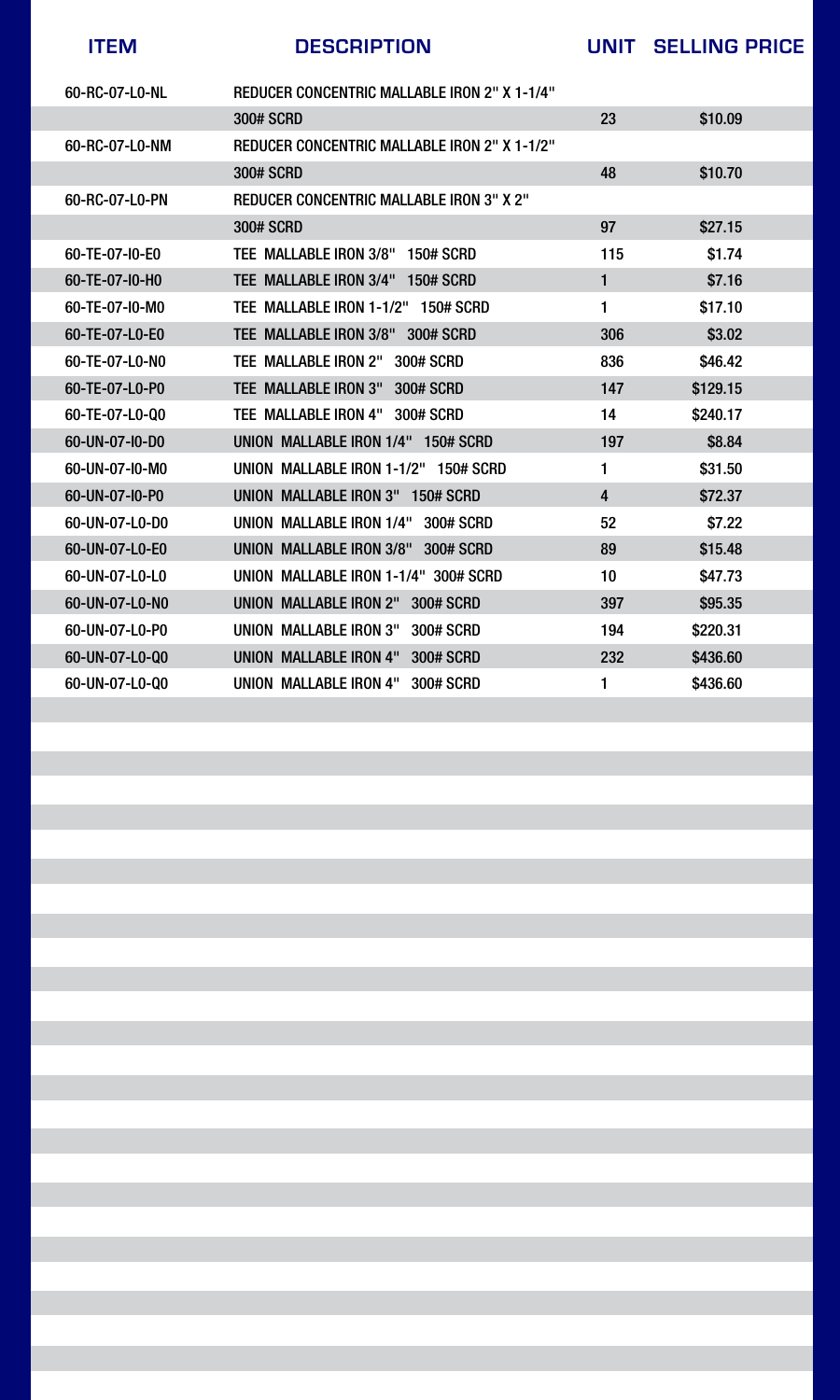## ÌŚ **TECHNOLOGIES**

# **SECTION 65**

| <b>ITEM</b>    | <b>DESCRIPTION</b>                                      | UNIT           | <b>SELLING PRICE</b> |
|----------------|---------------------------------------------------------|----------------|----------------------|
| 65-BE-07-C0-J0 | <b>BEND GALV MALLABLE IRON 1"</b><br><b>SCH 80 SCRD</b> | 8              | \$58.50              |
| 65-BE-07-I0-H0 | <b>BEND GALV MALLABLE IRON 3/4"</b><br><b>150# SCRD</b> | 2070           | \$0.90               |
| 65-BH-07-10-LH | <b>BUSHING GALV MI 1-1/4" x 3/4" 150#</b>               | 33             | \$3.60               |
| 65-BH-07-I0-JB | BUSHING GALV 1" MALE X 1/8" FEMALE 150#                 | 200            | \$4.50               |
| 65-BH-07-IO-JD | <b>BUSHING HEX GALV MALLABLE IRON 1" X 1/4"</b>         |                |                      |
|                | <b>150# SCRD</b>                                        | 37             | \$2.12               |
| 65-BH-07-I0-MH | <b>BUSHING HEX GALV MALLABLE IRON 1-1/2" X 3/4"</b>     |                |                      |
|                | <b>150# SCRD</b>                                        | $\overline{2}$ | \$9.09               |
| 65-BH-07-I0-NH | <b>BUSHING HEX GALV MALLABLE IRON 2" X 3/4"</b>         |                |                      |
|                | <b>150# SCRD</b>                                        | 8              | \$9.88               |
| 65-BH-07-I0-NL | BUSHING HEX MI GALV 2" x 1-1/4" 150# THRD               | 80             | \$7.01               |
| 65-BH-07-I0-QN | <b>BUSHING HEX GALV MALLABLE IRON 4" X 2"</b>           |                |                      |
|                | <b>150# SCRD</b>                                        | 12             | \$12.98              |
| 65-BH-07-I0-QP | <b>BUSHING HEX GALV MALLABLE IRON 4" X 3"</b>           |                |                      |
|                | <b>150# SCRD</b>                                        | 72             | \$0.90               |
| 65-BH-07-L0-PJ | <b>BUSHING HEX GALV MALLABLE IRON 3" X 1"</b>           |                |                      |
|                | <b>300# SCRD</b>                                        | 15             | \$7.25               |
| 65-BH-07-L0-QN | <b>BUSHING HEX GALV MALLABLE IRON 4" X 2"</b>           |                |                      |
|                | <b>300# SCRD</b>                                        | $\overline{2}$ | \$13.58              |
| 65-BH-07-L0-QP | <b>BUSHING HEX GALV MALLABLE IRON 4" X 3"</b>           |                |                      |
|                | <b>300# SCRD</b>                                        | 93             | \$13.58              |
| 65-CA-07-10-Q0 | <b>CAP END 4" X 150# GALV'D</b>                         | 22             | \$62.10              |
| 65-CA-07-I0-M0 | CAP GALV MALLABLE IRON 1-1/2" 150# SCRD                 | 11             | \$5.27               |
| 65-CA-07-L0-M0 | CAP GALV MALLABLE IRON 1-1/2" 300# SCRD                 | 6              | \$84.20              |
| 65-CP-07-I0-L  | <b>COUPLING GALV MALLABLE IRON 1-1/4"</b>               |                |                      |
|                | <b>150# SCRD</b>                                        | 146            | \$6.13               |
| 65-CP-07-I0-M0 | <b>COUPLING GALV MALLABLE IRON 1-1/2"</b>               |                |                      |
|                | <b>150# SCRD</b>                                        | 1              | \$6.94               |
| 65-CP-07-I0-P0 | COUPLING GALV MALLABLE IRON 3" 150# SCRD                |                | \$85.50              |
| 65-CP-07-I0-Q0 | COUPLING GALV MALLABLE IRON 4" 150# SCRD                | 223            | \$47.34              |
| 65-CP-07-L0-L0 | COUPLING GALV MALLABLE IRON 1-1/4" 300# SCRD            | 4              | \$7.45               |
| 65-E1-07-I0-F0 | <b>ELBOW GALV MALLABLE IRON 1/2"</b>                    |                |                      |
|                | <b>150# SCRD 90 DEG</b>                                 | 4              | \$3.35               |
| 65-E1-07-I0-H0 | <b>ELBOW GALV MALLABLE IRON 3/4"</b>                    |                |                      |
|                | <b>150# SCRD 90 DEG</b>                                 | 6              | \$7.16               |



150# SCRD 90 DEG 67 \$7.55



#### 65-E1-07-I0-M0 ELBOW GALV MALLABLE IRON 1-1/2"



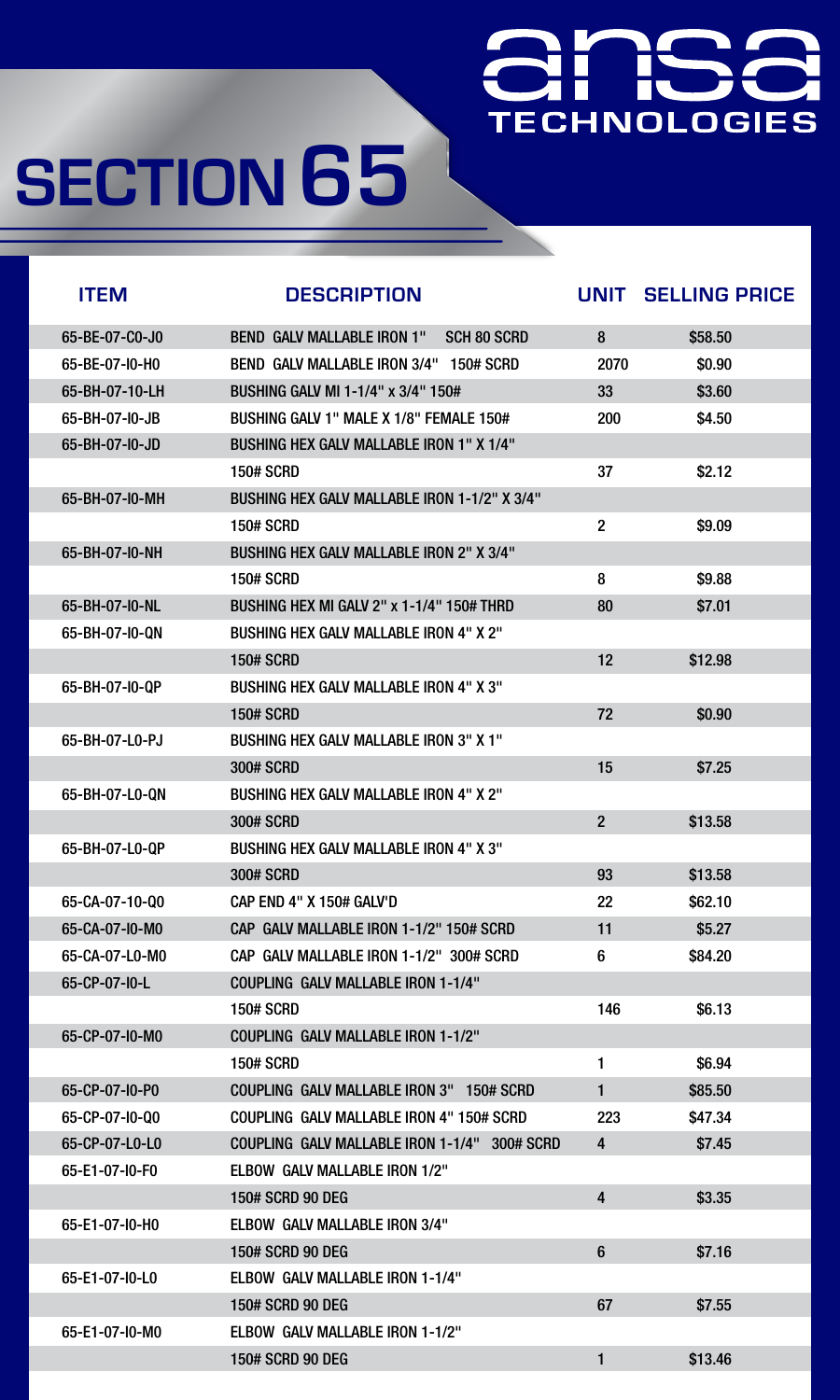



### 65-RC-07-I0-MF REDUCER CONCENTRIC GALV MALLABLE IRON

| <b>ITEM</b>    | <b>DESCRIPTION</b>                                   |             | UNIT SELLING PRICE |
|----------------|------------------------------------------------------|-------------|--------------------|
| 65-E1-07-I0-Q0 | <b>ELBOW GALV MALLABLE IRON 4"</b>                   |             |                    |
|                | <b>150# SCRD 90 DEG</b>                              | 11          | \$71.71            |
| 65-E2-07-I0-F0 | ELBOW GALV MALLABLE IRON 1/2"                        |             |                    |
|                | <b>150# SCRD 45 DEG</b>                              | 60          | \$1.86             |
| 65-E2-07-I0-H0 | <b>ELBOW GALV MALLABLE IRON 3/4"</b>                 |             |                    |
|                | <b>150# SCRD 45 DEG</b>                              | 29          | \$2.76             |
| 65-E2-07-I0-L0 | <b>ELBOW GALV MALLABLE IRON 1-1/4"</b>               |             |                    |
|                | <b>150# SCRD 45 DEG</b>                              | 77          | \$9.20             |
| 65-E2-10-A0-Q0 | ELBOW GALVD MI 4" 45 DEG L/R WELDED                  | 28          | \$94.20            |
| 65-E5-07-10-DO | ELBOW STREET GALV 1/4" 150# MI THRD                  | 15          | \$2.64             |
| 65-E5-07-I0-F0 | <b>ELBOW STREET GALV MALLABLE IRON 1/2"</b>          |             |                    |
|                | <b>150# SCRD 90 DEG</b>                              | 13          | \$2.05             |
| 65-E6-07-I0-ED | <b>ELBOW REDUCING GALV MALLABLE IRON 3/8" X 1/4"</b> |             |                    |
|                | <b>150# SCRD 90 DEG</b>                              | 99          | \$0.62             |
| 65-E6-07-I0-FD | <b>ELBOW REDUCING GALV MALLABLE IRON 1/2" X 1/4"</b> |             |                    |
|                | <b>150# SCRD 90 DEG</b>                              | 90          | \$0.62             |
| 65-E6-07-I0-FE | <b>ELBOW REDUCING GALV MALLABLE IRON 1/2" X 3/8"</b> |             |                    |
|                | <b>150# SCRD 90 DEG</b>                              | 281         | \$1.71             |
| 65-E6-07-I0-HF | <b>ELBOW REDUCING GALV MALLABLE IRON 3/4" X 1/2"</b> |             |                    |
|                | <b>150# SCRD 90 DEG</b>                              | 283         | \$0.94             |
| 65-E6-07-I0-JF | <b>ELBOW REDUCING GALV MALLABLE IRON 1" X 1/2"</b>   |             |                    |
|                | <b>150# SCRD 90 DEG</b>                              | 241         | \$1.20             |
| 65-E6-07-I0-JH | <b>ELBOW REDUCING GALV MALLABLE IRON 1" X 3/4"</b>   |             |                    |
|                | <b>150# SCRD 90 DEG</b>                              | 198         | \$1.20             |
| 65-E6-07-I0-NM | <b>ELBOW REDUCING GALV MALLABLE IRON 2" X 1-1/2"</b> |             |                    |
|                | <b>150# SCRD 90 DEG</b>                              | 45          | \$3.67             |
| 65-E6-07-I0-PN | <b>ELBOW REDUCING GALV MALLABLE IRON 3" X 2"</b>     |             |                    |
|                | <b>150# SCRD 90 DEG</b>                              | 12          | \$9.31             |
| 65NBH-07-I0-FD | <b>BUSHING HEX GALV MALLABLE IRON 1/2" X 1/4"</b>    |             |                    |
|                | <b>150# SCRD</b>                                     | 34          | \$2.28             |
| 65NBH-07-I0-HF | <b>BUSHING HEX GALV MALLABLE IRON 3/4" X 1/2"</b>    |             |                    |
|                | <b>150# SCRD</b>                                     | 3           | \$3.71             |
| 65NCP-07-10-J0 | <b>COUPLING GALV MALLABLE IRON 1"</b>                |             |                    |
|                | <b>150# SCRD</b>                                     | 66          | \$12.29            |
| 65-NH-06-L0-00 | <b>NIPPLE HEX GALV MALLABLE IRON 2-1/2"</b>          |             |                    |
|                | 300# TBE                                             | 38          | \$20.57            |
| 65NPS-07-10-HO | PLUG SQ HEAD BLK MI 3/4" 150# SCRD                   | 26          | \$1.56             |
| 65-PS-07-I0-H0 | PLUG SQUARE HEAD GALV MALLABLE IRON 3/4"             |             |                    |
|                | <b>150# SCRD</b>                                     | 3           | \$1.61             |
| 65-PS-07-I0-L0 | PLUG SQUARE HEAD GALV MALLABLE IRON 1-1/4"           |             |                    |
|                | <b>150# SCRD</b>                                     | $\mathbf 1$ | \$3.33             |
| 65-PS-07-I0-N0 | <b>PLUG SQUARE HEAD GALV MALLABLE IRON 2"</b>        |             |                    |
|                | <b>150# SCRD</b>                                     | 172         | \$11.08            |
| 65-PS-07-I0-00 | PLUG SQUARE HEAD GALV MALLABLE IRON 2-1/2"           |             |                    |



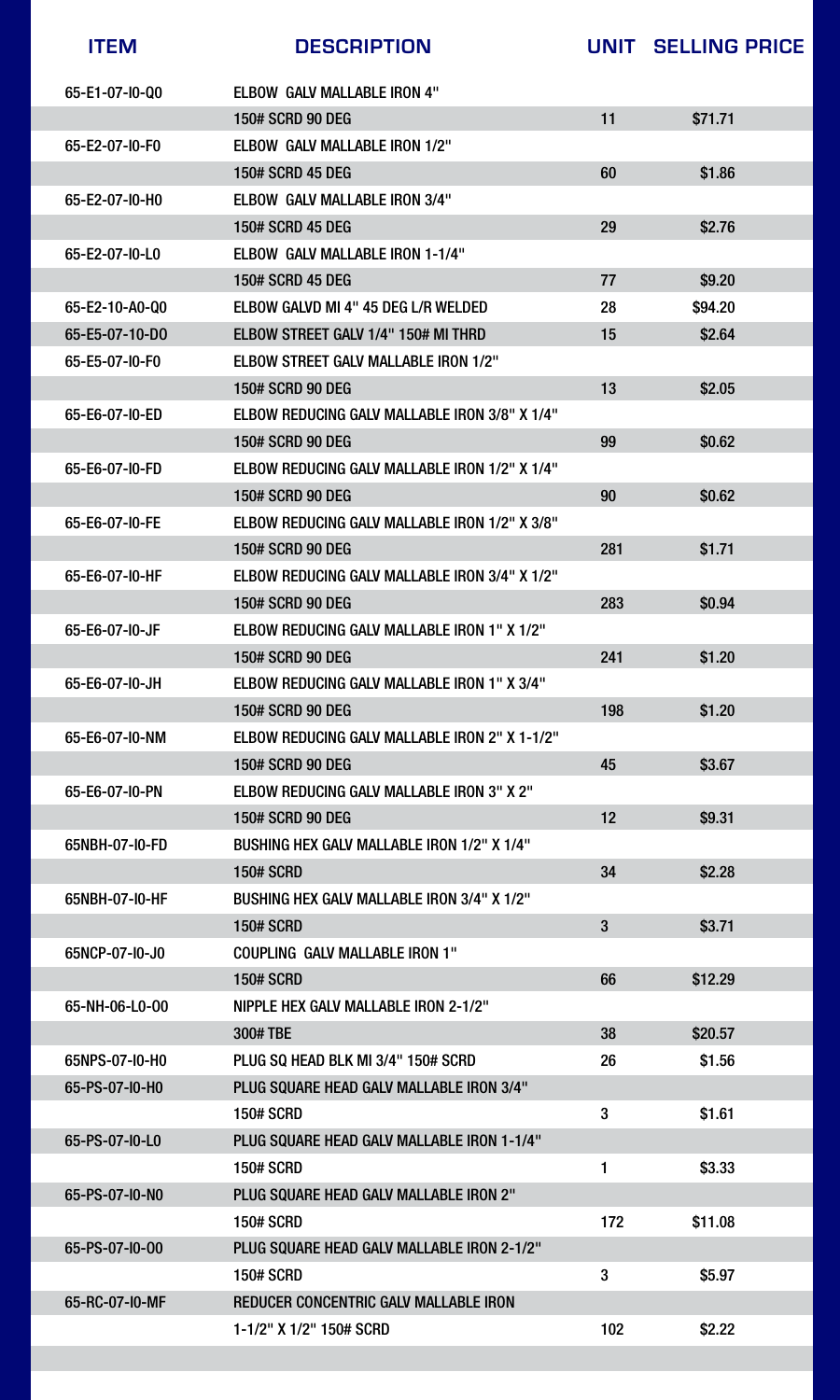| <b>ITEM</b>    | <b>DESCRIPTION</b>                           | UNIT           | <b>SELLING PRICE</b> |
|----------------|----------------------------------------------|----------------|----------------------|
| 65-RC-07-I0-QN | <b>REDUCER CONCENTRIC GALV MALLABLE IRON</b> |                |                      |
|                | 4" X 2" 150# SCRD                            | 21             | \$18.27              |
| 65-RC-07-I0-QP | REDUCER CONCENTRIC GALV MALLABLE IRON        |                |                      |
|                | 4" X 3" 150# SCRD                            | <b>22</b>      | \$53.15              |
| 65-RC-07-L0-NJ | <b>REDUCER CONCENTRIC GALV MALLABLE IRON</b> |                |                      |
|                | $2"$ X 1"<br><b>300# SCRD</b>                | 37             | \$11.68              |
| 65-TE-07-I0-F0 | TEE GALV MALLABLE IRON 1/2" 150# SCRD        | $\overline{2}$ | \$5.36               |
| 65-TE-07-I0-H0 | TEE GALV MALLABLE IRON 3/4" 150# SCRD        | 1              | \$7.16               |
| 65-TE-07-I0-L0 | TEE GALV MALLABLE IRON 1-1/4" 150# SCRD      | 55             | \$9.37               |
| 65-TE-07-I0-00 | TEE GALV MALLABLE IRON 2-1/2" 150# SCRD      | 56             | \$13.46              |
| 65-TE-07-I0-P0 | TEE GALV MALLABLE IRON 3" 150# SCRD          | $\overline{2}$ | \$55.98              |
| 65-TE-07-L0-J0 | TEE GALV MALLABLE IRON 1" 300# SCRD          |                | \$179.34             |
| 65-UN-07-IO-DO | UNION GALV MALLABLE IRON 1/4" 150# SCRD      | 9              | \$6.61               |
| 65-UN-07-I0-H0 | UNION GALV MALLABLE IRON 3/4" 150# SCRD      | 12             | \$9.03               |
| 65-UN-07-I0-L  | UNION GALV MALLABLE IRON 1-1/4" 150# SCRD    | 9              | \$19.51              |
| 65-UN-07-L0-H0 | UNION GALV MALLABLE IRON 3/4" 300# SCRD      | 18             | \$27.71              |
| 65-UN-07-LO-NO | UNION GALV MALLABLE IRON 2" 300# SCRD        | 9              | \$129.49             |
|                |                                              |                |                      |

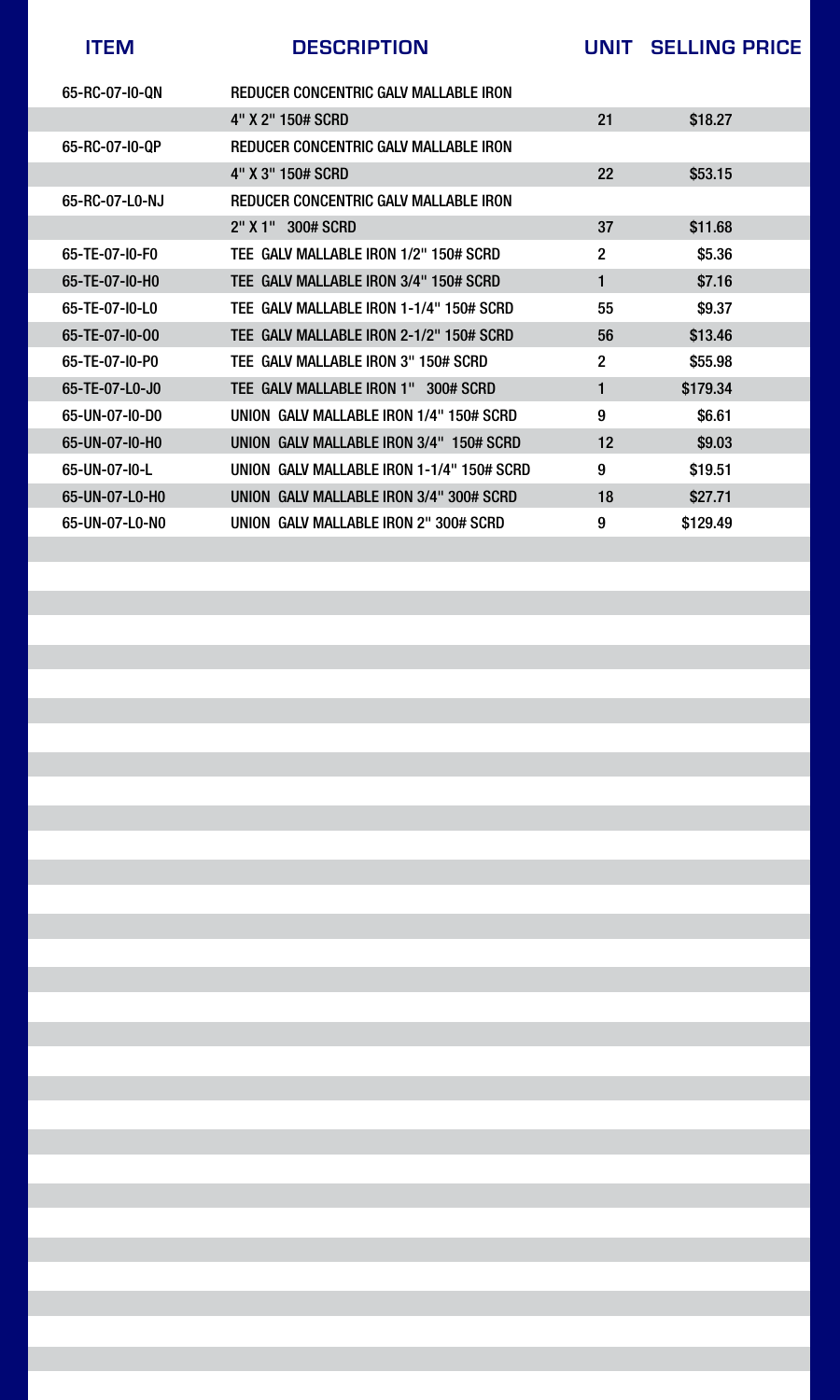### **TECHNOLOGIES**

| <b>ITEM</b>    | <b>DESCRIPTION</b>                                           | <b>UNIT</b>          | <b>SELLING PRICE</b> |
|----------------|--------------------------------------------------------------|----------------------|----------------------|
| 70-CA-10-A0-J0 | <b>CAP CARBON STEEL 1" SCH 40 BW</b>                         | 13                   | \$2.56               |
| 70-CA-10-A0-P0 | CAP CARBON STEEL 3" SCH 40 BW                                | 18                   | \$9.00               |
| 70-CA-10-A0-S0 | CAP CARBON STEEL 6" SCH 40 BW                                | 2 <sup>2</sup>       | \$44.05              |
| 70-CA-10-A0-T0 | <b>CAP CARBON STEEL 8" SCH 40 BW</b>                         | 16                   | \$63.71              |
| 70-CA-10-A0-U0 | CAP CARBON STEEL 10" SCH 40 BW                               | 8                    | \$120.73             |
| 70-CA-10-CO-NO | CAP CARBON STEEL 2" SCH 80 BW                                | $\overline{2}$       | \$6.33               |
| 70-CA-10-CO-Q0 | <b>CAP CARBON STEEL 4" SCH 80 BW</b>                         |                      | \$0.00               |
| 70-CA-10-C0-V0 | CAP CARBON STEEL 12" WT.688 SCH 80 BW                        |                      | \$1,911.60           |
| 70-CA-10-D0-V0 | <b>CAP BLK 12" XS BW ASTM WPB</b>                            |                      | \$1,911.60           |
| 70-E1-10-A0-F0 | ELBOW CARBON STEEL 1/2" SCH 40 BW 90 DEG                     | 83                   | \$2.29               |
| 70-E1-10-A0-N0 | ELBOW CARBON STEEL 2" SCH 40 BW 90 DEG                       | 28                   | \$11.79              |
| 70-E1-10-A0-R0 | ELBOW CARBON STEEL 5" SCH 40 BW 90 DEG                       | $\overline{2}$       | \$79.43              |
| 70-E1-10-A0-S0 | ELBOW CARBON STEEL 6" SCH 40 BW 90 DEG                       | 60                   | \$120.06             |
| 70-E1-10-A0-T0 | ELBOW CARBON STEEL 8" SCH 40 BW 90 DEG                       | 110                  | \$251.72             |
| 70-E1-10-A0-U0 | ELBOW CARBON STEEL 10" SCH 40 BW 90 DEG                      | $\overline{2}$       | \$451.51             |
| 70-E1-10-A0-V0 | ELBOW CARBON STEEL 12" SCH 40 BW 90 DEG                      |                      | \$611.88             |
| 70-E1-10-B0-P0 | <b>ELBOW CARBON AND ALLOY STEEL 3" STD BW 90 DEG</b>         | 3                    | \$326.04             |
| 70-E1-10-B0-Z4 | ELBOW CARBON STEEL 24" STD BW 90 DEG                         | 4                    | \$2,978.01           |
| 70-E1-10-C0-F0 | ELBOW CARBON STEEL 1/2" SCH 80 BW 90 DEG                     | 6                    | \$2.12               |
| 70-E1-10-C0-S0 | ELBOW CARBON STEEL 6" SCH 80 BW 90 DEG                       | 14                   | \$191.73             |
| 70-E1-10-E0-F0 | ELBOW CARBON STEEL 1/2" SCH 160 BW 90 DEG                    | 105                  | \$42.07              |
| 70-E1-10-E0-H0 | ELBOW CARBON STEEL 3/4" SCH 160 BW 90 DEG                    | 30                   | \$44.95              |
| 70-E1-10-E0-J0 | ELBOW CARBON STEEL 1" SCH 160 BW 90 DEG                      | 40                   | \$64.46              |
| 70-E1-10-E0-MO | <b>ELBOW CARBON STEEL 1-1/2"</b><br><b>SCH 160 BW 90 DEG</b> | 50                   | \$37.88              |
| 70-E1-10-E0-P0 | ELBOW CARBON STEEL 3" SCH 160 BW 90 DEG                      | 15                   | \$93.16              |
| 70-E1-10-E0-Q0 | ELBOW CARBON STEEL 4" SCH 160 BW 90 DEG                      | 19                   | \$191.83             |
| 70-E1-10-F0-Q0 | ELBOW CARBON STEEL 4" XXS BW 90 DEG                          | 23                   | \$515.07             |
| 70-E1-10-F0-S0 | <b>ELBOW CARBON STEEL 6" XXS BW 90 DEG</b>                   | 14                   | \$1,583.35           |
| 70-E2-10-C0-U0 | ELBOW BLK 10" SCH 80 45 DEG BW                               | $3\phantom{a}$       | \$532.50             |
| 70-E2-10-E0-P0 | ELBOW CARBON STEEL 3" SCH 160 BW 45 DEG                      |                      | \$95.78              |
| 70-E2-10-E0-S0 | ELBOW CARBON STEEL 6" SCH 160 BW 45 DEG                      | 21                   | \$239.40             |
| 70-E2-10-F0-Q1 | <b>ELBOW CARBON STEEL 4" XXS BW 45 DEG</b>                   | $\blacktriangleleft$ | \$489.63             |
| 70-E3-10-A0-W0 | <b>ELBOW CARBON STEEL 14"</b><br>SCH 40 BW 90 DEG SR         |                      | \$1,964.14           |
| 70-E3-10-E0-Q0 | ELBOW CARBON STEEL 4" SCH 160 BW 90 DEG SR                   | 12                   | \$130.60             |
| 70-E3-10-E0-S0 | ELBOW CARBON STEEL 6" SCH 160 BW 90 DEG SR                   |                      | \$319.22             |

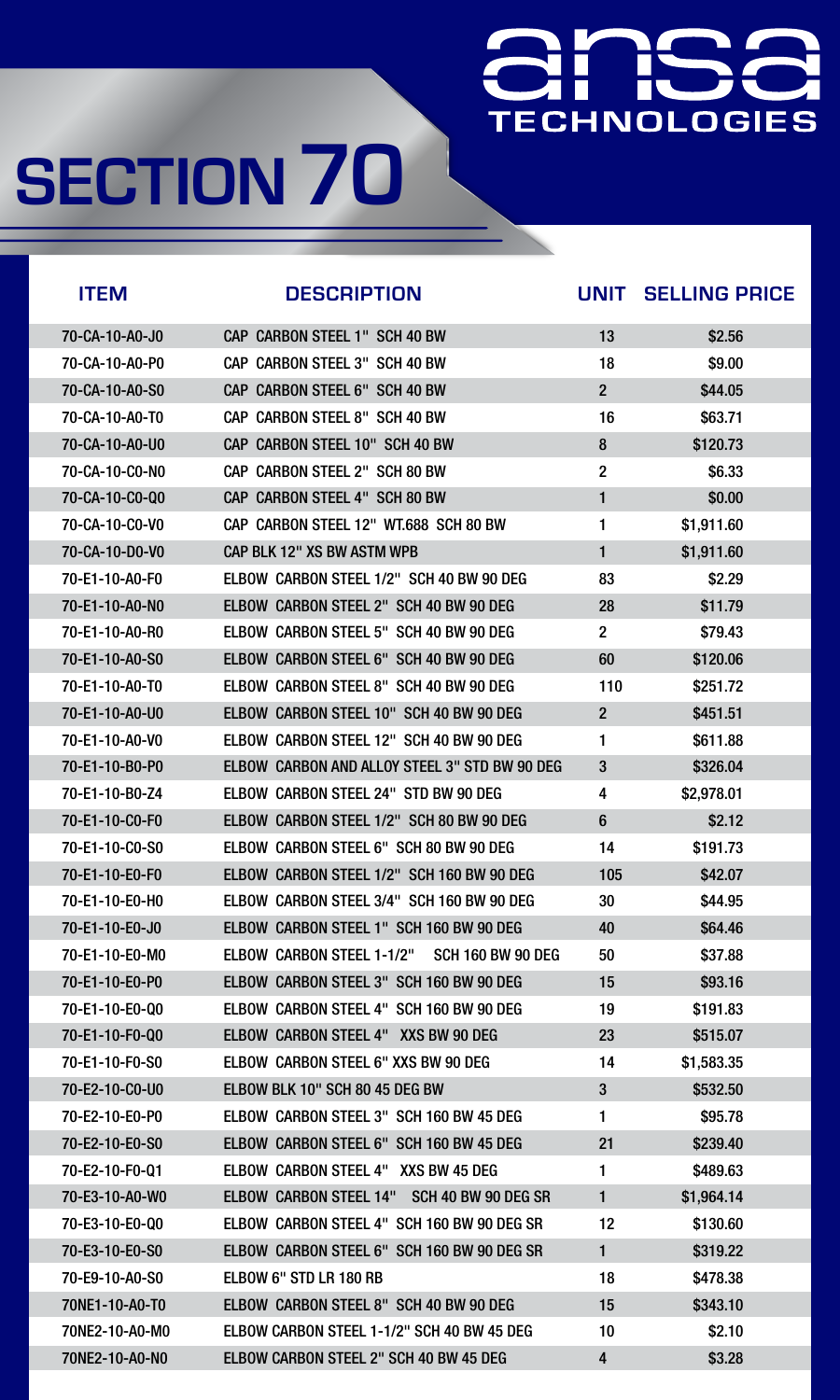



#### 70-RC-10-CA-QN REDUCER CONCENTRIC 4" X 2" SCH 80/40

#### WELDED C/STEEL EXTRA STRONG ASTM A-234 3 \$0.00

| <b>ITEM</b>    | <b>DESCRIPTION</b>                                   | UNIT                     | <b>SELLING PRICE</b> |
|----------------|------------------------------------------------------|--------------------------|----------------------|
| 70NE2-10-C0-S0 | ELBOW CARBON STEEL 6" SCH 80 BW 45 DEG               | 8                        | \$61.95              |
| 70NRC-10-A0-MJ | REDUCER CONCENTRIC CS 1-1/2" X 1" SCH 40 BW          | 48                       | \$3.93               |
| 70NRC-10-E0-QN | REDUCER CONCENTRIC 4" X 2" BW SCH 160                | 60                       | \$130.14             |
| 70NTE-10-A0-NO | TEE CARBON STEEL 2" SCH 40 BW                        | 26                       | \$59.96              |
| 70NTE-10-A0-T0 | TEE CARBON STEEL 8" SCH 40 BW                        | 4                        | \$614.56             |
| 70NTE-10-C0-P0 | TEE CARBON STEEL 3" SCH 80 BW                        | 35                       | \$207.32             |
| 70NTR-10-A0-SQ | TEE REDUCING CARBON STEEL 6" X 4" SCH 40 BW          | 10                       | \$738.72             |
| 70-PB-07-A0-P0 | PLUG BULL CARBON STEEL 3" SCH 40 SCRD                |                          | \$343.64             |
| 70-PB-07-C0-P7 | PLUG BULL CARBON STEEL 3" X 7"                       |                          |                      |
|                | <b>SCH 80 1/2" TAP SCRD</b>                          | 100                      | \$95.86              |
| 70-PB-07-M0-P0 | PLUG BULL CARBON STEEL 3" 900# SCRD                  | 41                       | \$76.18              |
| 70-PB-07-S0-J0 | PLUG BULL CARBON STEEL 1" 3000# SCRD                 | 100                      | \$29.77              |
| 70-RC-10-A0-JF | <b>REDUCER CONCENTRIC CARBON STEEL</b>               |                          |                      |
|                | 1" X 1/2" SCH 40 BW                                  | 9                        | \$14.04              |
| 70-RC-10-A0-NJ | <b>REDUCER CONCENTRIC CARBON STEEL</b>               |                          |                      |
|                | $2"$ X 1"<br>SCH 40 BW                               | $\overline{\mathcal{I}}$ | \$9.43               |
| 70-RC-10-A0-PN | <b>REDUCER CONCENTRIC CARBON STEEL</b>               |                          |                      |
|                | 3'' X 2''<br>SCH 40 BW                               |                          | \$14.78              |
| 70-RC-10-A0-PN | <b>REDUCER CONCENTRIC CARBON STEEL</b>               |                          |                      |
|                | 3'' X 2''<br>SCH 40 BW                               | 4                        | \$14.78              |
| 70-RC-10-A0-TQ | <b>REDUCER CONCENTRIC CARBON STEEL</b>               |                          |                      |
|                | 8'' X 4''<br><b>SCH 40 BW</b>                        | 13                       | \$77.91              |
| 70-RC-10-A0-UT | <b>REDUCER CONCENTRIC CARBON STEEL</b>               |                          |                      |
|                | 10'' X 8''<br>SCH 40 BW                              | 6                        | \$125.97             |
| 70-RC-10-AE-NP | <b>REDUCER CONCENTRIC CARBON STEEL</b>               |                          |                      |
|                | 2'' X 3''<br><b>SCH 40/160 BW</b>                    | $\overline{2}$           | \$902.07             |
| 70-RC-10-AE-PJ | <b>REDUCER CONCENTRIC CARBON STEEL</b>               |                          |                      |
|                | 3'' X 1''<br><b>SCH 40/160 BW</b>                    | $\overline{2}$           | \$1,619.23           |
| 70-RC-10-AE-QN | <b>REDUCER CONCENTRIC CARBON STEEL</b>               |                          |                      |
|                | 4" X 2"<br><b>SCH 80/160 BW</b>                      | 3                        | \$357.22             |
| 70-RC-10-B0-SP | <b>REDUCER CONC. 6" X 3" STD BW</b>                  | 3                        | \$17.10              |
| 70-RC-10-B0-YT | <b>REDUCER CONCENTRIC CARBON STEEL</b>               |                          |                      |
|                | 18'' X 8''<br><b>STD BW</b>                          | 1                        | \$4,413.94           |
| 70-RC-10-C0-HF | <b>REDUCER CONCENTRIC CARBON STEEL</b>               |                          |                      |
|                | <b>SCH 80 BW</b><br>$3/4$ " X $1/2$ "                | 15                       | \$3.62               |
| 70-RC-10-C0-JF | <b>REDUCER CONCENTRIC CARBON STEEL 1" X 1/2"</b>     |                          |                      |
|                | <b>SCH 80 BW</b>                                     |                          | \$1,224.82           |
| 70-RC-10-CO-MF | <b>REDUCER CONCENTRIC CARBON STEEL 1-1/2" X 1/2"</b> |                          |                      |
|                | <b>SCH 80 BW</b>                                     | 13                       | \$15.49              |
| 70-RC-10-C0-NJ | <b>REDUCER CONCENTRIC CARBON STEEL 2" X 1"</b>       |                          |                      |
|                | <b>SCH 80 BW</b>                                     | 13                       | \$21.15              |
| 70-RC-10-CO-PN | <b>REDUCER CONCENTRIC CARBON STEEL 3" X 2"</b>       |                          |                      |
|                | <b>SCH 80 BW A234 WPB</b>                            | 13                       | \$37.81              |
| 70-RC-10-C0-QP | <b>REDUCER CONCENTRIC CARBON STEEL 4" X 3"</b>       |                          |                      |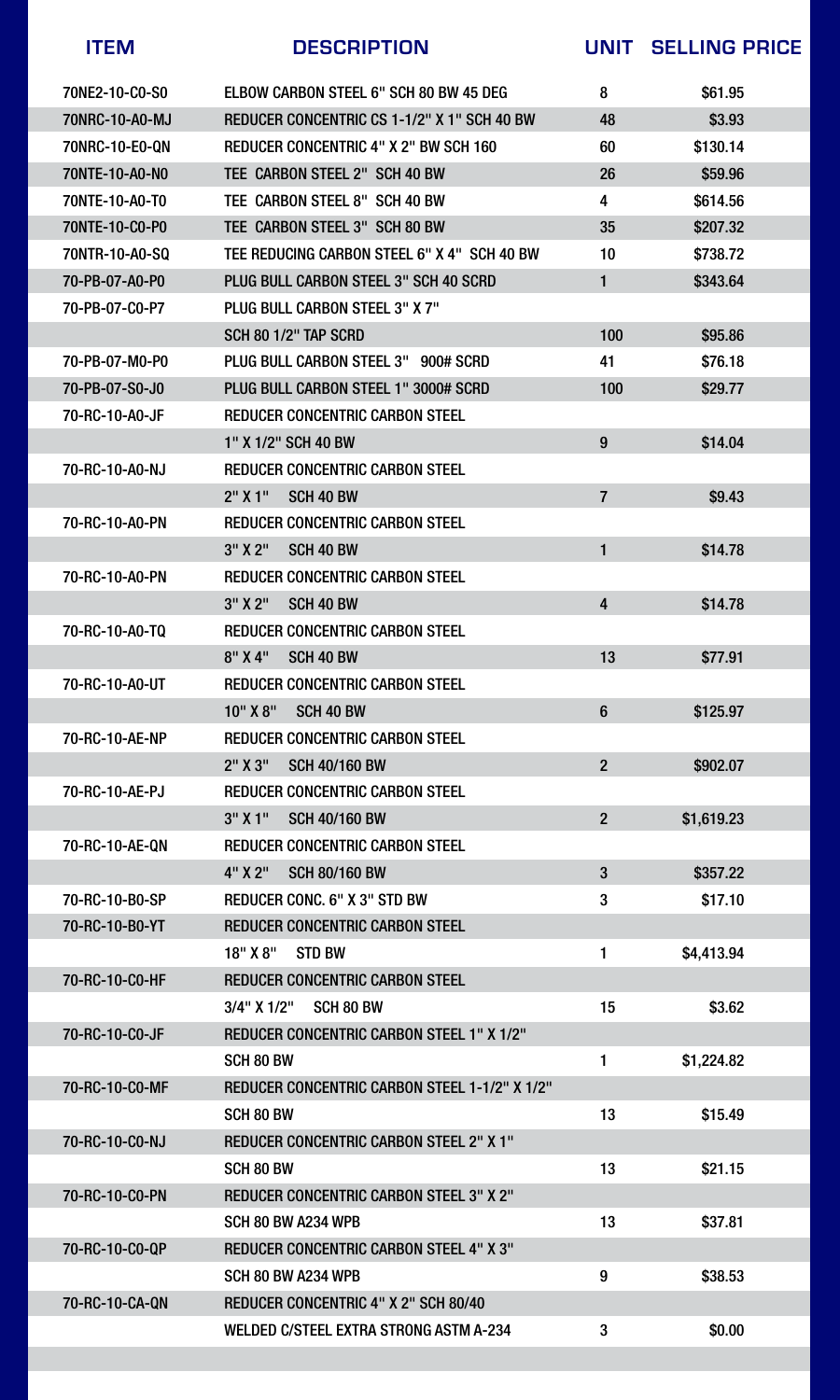| 70-RC-10-D0-VS     | <b>REDUCER CONCENTRIC CARBON STEEL 12" X 6"</b>    |                |            |
|--------------------|----------------------------------------------------|----------------|------------|
| <b>XS BW</b>       |                                                    | $\overline{2}$ | \$243.12   |
| 70-RC-10-E0-JF     | <b>REDUCER CONCENTRIC CARBON STEEL 1" X 1/2"</b>   |                |            |
| <b>SCH 160 BW</b>  |                                                    | 3              | \$6.29     |
| 70-RC-10-E0-NH     | <b>REDUCER CONCENTRIC CARBON STEEL 2" X 3/4"</b>   |                |            |
| <b>SCH 160 BW</b>  |                                                    | $\overline{2}$ | \$734.45   |
| 70-RC-10-E0-NL     | <b>REDUCER CONCENTRIC CARBON STEEL 2" X 1-1/4"</b> |                |            |
| <b>SCH 160 BW</b>  |                                                    | 4              | \$61.01    |
| 70-RC-10-E0-PJ     | <b>REDUCER CONCENTRIC CARBON STEEL 3" X 1"</b>     |                |            |
| <b>SCH 160 BW</b>  |                                                    | 16             | \$170.56   |
| 70-RC-10-E0-PN     | <b>REDUCER CONCENTRIC CARBON STEEL 3" X 2"</b>     |                |            |
| <b>SCH 160 BW</b>  |                                                    | 28             | \$77.22    |
| 70-RC-10-H0-SQ     | <b>REDUCER CONCENTRIC CARBON STEEL 6" X 4"</b>     |                |            |
| <b>SCH 120 BW</b>  |                                                    |                | \$767.53   |
| 70-RE-10-A0-HF     | <b>REDUCER ECCENTRIC CARBON STEEL 3/4" X 1/2"</b>  |                |            |
| SCH 40 BW          |                                                    | 34             | \$4.92     |
| 70-RE-10-A0-PJ     | <b>REDUCER ECCENTRIC CARBON STEEL 3" X 1"</b>      |                |            |
| <b>SCH 40 BW</b>   |                                                    | 5              | \$16.10    |
| 70-RE-10-A0-QP     | <b>REDUCER ECCENTRIC CARBON STEEL 4" X 3"</b>      |                |            |
| SCH 40 BW          |                                                    |                | \$26.72    |
| 70-RE-10-A1-TS     | REDUCER ECCENTRIC CARBON AND ALLOY STEEL           |                |            |
| 8" X 6" SCH 40S BW |                                                    | $\mathbf{2}$   | \$1,017.41 |
| 70-RE-10-CO-NJ     | <b>REDUCER ECCENTRIC CARBON STEEL 2" X 1"</b>      |                |            |
| <b>SCH 80 BW</b>   |                                                    | 15             | \$0.90     |
| 70-RE-10-CO-PN     | <b>REDUCER ECCENTRIC CARBON STEEL 3" X 2"</b>      |                |            |
|                    | SCH 80 BW A234 WPB                                 |                | \$4.05     |
| 70-RE-10-CO-QN     | REDUCER ECC 4" X 2" SCH 80 BW A234 GR WPB          | $\overline{2}$ | \$243.90   |
| 70-RE-10-CO-SQ     | <b>REDUCER ECCENTRIC CARBON STEEL 6" X 4"</b>      |                |            |
| SCH 80 BW          |                                                    |                | \$172.80   |
| 70-RE-10-C0-UQ     | <b>REDUCER ECCENTRIC CARBON STEEL 10" X 4"</b>     |                |            |
| <b>SCH 80 BW</b>   |                                                    | 6              | \$192.14   |
| 70-RE-10-C0-US     | <b>REDUCER ECCENTRIC CARBON STEEL 10" X 6"</b>     |                |            |
| <b>SCH 80 BW</b>   |                                                    | 3              | \$188.36   |
| 70-RE-10-D0-VS     | <b>REDUCER ECCENTRIC CARBON STEEL 12" X 6"</b>     |                |            |
| <b>XS BW</b>       |                                                    | 4              | \$227.47   |
| 70-RE-10-D0-VU     | <b>REDUCER ECCENTRIC CARBON STEEL 12" X 10"</b>    |                |            |
| <b>XS BW</b>       |                                                    | $\overline{2}$ | \$211.64   |
| 70-RE-10-E0-NL     | <b>REDUCER ECCENTRIC CARBON STEEL 2" X 1-1/4"</b>  |                |            |
| <b>SCH 160 BW</b>  |                                                    | $\overline{2}$ | \$78.80    |
| 70-RE-10-E0-NM     | <b>REDUCER ECCENTRIC CARBON STEEL 2" X 1-1/2"</b>  |                |            |
| <b>SCH 160 BW</b>  |                                                    | $\overline{2}$ | \$74.24    |
| 70-RE-10-E0-PL     | <b>REDUCER ECCENTRIC CARBON STEEL 3" X 1-1/4"</b>  |                |            |
| <b>SCH 160 BW</b>  |                                                    | 3              | \$96.51    |
| 70-SN-07-00-V0     | SWAGE NIPPLE CARBON STEEL 3" X 2-3/8" EUE SCRD     | $\mathbf{3}$   | \$2,582.82 |

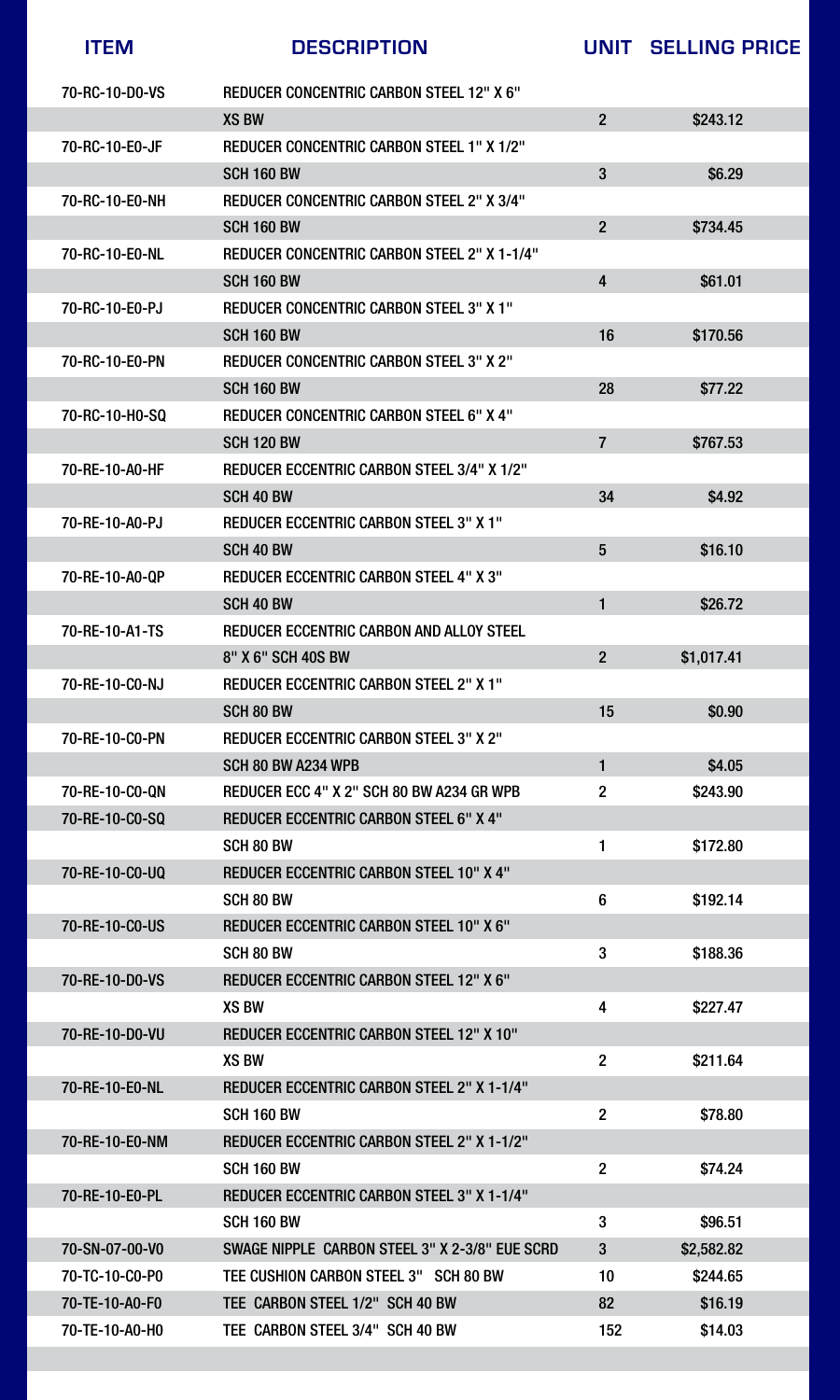



| <b>ITEM</b>    | <b>DESCRIPTION</b>                             | UNIT                    | <b>SELLING PRICE</b> |
|----------------|------------------------------------------------|-------------------------|----------------------|
| 70-TE-10-A0-J0 | TEE CARBON STEEL 1" SCH 40 BW                  | 63                      | \$7.42               |
| 70-TE-10-A0-NO | TEE CARBON STEEL 2" SCH 40 BW                  | 92                      | \$23.51              |
| 70-TE-10-A0-S1 | TEE CARBON STEEL 6" SCH 40 LATERAL BW          |                         | \$1,072.14           |
| 70-TE-10-CO-FO | TEE CARBON STEEL 1/2" SCH 80 BW                | 20                      | \$23.94              |
| 70-TE-10-CO-HO | TEE CARBON STEEL 3/4" SCH 80 BW                | 89                      | \$22.70              |
| 70-TE-10-C0-J0 | TEE CARBON STEEL 1" SCH 80 BW                  | 20                      | \$13.98              |
| 70-TE-10-CO-00 | TEE CARBON STEEL 2-1/2" SCH 80 BW              | 14                      | \$63.34              |
| 70-TE-10-C0-P0 | TEE CARBON STEEL 3" SCH 80 BW A234 WPB         | 85                      | \$82.72              |
| 70-TE-10-CO-TO | TEE CARBON STEEL 8" SCH 80 BW                  | 27                      | \$577.40             |
| 70-TE-10-CO-U0 | TEE CARBON STEEL 10" SCH 80 BW                 | 3                       | \$1,435.50           |
| 70-TE-10-CO-VO | TEE CARBON STEEL 12" SCH 80 BW                 | 4                       | \$5,762.71           |
| 70-TE-10-D0-V0 | TEE CARBON STEEL 12" XS BW                     | $\overline{2}$          | \$4,163.35           |
| 70-TE-10-E0-NO | TEE CARBON STEEL 2" SCH 160 BW                 | 6                       | \$120.91             |
| 70-TE-10-E0-S0 | TEE CARBON STEEL 6" SCH 160 BW                 |                         | \$963.45             |
| 70-TE-10-F0-N0 | TEE CARBON STEEL A234 WPB EQ 2" XXS            |                         | \$0.00               |
| 70-TE-10-F0-Q0 | TEE CARBON STEEL 4" XXS BW                     | 5                       | \$1,081.00           |
| 70-TE-10-F0-S0 | TEE CARBON STEEL 6" XXS BW                     | $\overline{2}$          | \$2,861.48           |
| 70-TR-08-T0-JH | TEE REDUCING CARBON STEEL 1" X 3/4" 6000# SW   |                         | \$741.49             |
| 70-TR-10-A0-HF | TEE REDUCING CARBON STEEL 3/4" X 1/2"          |                         |                      |
|                | SCH 40 BW                                      | 16                      | \$17.31              |
| 70-TR-10-A0-JF | TEE REDUCING CARBON STEEL 1" X 1/2" SCH 40 BW  | $\overline{4}$          | \$10.23              |
| 70-TR-10-A0-JH | TEE REDUCING CARBON STEEL 1" X 3/4" SCH 40 BW  | 16                      | \$19.79              |
| 70-TR-10-A0-MF | TEE REDUCING CARBON STEEL 1-1/2" X 1/2"        |                         |                      |
|                | SCH 40 BW                                      | 10                      | \$23.64              |
| 70-TR-10-A0-MH | TEE REDUCING CARBON STEEL 1-1/2" X 3/4"        |                         |                      |
|                | <b>SCH 40 BW</b>                               | 13                      | \$22.53              |
| 70-TR-10-A0-ML | TEE REDUCING CARBON STEEL 1-1/2" X 1-1/4"      |                         |                      |
|                | SCH 40 BW                                      | 14                      | \$23.08              |
| 70-TR-10-A0-ON | TEE REDUCING CARBON STEEL 2-1/2" X 2"          |                         |                      |
|                | SCH 40 BW                                      | 3                       | \$45.53              |
| 70-TR-10-A0-PJ | TEE REDUCING CARBON STEEL 3" X 1"              |                         |                      |
|                | SCH 40 BW                                      | $\overline{7}$          | \$56.82              |
| 70-TR-10-A0-PO | TEE REDUCING CARBON STEEL 3" X 2-1/2"          |                         |                      |
|                | SCH 40 BW                                      | $\overline{\mathbf{4}}$ | \$33.83              |
| 70-TR-10-A0-UQ | TEE REDUCING CARBON STEEL 10" X 4" SCH 40 BW   |                         | \$1,280.84           |
| 70-TR-10-A1-TS | TEE REDUCING CARBON STEEL 8" X 6" SCH 40 BW    | 7                       | \$680.87             |
| 70-TR-10-A1-US | TEE REDUCING CARBON STEEL 10" X 6" SCH 40 BW   |                         | \$1,264.00           |
| 70-TR-10-CO-NJ | <b>TEE RED. 2" X 1" SCH 80</b>                 | $\overline{\mathbf{4}}$ | \$16.20              |
| 70-TR-10-C0-UT | TEE REDUCING CARBON STEEL 10" X 8" SCH 80 BW   |                         | \$1,304.66           |
| 70-TR-10-E0-JF | TEE REDUCING CARBON STEEL 1" X 1/2" SCH 160 BW | 4                       | \$19.24              |
| 70-TR-10-E0-JH | TEE RED. BLK CS 1" X 3/4" SCH 160              | $\overline{2}$          | \$0.90               |
| 70-TR-10-E0-NL | TEE REDUCING CARBON STEEL 2" X 1-1/4"          |                         |                      |
|                | <b>SCH 160 BW</b>                              |                         | \$1,620.00           |
| 70-TR-10-E0-OL | TEE REDUCING CARBON STEEL 2-1/2" X 1-1/4"      |                         |                      |

### 70-TR-10-F0-SQ TEE REDUCING CARBON STEEL 6" X 4"



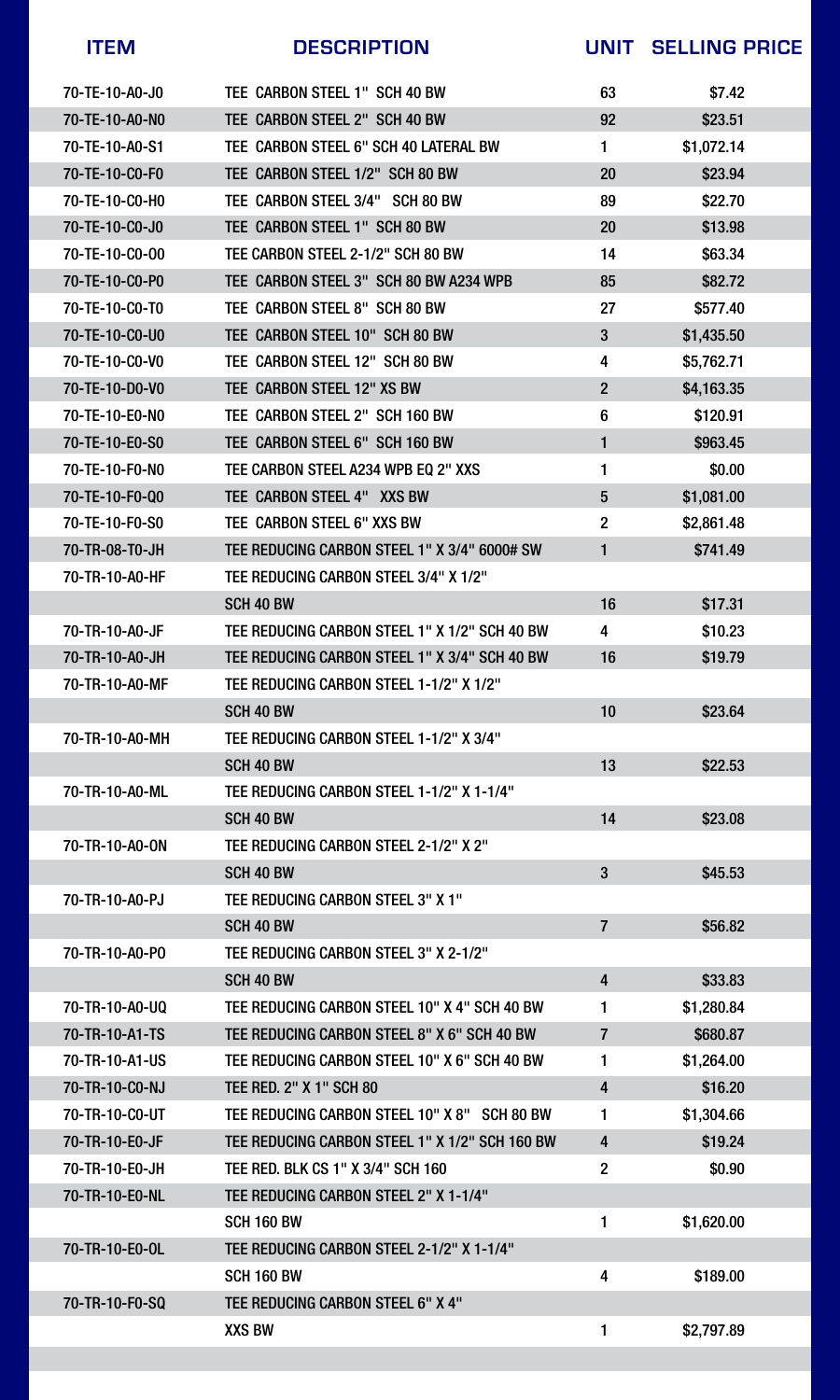### **TECHNOLOGIES**

| <b>ITEM</b>    | <b>DESCRIPTION</b>                          | UNIT           | <b>SELLING PRICE</b> |
|----------------|---------------------------------------------|----------------|----------------------|
| 85-BH-07-I0-FD | <b>BUSHING 1/2" X 1/4" THR'D 304 SS</b>     |                |                      |
|                | 150# CAST HEX                               | 9              | \$13.42              |
| 85-BU-10-A0-NH | <b>BUSHING SS 2" X 3/4" BW 304SS</b>        | 4              | \$247.50             |
| 85-CA-07-S0-H0 | CAP 3/4" 3000# 304SS SCRD                   | 4              | \$0.01               |
| 85-CA-10-A0-Q0 | CAP STAINLESS STEEL 4" SCH 40S BW F304L SS  | $\overline{2}$ | \$87.75              |
| 85-CN-07-00-FD | <b>CONNECTOR SS 1/2" X 1/4" SCRD 316 SS</b> | 10             | \$74.57              |
| 85-CP-07-00-NO | COUPLING SS 2" SCRD 316 SS                  |                | \$432.00             |
| 85-CP-08-S0-M0 | <b>COUPLING STAINLESS STEEL 1-1/2"</b>      |                |                      |
|                | 3000# SW F304L SS                           | 6              | \$54.05              |
| 85-E1-07-S0-F0 | <b>ELBOW STAINLESS STEEL 1/2"</b>           |                |                      |
|                | 3000# SCRD 90 DEG 304 SS                    | 42             | \$79.03              |
| 85-E1-07-S0-H0 | <b>ELBOW STAINLESS STEEL 3/4"</b>           |                |                      |
|                | 3000# SCRD 90 DEG 304 SS                    | 80             | \$100.85             |
| 85-E1-07-S0-J0 | <b>ELBOW STAINLESS STEEL 1"</b>             |                |                      |
|                | 3000# SCRD 90 DEG 304 SS                    | 52             | \$157.03             |
| 85-E1-07-S0-M0 | <b>ELBOW STAINLESS STEEL 1-1/2"</b>         |                |                      |
|                | 3000# SCRD 90 DEG 304 SS                    | 97             | \$337.61             |
| 85-E1-07-S0-N0 | <b>ELBOW STAINLESS STEEL 2"</b>             |                |                      |
|                | 3000# SCRD 90 DEG 304 SS                    | 98             | \$479.26             |
| 85-E1-08-B0-V0 | <b>ELBOW STAINLESS STEEL 12"</b>            |                |                      |
|                | <b>STD SW 90 DEG 304/304L SS</b>            |                | \$14,251.57          |
| 85-E1-08-S0-H0 | <b>ELBOW 3/4" 3000# 304SS SW</b>            |                | \$0.01               |
| 85-E1-08-S0-M0 | <b>ELBOW STAINLESS STEEL 1-1/2"</b>         |                |                      |
|                | 3000# SW 90 DEG F304L SS                    | 6              | \$101.75             |
| 85-E1-10-A0-H0 | <b>ELBOW STAINLESS STEEL 3/4"</b>           |                |                      |
|                | <b>SCH 40S BW 90 DEG 304 SS</b>             | 23             | \$42.52              |
| 85-E1-10-S0-P0 | <b>ELBOW 3" 3000# 304SS BW</b>              | 2 <sup>2</sup> | \$0.01               |
| 85-E2-10-A0-H0 | <b>ELBOW 3/4" SCH 40S BW 45 DEG 304 S/S</b> | 35             | \$57.30              |
| 85-NP-06-A0-HS | NIPPLE 3/4" X 6" SCH 40 304SS               |                | \$0.01               |
| 85-NP-06-CO-JP | NIPPLE SS 1" X 3" SCH 80 TBE SS             | 9              | \$81.00              |
| 85-PL-C0-21-00 | PLATE 3/16" X 4' X 8' 304SS                 |                | \$5,751.00           |
| 85-RC-10-A0-TS | <b>REDUCER CONC SS 8" X 6" SCH</b>          |                |                      |
|                | 40S BW A403 WP317L B16.9                    |                | \$3,440.15           |
| 85-RC-10-G0-24 | <b>REDUCER CONCENTRIC STAINLESS STEEL</b>   |                |                      |
|                | 24" X 16" SCH 10S BW 304SS                  |                | \$5,793.31           |
| 85-SR-04-A0-T0 | <b>PIPE SS SMLS STAINLESS STEEL</b>         |                |                      |

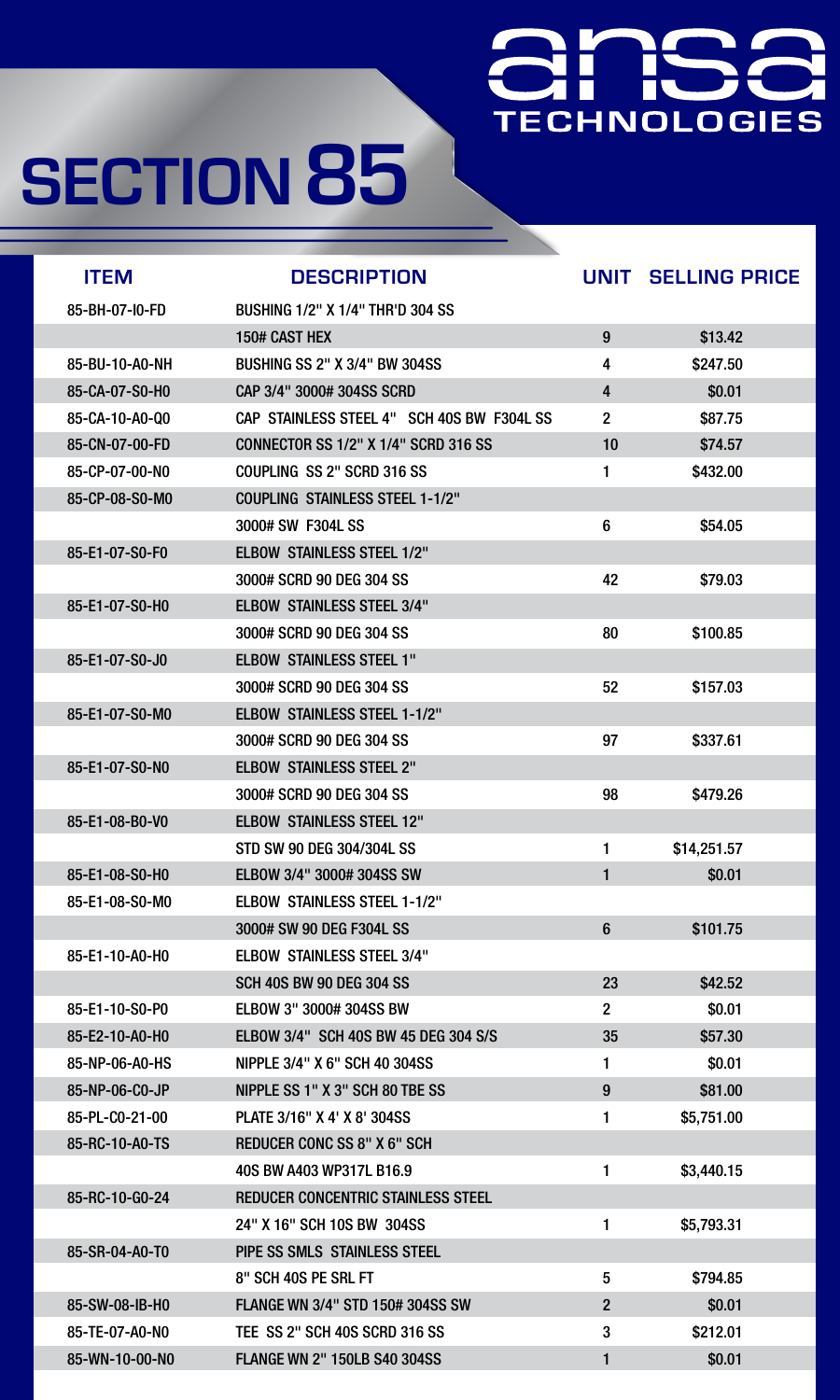### TECHNOLOGIES

| <b>ITEM</b>    | <b>DESCRIPTION</b>                            | UNIT      | <b>SELLING PRICE</b> |
|----------------|-----------------------------------------------|-----------|----------------------|
| 86-CP-08-I0-L0 | <b>COUPLING STAINLESS STEEL 1-1/4"</b>        |           |                      |
|                | 150# SCRD 316 SS                              | 53        | \$20.47              |
| 86-CP-08-I0-N0 | <b>COUPLING STAINLESS STEEL 2"</b>            |           |                      |
|                | 150# SCRD 316 SS                              | 10        | \$40.59              |
| 86-E1-07-I0-D0 | <b>ELBOW STAINLESS STEEL 1/4"</b>             |           |                      |
|                | 150# SCRD 90 DEG 316 SS                       | 41        | \$6.71               |
| 86-E1-07-I0-E0 | <b>ELBOW STAINLESS STEEL 3/8"</b>             |           |                      |
|                | 150# SCRD 90 DEG 316 SS                       | 22        | \$6.71               |
| 86-E1-07-I0-L0 | <b>ELBOW STAINLESS STEEL 1-1/4"</b>           |           |                      |
|                | 150# SCRD 90 DEG 316 SS                       | 89        | \$25.07              |
| 86-E1-10-A0-F0 | <b>ELBOW STAINLESS STEEL 1/2"</b>             |           |                      |
|                | <b>SCH 40 BW 90 DEG 316 SS</b>                |           | \$17.91              |
| 86-E1-10-A0-H0 | <b>ELBOW STAINLESS STEEL 3/4"</b>             |           |                      |
|                | <b>SCH 40 BW 90 DEG 316 SS</b>                | 30        | \$23.14              |
| 86-E2-07-I0-F0 | <b>ELBOW STAINLESS STEEL 1/2"</b>             |           |                      |
|                | 150# SCRD 45 DEG 316 SS                       | 4         | \$36.00              |
| 86-SR-02-A0-L0 | PIPE 1-1/4" SCH 40 SRL SMLS 316SS 20FT LONG   |           | \$1,795.50           |
| 86-TE-07-00-E0 | TEE STREET 3/8" FNPT X MNPT SCRD 316 SS       | <b>20</b> | \$248.40             |
| 86-TE-07-I0-D0 | TEE STAINLESS STEEL 1/4" 150# SCRD 316 SS     | 29        | \$9.43               |
| 86-TE-07-I0-L0 | TEE STAINLESS STEEL 1-1/4" 150# SCRD 316 SS   | 72        | \$34.34              |
| 86-TE-07-I0-M0 | TEE STAINLESS STEEL 1-1/2" 150# SCRD 316 SS   | 14        | \$45.19              |
| 86-TE-07-I0-N0 | TEE STAINLESS STEEL 2" 150# SCRD 316 SS       | 67        | \$73.56              |
| 86-TE-10-A0-F0 | TEE STAINLESS STEEL 1/2" SCH 40 BW 316 SS     | 65        | \$39.91              |
| 86-TE-10-A0-H0 | TEE STAINLESS STEEL 3/4" SCH 40 BW 316 SS     | 75        | \$55.59              |
| 86-TE-10-A0-J0 | TEE STAINLESS STEEL 1" SCH 40 BW 316 SS       | 84        | \$67.19              |
| 86-TE-10-A0-M0 | TEE STAINLESS STEEL 1-1/2" SCH 40 BW 316 SS   | 67        | \$131.31             |
| 86-TE-10-A0-NO | TEE STAINLESS STEEL 2" SCH 40 BW 316 SS       | 69        | \$188.51             |
| 86-UN-07-I0-D0 | UNION STAINLESS STEEL 1/4" 150# SCRD 316 SS   | 67        | \$18.41              |
| 86-UN-07-IO-EO | UNION STAINLESS STEEL 3/8" 150# SCRD 316 SS   | 76        | \$18.48              |
| 86-UN-07-I0-L0 | UNION STAINLESS STEEL 1-1/4" 150# SCRD 316 SS | 98        | \$54.41              |
| 86-UN-07-I0-M0 | UNION STAINLESS STEEL 1-1/2" 150# SCRD 316 SS | 21        | \$72.19              |
| 86-UN-07-I0-N0 | UNION STAINLESS STEEL 2" 150# SCRD 316 SS     | 41        | \$97.66              |

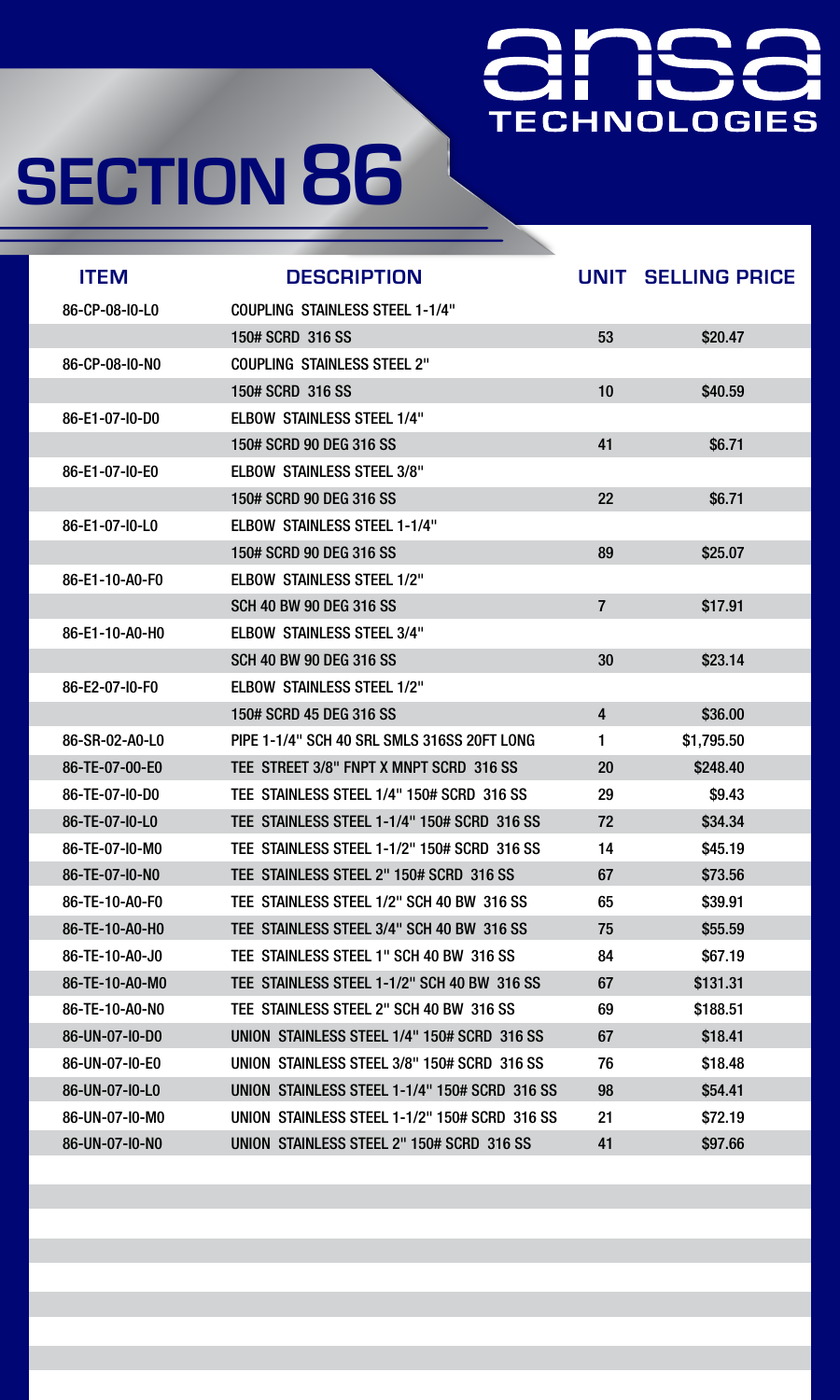### Η an<br>Maria **TECHNOLOGIES**

| <b>ITEM</b>    | <b>DESCRIPTION</b>                         | UNIT                    | <b>SELLING PRICE</b> |
|----------------|--------------------------------------------|-------------------------|----------------------|
| 90-NP-06-A0-FN | NIPPLE GALV 1/2" X 2" SCH 40 TBE           | 16                      | \$1.08               |
| 90-NP-06-A0-FP | NIPPLE GALV 1/2" X 3" SCH 40 TBE           | 122                     | \$1.44               |
| 90-NP-06-A0-FQ | NIPPLE GALV 1/2" X 4" SCH 40 TBE           | $\overline{7}$          | \$2.03               |
| 90-NP-06-A0-FT | NIPPLE GALV'D 1/2" X 8" SCH 40             | 246                     | \$3.55               |
| 90-NP-06-A0-HN | NIPPLE GALV 3/4" X 2" SCH 40 TBE           | $\overline{2}$          | \$1.94               |
| 90-NP-06-A0-HQ | NIPPLE GALV 3/4" X 4" SCH 40 TBE           | 59                      | \$3.12               |
| 90-NP-06-A0-HS | NIPPLE GALV'D 3/4" X 6" SCH40 TBE          | <b>20</b>               | \$3.42               |
| 90-NP-06-A0-HV | NIPPLE GALV 3/4" X 12" SCH 40 TBE          | 100                     | \$6.89               |
| 90-NP-06-A0-JS | NIPPLE GALV 1" X 6" SCH 40 THREADED ENDS   | 15                      | \$4.76               |
| 90-NP-06-A0-JT | NIPPLE GALV'D 1" X 8" SCH40 TBE            | 121                     | \$6.27               |
| 90-NP-06-A0-NQ | NIPPLE GALV 2" X 4" SCH 40 TBE             | 33                      | \$6.92               |
| 90-NP-06-A0-NS | NIPPLE GALV 2" X 6" SCH 40 TBE             | $\overline{2}$          | \$10.31              |
| 90-NP-06-A0-NT | NIPPLE GALV 2" X 8" SCH 40 TBE             | 80                      | \$13.69              |
| 90-NP-06-A0-0S | <b>NIPPLE GALV 2-1/2" X 6" SCH 40 TBE</b>  | $3\overline{3}$         | \$108.00             |
| 90-NP-06-CO-HT | NIPPLE GALV 3/4" X 8" SCH 80 TBE           | 3                       | \$63.19              |
| 90-NP-06-CO-HU | NIPPLE GALV 3/4" X 10" SCH 80 TBE          | <b>20</b>               | \$73.34              |
| 90-NP-06-CO-HV | NIPPLE GALV 3/4" X 12" SCH 80 TBE          | $\overline{\mathbf{4}}$ | \$0.01               |
| 90-NP-06-CO-NS | NIPPLE GALV'D SCH 80 2" X 6" THREADED ENDS | 116                     | \$13.94              |
| 90-NP-06-CO-NU | NIPPLE GALV'D SCH 80 2" X 10" TBE          | 205                     | \$22.95              |
| 90-NP-06-CO-NV | NIPPLE GALV 2" x 12" SCH 80                | 545                     | \$25.58              |
| 90-NP-07-CO-PS | NIPPLE GALV 3" X 6" SCH 80 TBE             | 3                       | \$145.66             |
| 90-NP-07-C0-PV | NIPPLE GALV 3" X 12" SCH 80 TBE            | 9                       | \$285.17             |
| 90-NP-07-C0-QV | NIPPLE GALV 4" X 12" SCH 80 TBE            | 9                       | \$412.42             |

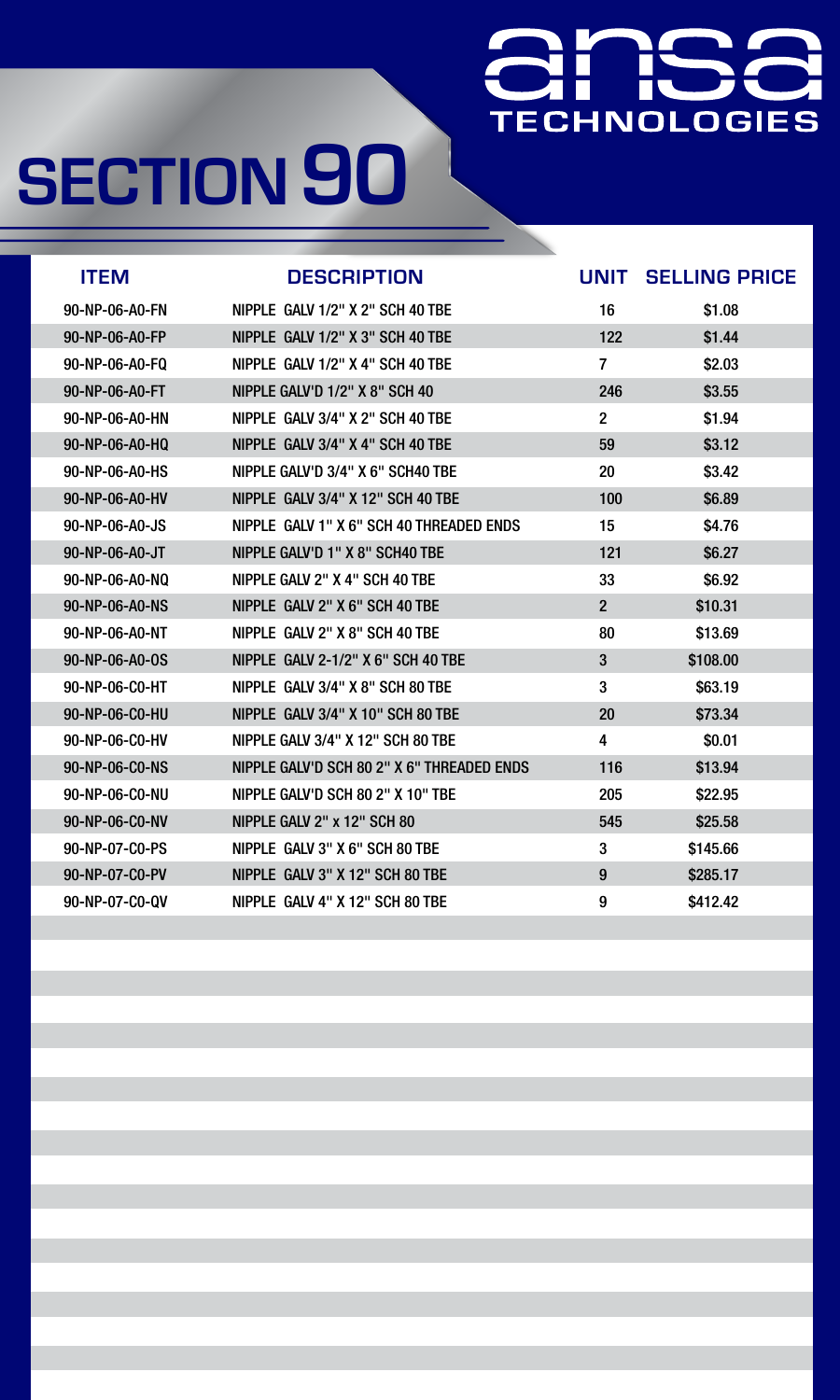### 9 H **TECHNOLOGIES**

| <b>ITEM</b>    | <b>DESCRIPTION</b>                         | UNIT                    | <b>SELLING PRICE</b> |
|----------------|--------------------------------------------|-------------------------|----------------------|
| 91-NP-05-A0-FQ | NIPPLE BLK POE/TOE 1/2" X 4" SCH 40        | 27                      | 1.476                |
| 91-NP-05-CO-HQ | NIPPLE BLK SMLS 3/4" X 4" SCH 80 POE/TOE   | 86                      | 2.835                |
| 91-NP-06-00-JQ | NIPPLE 1" X 4" BARREL D X 5000             | <b>20</b>               | 0.009                |
| 91-NP-06-A0-HS | <b>NIPPLE BLK 3/4" X 6" SCH 40</b>         | 1                       | 9.9                  |
| 91-NP-06-A0-HT | <b>NIPPLE BLK 3/4" X 8" SCH 40</b>         | 3                       | 4.128615             |
| 91-NP-06-A0-JU | NIPPLE BLK 1" X 10" SCH 40                 | 13                      | 5.910228             |
| 91-NP-06-A0-NP | NIPPLE BLK 2" X 3" SCH 40                  | 385                     | 5.704722             |
| 91-NP-06-A0-NT | NIPPLE BLK 2" X 8" SCH 40                  | 1161                    | 11.9772              |
| 91-NP-06-A0-NV | <b>NIPPLE BLK 2" X 12" SCH 40</b>          | 911                     | 16.349544            |
| 91-NP-06-A0-PT | NIPPLE CS 3" x 8" SCH 40                   | 72                      | 22.407084            |
| 91-NP-06-A0-PV | <b>NIPPLE CS 3" x 12" SCH 40</b>           | $\mathbf{3}$            | 72.9                 |
| 91-NP-06-CO-FP | <b>NIPPLE BLK 1/2" X 3" SCH 80</b>         | 1                       | 1.713375             |
| 91-NP-06-CO-FU | <b>NIPPLE BLK 1/2" X 10" SCH 80</b>        | 73                      | 4.293                |
| 91-NP-06-C0-FV | <b>NIPPLE BLK 1/2" X 12" SCH 80</b>        | 63                      | 5.853024             |
| 91-NP-06-C0-HQ | NIPPLE BLK 3/4" X 4" SCH 80                | 5                       | 3.107601             |
| 91-NP-06-CO-JN | NIPPLE BLK 1" X 2" SCH 80                  | 198                     | 2.914713             |
| 91-NP-06-CO-JQ | NIPPLE BLK 1" X 4" SCH 80                  | 3                       | 4.643928             |
| 91-NP-06-CO-JT | NIPPLE BLK 1" X 8" SCH 80                  | $2\overline{)}$         | 4.356                |
| 91-NP-06-C0-JU | NIPPLE BLK 1" X 10" SCH 80                 | 26                      | 7.621362             |
| 91-NP-06-CO-NU | NIPPLE STEEL 2" x 10" SCH 80 THREADED ENDS | $2\overline{)}$         | 55.607328            |
| 91-NP-06-E0-FN | <b>NIPPLE BLK 1/2" X 2" SCH 160</b>        | 137                     | 1.53                 |
| 91-NP-06-E0-FP | <b>NIPPLE BLK 1/2" X 3" SCH 160 TBE</b>    | 65                      | 2.534418             |
| 91-NP-06-E0-FS | <b>NIPPLE BLK 1/2" X 6" SCH 160</b>        | 97                      | 3.315276             |
| 91-NP-06-E0-FT | <b>NIPPLE BLK 1/2" X 8" SCH 160</b>        | 39                      | 4.252662             |
| 91-NP-06-E0-FU | <b>NIPPLE STEEL 1/2" x 10" SCH 160</b>     | 48                      | 5.88105              |
| 91-NP-06-E0-HP | NIPPLE BLK 3/4" X 3" SCH 160 STEEL         | 17                      | 6.180669             |
| 91-NP-06-E0-JN | NIPPLE STEEL 1" x 2" SCH 160               | <b>27</b>               | 2.666529             |
| 91-NP-06-E0-JP | NIPPLE BLK 1" X 3" SCH 160                 | 145                     | 3.675771             |
| 91-NP-06-E0-JS | NIPPLE BLK 1" X 6" SCH 160                 | 27                      | 6.774957             |
| 91-NP-06-E0-JT | NIPPLE BLK 1" X 8" SCH 160                 | 65                      | 9.00909              |
| 91-NP-06-E0-JU | <b>NIPPLE BLK 1" X 10" SCH 160</b>         | 185                     | 10.979955            |
| 91-NP-06-E0-MQ | <b>NIPPLE STEEL 1-1/2" x 4" SCH 160</b>    | $\overline{2}$          | 7.94844              |
| 91-NP-07-CO-QT | NIPPLE GALV 4" X 8" SCH 80 SCRD            | $\overline{\mathbf{4}}$ | 277.992              |
| 91-NP-07-V0-N1 | PUP JOINT 2-3/8" EUE J55 X 2"              | $\overline{2}$          | 867.825              |
| 91-NP-07-V0-Q1 | PUP JOINT 2-3/8" EUE J55 X 4"              | $\mathbf 2$             | 1005.579             |